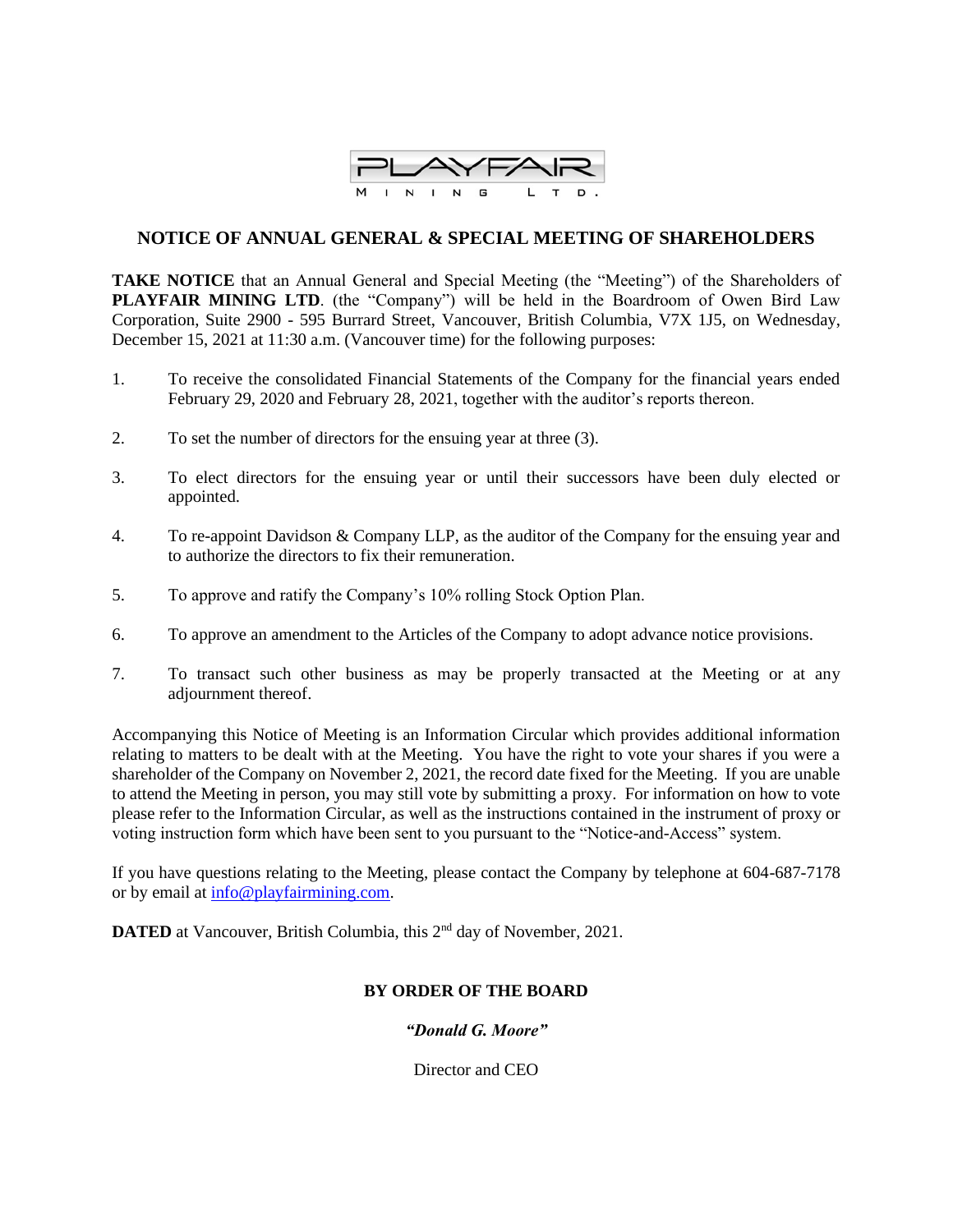

# **INFORMATION CIRCULAR**

# **FOR THE ANNUAL GENERAL AND SPECIAL MEETING OF SHAREHOLDERS TO BE HELD ON DECEMBER 15, 2021**

This information is given as of November 2, 2021 unless otherwise noted.

### **DATE OF INFORMATION**

Information contained in this Information Circular (the "Information Circular" or "Circular") is as of November 2, 2021 unless otherwise indicated. This Information Circular has been approved by the board of directors of the Company (the "Board").

# **PERSONS MAKING THE SOLICITATION**

This Information Circular is furnished in connection with the solicitation of proxies by the management of the Company ("Management") for use at the Annual General and Special Meeting (the "Meeting") of the shareholders of the Company, to be held on December 15, 2021, at the time and place and for the purposes set forth in the Notice of Annual General and Special Meeting of Shareholders and at any adjournment thereof.

The solicitation will be made using the Notice-and-Access process described below, and by mail and possibly supplemented by telephone or other personal contact to be made without special compensation by regular officers and employees of the Company. No solicitation will be made by specifically engaged employees or soliciting agents. The cost of solicitation will be borne by the Company. None of the directors of the Company have advised in writing that they intend to oppose any action intended to be taken as set forth in this Information Circular.

### **NOTICE-AND-ACCESS PROCESS**

The Company is using the "Notice-and-Access" process provided for under Canadian securities laws for the delivery of Meeting materials to shareholders of the Company. The Company has adopted this alternative means of delivery to help reduce paper use and also reduce printing and mailing costs.

Under Notice-and-Access, instead of receiving paper copies of the Meeting materials, shareholders will receive a Notice-and-Access notice package containing: (i) the relevant form of Proxy ("Proxy") or Voting Instruction Form ("VIF"); and (ii) a notification setting out the date, time and location of the Meeting; a description of the matters to be voted on at the Meeting; an explanation of the Notice-and-Access process; information on how the Meeting materials can be accessed online; and instructions on how to obtain a paper copy of the Meeting materials.

The Meeting materials will be available on the Company's website [www.playfairmining.](http://www.playfairmining/)com as of November 9, 2021 and will remain on the website for one full year thereafter. The Meeting materials will also be available online under the Company's profile on SEDAR at [www.sedar.com](http://www.sedar.com/) as of November 9, 2021.

### **APPOINTMENT OF PROXIES**

The persons named in the instrument of Proxy are designated as proxyholders by the Board. **A shareholder wishing to appoint another person (who need not be a shareholder) to represent them at the Meeting may do so either by inserting such person's name in the blank space provided in the form of Proxy or by completing another proper form of Proxy and, in either case, delivering the completed form of Proxy to the Company's transfer agent, Computershare Investor Services Inc., 8th floor, 100 University Avenue, Toronto, Ontario M5J 2Y1, not less than 48 hours (excluding Saturdays, Sundays and holidays) prior to the time of the Meeting or any**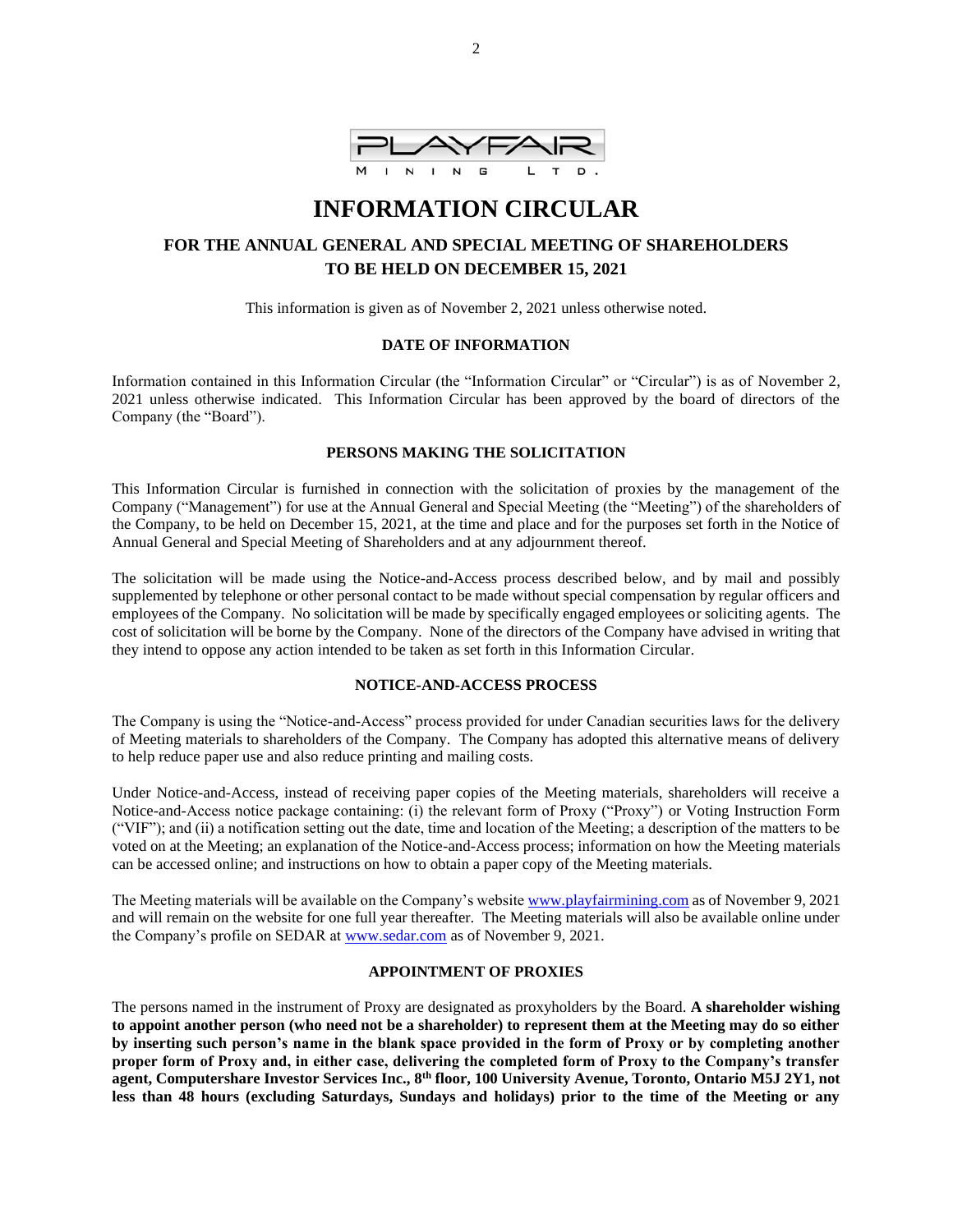Telephone voting can be completed at 1-866-732-VOTE (1-866-732-8683) and internet voting can be completed at [www.investorvote.com.](http://www.investorvote.com/)

#### **VOTING OF PROXIES**

**The shares represented by a properly executed Proxy will be voted or withheld from voting by the designated Proxyholder in accordance with the instructions of the shareholder appointing him or her on any ballot that may be called for, and if the shareholder specifies a choice with respect to any matter to be acted upon, the shares will be voted accordingly. If there are no instructions provided by the shareholder, those shares will be voted in favour of all proposals set out in this Information Circular**. The form of Proxy gives the person named in it the discretion to vote as they see fit on any amendments or variations to matters identified in the Notice of Meeting, or any other matters which may properly come before the Meeting. As of the date of this Information Circular, the Board knows of no other matters which may come before the Meeting.

#### **REVOCABILITY OF PROXY**

Any registered shareholder who has returned a form of Proxy may revoke it at any time before it has been exercised. In addition to revocation in any other manner permitted by law, a Proxy may be revoked by instrument in writing, including a proxy bearing a later date, executed by the registered shareholder or by an attorney authorized in writing or, if the registered shareholder is a Company, under its corporate seal or by an officer or attorney thereof duly authorized.

The instrument revoking the Proxy must be deposited: (i) at the registered office of the Company, Suite 2900 - 595 Burrard Street, Vancouver, B.C. V7X 1J5 at any time up to and including the last business day preceding the date of the Meeting, or any adjournment thereof duly authorized; or (ii) with the chairman of the Meeting on the day of the Meeting.

Only registered shareholders have the right to revoke a Proxy. Non-registered shareholders who wish to change their vote must, at least 7 days before the Meeting, arrange for their respective Intermediaries to change their voting instructions.

### **NON-REGISTERED (BENEFICIAL) SHAREHOLDERS**

**Only registered shareholders or duly appointed proxyholders are permitted to vote at the Meeting.** However, most shareholders of the Company are "non-registered" shareholders ("Non-Registered Holder") because the shares they own are not registered in their names but instead are registered in the name of a nominee such as a brokerage firm, bank or trust company through which they purchased the shares. More particularly, a person is a Non-Registered Holder in respect of shares which are held either: (i) in the name of an intermediary (an "Intermediary") that the Non-Registered Holder deals with in respect of the shares (Intermediaries include, among others, banks, trust companies, securities dealers or brokers and trustees or administrators of self-administered RRSPs, RRIFs, RESPs and similar plans); or (ii) in the name of a clearing agency (such as The Canadian Depository for Securities Ltd. ("CDS")) of which the Intermediary is a participant.

Non-Registered Holders fall into two categories: (i) those who object to their identity being made known to the Company, referred to as "objecting beneficial owners" ("OBOs"); and (ii) those who do not object to their identity being made known to the Company, referred to as "non-objecting beneficial owners" ("NOBOs").

These securityholder materials are being sent to both registered and non-registered owners of the securities. If you are a NOBO, and the Company or its agent has sent these materials directly to you, your name and address and information about your holdings of securities, have been obtained in accordance with applicable securities regulatory requirements from the intermediary holding on your behalf. By choosing to send these materials to you directly, the Company (and not the Intermediary holding on your behalf) has assumed responsibility for (i) delivering these materials to you, and (ii) executing your proper voting instructions. Please return your voting instructions as specified in the request for voting instructions.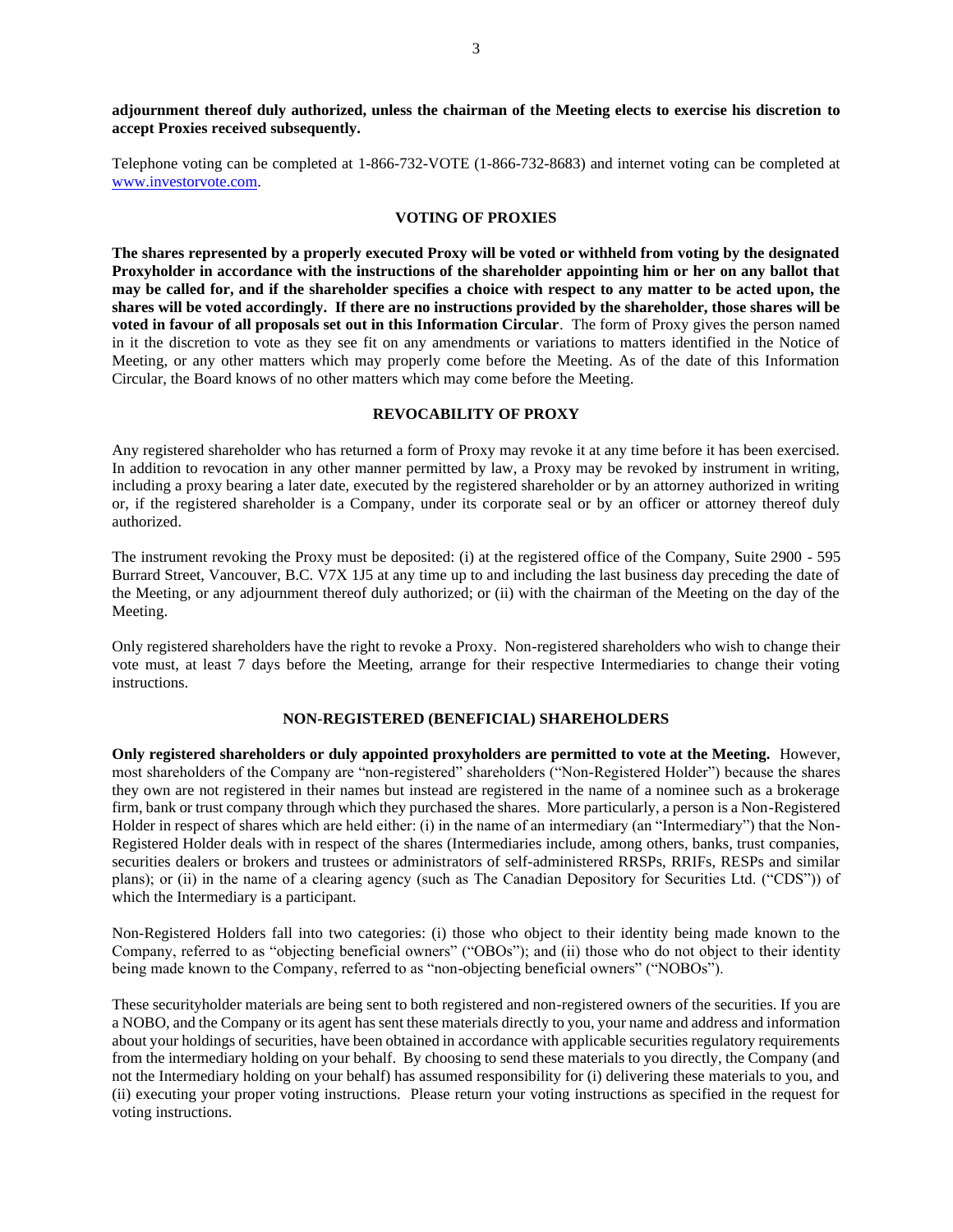NOBOs will receive a Voting Instruction Form ("VIF"). This form is instead of a Proxy and is intended to permit Non-Registered Holders to direct the voting of the shares which they beneficially own. By returning the VIF in accordance with the instructions noted on it, a Non-Registered Holder is able to instruct the Intermediary how to vote on behalf of the Non-Registered Shareholder.If a Non-Registered Holder who receives a VIF wishes to attend the Meeting or have someone else attend on their behalf, the Non-Registered Holder may appoint a nominee as set out in the VIF instructions, which will grant the Non-Registered Holder or their nominee the right to attend and vote at the Meeting. Only registered shareholders have the right to revoke a Proxy. Non-Registered Holders who wish to change their vote must, at least seven days before the Meeting, arrange for their Intermediaries to change their vote.

The Company does not to intend to pay for Intermediaries to deliver Meeting materials to OBOs, therefore OBOs will not receive Meeting materials unless their Intermediary assumes the cost of delivery.

### **Non-Registered Holders should carefully follow the instructions provided in the VIF, including those regarding when and where the VIF is to be delivered.**

### **INTEREST OF CERTAIN PERSONS IN MATTERS TO BE ACTED UPON**

Other than as disclosed elsewhere in this Information Circular, none of the current directors or executive officers, no proposed nominee for election as a director, none of the persons who have been directors or executive officers since the commencement of the last completed financial year and no associate or affiliate of any of the foregoing persons has any material interest, direct or indirect, by way of beneficial ownership of securities or otherwise, in any matter to be acted upon at the Meeting, save and except for those matters pertaining to the Election of Directors and Stock Option Plan.

### **VOTING SECURITIES AND PRINCIPAL HOLDERS OF VOTING SECURITIES**

The authorized capital of the Company consists of an unlimited number of common shares without par value.

The Company has fixed the close of business on November 2, 2021 as the record date (the "Record Date") for the purposes of determining shareholders entitled to receive the Notice and vote at the Meeting. As at the Record Date, 106,361,560 common shares were issued and outstanding. At a general meeting of the Company, on a show of hands, every shareholder present in person shall have one vote and, on a poll, every shareholder shall have one vote for each common share of which he, she or it is the holder. The Company has no other classes of voting securities.

In accordance with the provisions of the *Business Corporations Act* (British Columbia), the Company will prepare a list of the holders of common shares on the Record Date. Each holder of common shares named on the list will be entitled to vote the common shares shown opposite his, her or its name on the list at the Meeting.

To the knowledge of the directors and senior officers of the Company, as of the Record Date, no person or company beneficially owns, directly or indirectly or exercises control or direction over, shares carrying more than 10% of the voting rights attached to all outstanding shares of the Company, except for:

| <b>Name</b>                        | <b>Number of Shares Held</b> | <b>Percentage of Shares Held</b> |
|------------------------------------|------------------------------|----------------------------------|
| Alan D. Brimacombe $1$             | 21,260,000                   | 19.98                            |
| Fruchtexpress Grabher GmbH & Co KG | 14,075,000                   | 13.23                            |

 $1$  The information as to number of shares beneficially owned or controlled has been furnished by the respective holders or has been extracted from insider reports available at www.sedi.ca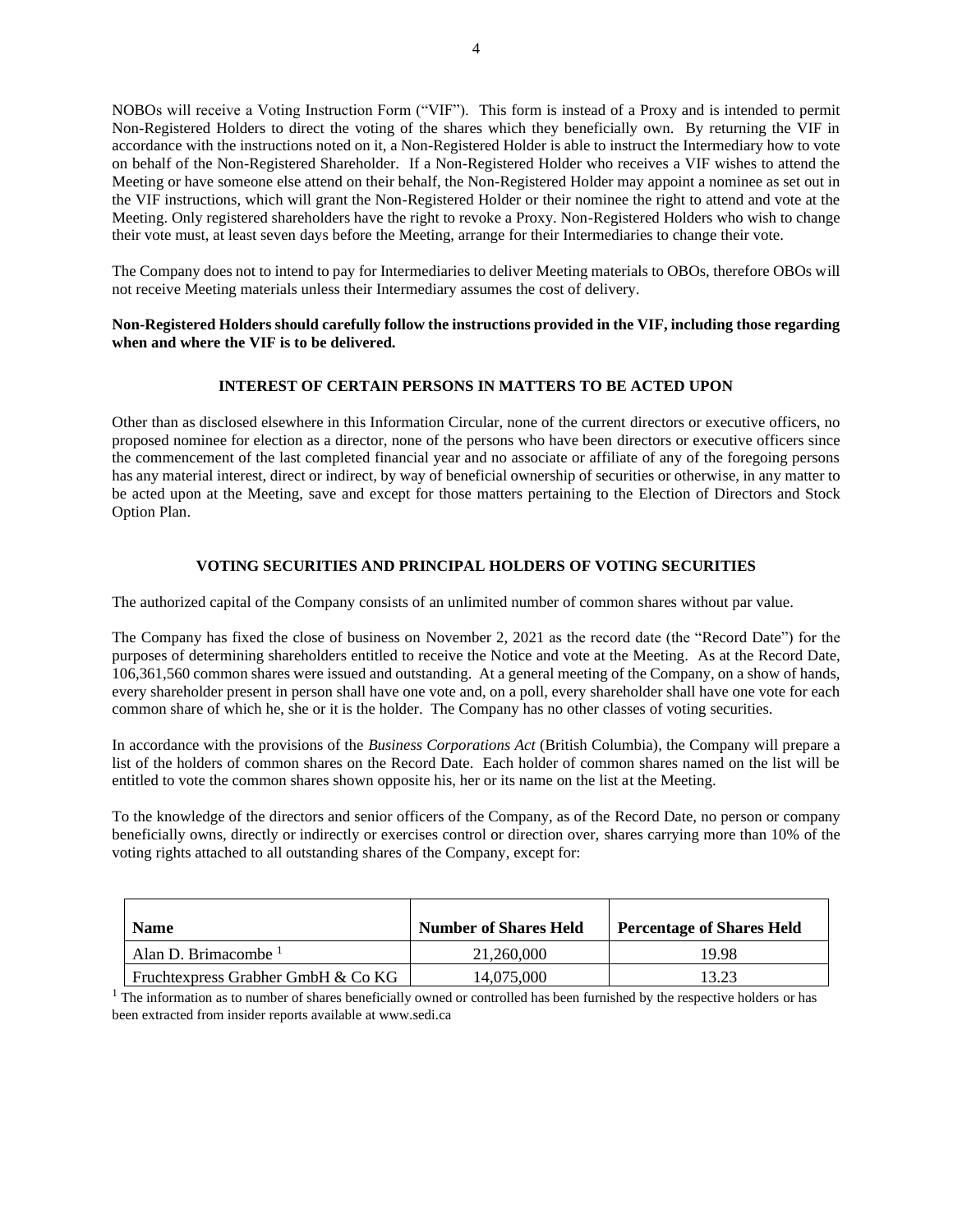#### **QUORUM AND VOTES NECESSARY TO PASS RESOLUTIONS**

Under the Company's Articles, the quorum for the transaction of business at a meeting of shareholders is one person who is, or who represents by proxy, one or more shareholders who, in the aggregate, hold at least 5% of the issued common shares entitled to be voted at the Meeting. A simple majority of the votes of those shareholders who are present and vote either in person or by proxy at the Meeting is required in order to pass an ordinary resolution. A majority of two-thirds of the votes of those shareholders who are present and vote either in person or by proxy at the Meeting is required to pass a special resolution.

#### **ANNUAL FINANCIAL STATEMENTS**

The audited consolidated Financial Statements of the Company for the years ended February 29, 2020 and February 28, 2021, together with the Auditor's reports thereon, which have been filed on SEDAR at [www.sedar.com,](http://www.sedar.com/) will be presented to the shareholders at the Meeting. Shareholders wishing to obtain copies of the Company's audited consolidated Financial Statements and related Management's Discussion and Analysis may obtain a copy, free of charge, from the Company's profile on SEDAR, the Company's website a[t www.playfairmining.com](http://www.playfairmining.com/) or by contacting the Company at 224 - 470 Granville Street, Vancouver, B.C. V6C 1V5; Tel: 604-687-7178.

#### **ELECTION OF DIRECTORS**

Management is nominating three (3) individuals to stand for election as directors.

The directors of the Company are elected annually and hold office until the next annual general meeting of the Shareholders or until their successors are elected or appointed. Management proposes to nominate the persons listed below for election as directors of the Company to serve until their successors are elected or appointed. In the absence of instructions to the contrary, Proxies given pursuant to the solicitation by Management will be voted **"for"** the nominees listed in this Information Circular. Management does not contemplate that any of the nominees will be unable to serve as a director.

The following table sets out the names of the persons to be nominated for election as directors, the positions and offices which they presently hold with the Company, their respective principal occupations or employments during the past five years if such nominee is not presently an elected director and the number of shares of the Company which each beneficially owns, directly or indirectly, or over which control or direction is exercised as of the date of this Information Circular:

| <b>Name, Province/State</b><br>and Country of<br><b>Residence and Other</b><br>Positions, if any, held<br>with the Company | <b>Date First</b><br>Became a<br><b>Director</b> | <b>Principal Occupation</b>                                                                                                                                                                                                                                                                                                                                                                                                            | <b>Number</b><br>of Shares <sup>1</sup> |
|----------------------------------------------------------------------------------------------------------------------------|--------------------------------------------------|----------------------------------------------------------------------------------------------------------------------------------------------------------------------------------------------------------------------------------------------------------------------------------------------------------------------------------------------------------------------------------------------------------------------------------------|-----------------------------------------|
| Donald G. Moore <sup>2</sup><br>British Columbia, Canada<br>Director, CEO                                                  | July 18, 1997                                    | Independent consultant to junior mining companies in<br>British Columbia since 1989.                                                                                                                                                                                                                                                                                                                                                   | 3,641,740                               |
| D. Neil Briggs $2$<br>British Columbia, Canada<br>Director                                                                 | May 31, 1995                                     | Geologist.                                                                                                                                                                                                                                                                                                                                                                                                                             | 1,911,060                               |
| Greg Davison <sup>2</sup><br>British Columbia, Canada<br>Director                                                          | December 31,<br>2019                             | Greg Davison is a professional consulting exploration<br>geologist, technical advisor, project generator and<br>manager, and ore mineralogist (exploration, process and<br>geometallurgy) currently licensed in British Columbia<br>(EGBC). He has 42 years of practical field, laboratory and<br>management experience in diverse geological settings and<br>also serves on the board of directors of Silver Spruce<br>Resources Inc. | 732,000                                 |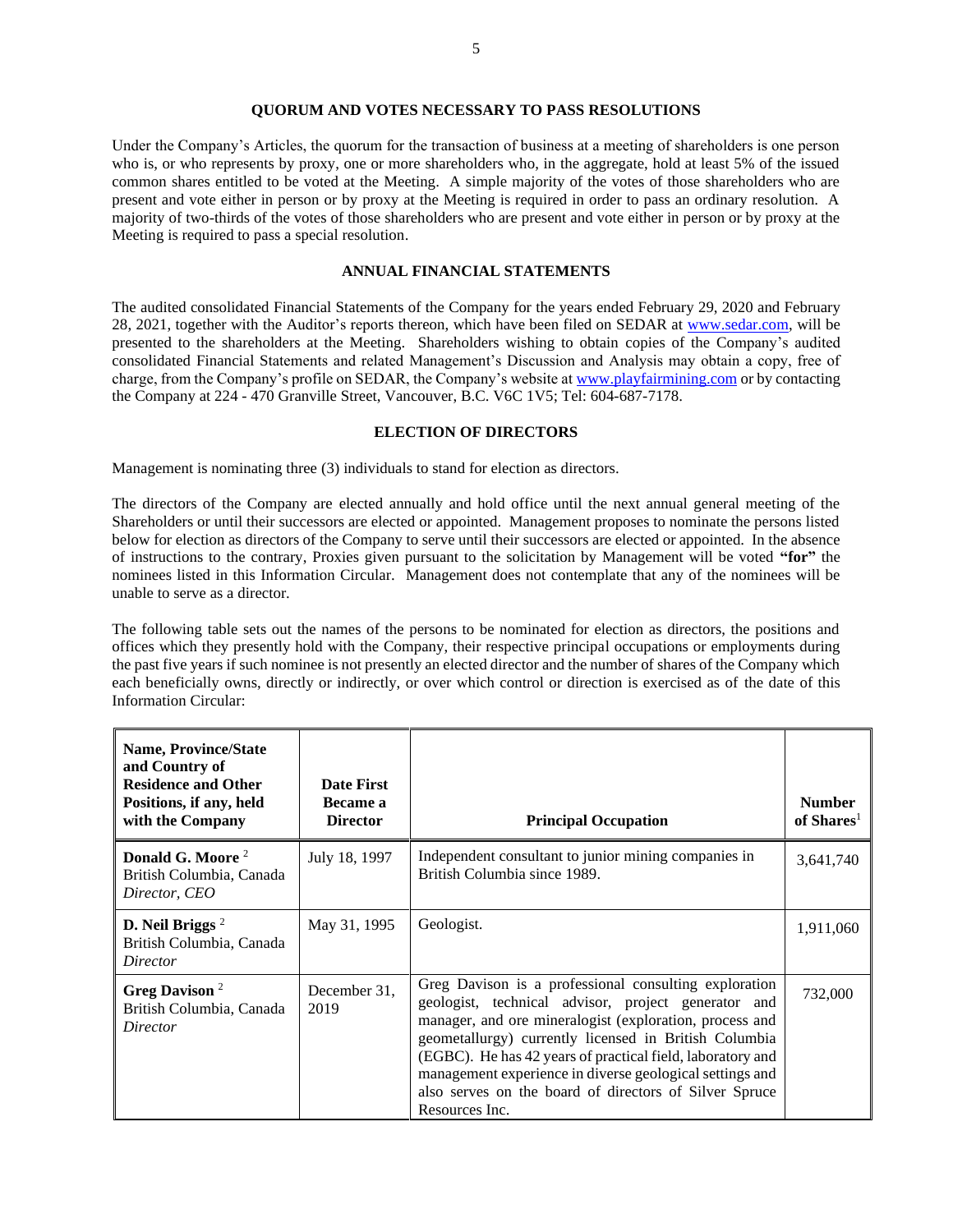$<sup>1</sup>$  The information as to number of shares beneficially owned or controlled has been furnished by the respective nominees</sup>

<sup>2</sup> Member of Audit Committee

None of the proposed nominees for election as a director of the Company are proposed for election pursuant to any arrangement or understanding between the nominee and any other person, except the directors and senior officers of the Company acting solely in such capacity.

#### *Cease Trade Orders, Bankruptcies, Penalties or Sanctions*

For the purposes hereof, the term "order" means:

- (a) a cease trade order;
- (b) an order similar to a cease trade order; or
- (c) an order that denied the relevant company access to any exemption under securities legislation,

that was in effect for a period of more than 30 consecutive days.

No proposed director is, as at the date of this Information Circular, or has been, within 10 years before the date of this Information Circular, a director, chief executive officer or chief financial officer of any company (including the Company) that:

- (a) was subject to an order that was issued while the proposed director was acting in the capacity as director, chief executive officer or chief financial officer; or
- (b) was subject to an order that was issued after the proposed director ceased to be a director, chief executive officer or chief financial officer and which resulted from an event that occurred while that person was acting in the capacity as director, chief executive officer or chief financial officer.

#### No proposed director:

- (a) is, as at the date of this Information Circular, or has been within the 10 years before the date of this Information Circular, a director or executive officer of any company (including the Company) that, while that person was acting in that capacity, or within a year of that person ceasing to act in that capacity, became bankrupt, made a proposal under any legislation relating to bankruptcy or insolvency or was subject to or instituted any proceedings, arrangement or compromise with creditors or had a receiver, receiver-manager or trustee appointed to hold its assets; or
- (b) has, within 10 years before the date of this Information Circular, become bankrupt, made a proposal under any legislation relating to bankruptcy or insolvency, or become subject to or instituted any proceedings, arrangement or compromise with creditors, or has a receiver, receiver manager or trustee appointed to hold the assets of the proposed director.

No proposed director has been subject to:

- (a) any penalties or sanctions imposed by a court relating to securities legislation or by a securities regulatory authority or has entered into a settlement agreement with a securities regulatory authority; or
- (b) any other penalties or sanctions imposed by a court or regulatory body that would likely be considered important to a reasonable investor in deciding whether to vote for a proposed director.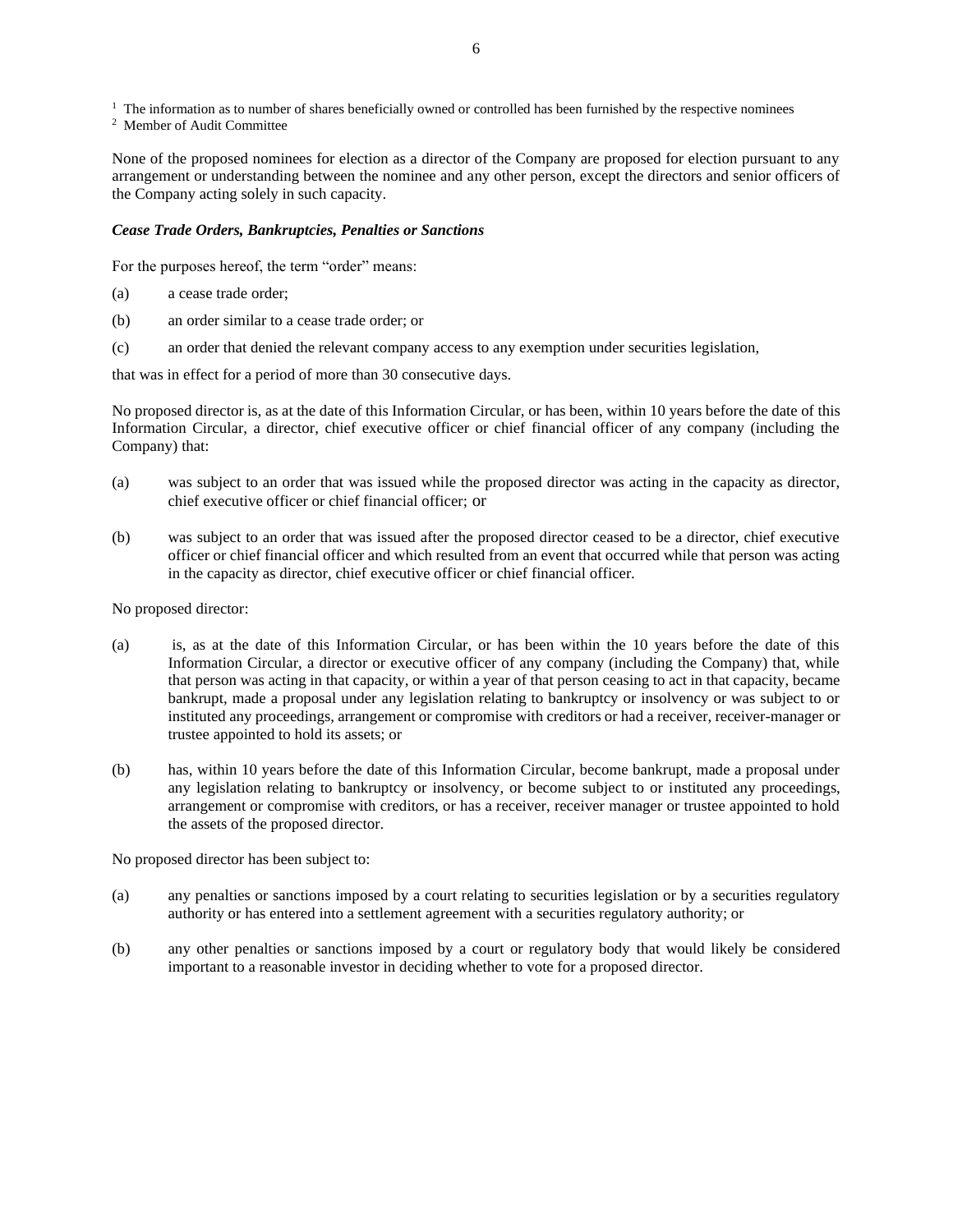#### **STATEMENT OF EXECUTIVE COMPENSATION**

For the purpose of this Information Circular:

"**CEO**" means each individual who acted as chief executive officer of the Company or acted in a similar capacity for any part of the most recently completed financial year;

"**CFO**" means each individual who acted as chief financial officer of the Company or acted in a similar capacity for any part of the most recently completed financial year; and

"**Named Executive Officer**" or "**NEO**" means: (a) a CEO; (b) a CFO; (c) the Company's most highly compensated executive officers, including any of the Company's subsidiaries, or the most highly compensated individuals acting in a similar capacity, other than the CEO and CFO, at the end of the most recently completed financial year and whose total compensation was, individually, more than \$150,000 as determined in accordance with subsection 1.3(5) of Form 51-102F6V *Statement of Executive Compensation – Venture Issuers*, for that financial year; and (d) each individual who would be a NEO under paragraph (c) but for the fact that the individual was neither an executive officer of the Company, nor acting in a similar capacity at the end of the most recently completed financial year.

During the financial years ended February 29, 2020 and February 28, 2021, the Company had two Named Executive Officers: (i) Donald G. Moore, CEO and (ii) Ricardo Ho, CFO.

### **Oversight and Description of Director and Named Executive Officer Compensation**

The directors do not receive any regular fees their acting as directors, except that directors may be compensated for consulting services within their area of expertise.

### **COMPENSATION DISCUSSION AND ANALYSIS**

The only compensation paid by the Company to the NEO's in the most recently completed financial year consisted of: (i) payment to the CFO for services rendered, based on a fees-for-services rendered basis; and (ii) payment to the CEO of management fees. No incentive stock options were granted under the Company's Stock Option Plan. See "Table of Compensation excluding Compensation Securities" below for details of the payments made to the directors and Named Executive Officers for the financial years ended February 29, 2020 and February 28, 2021.

#### **Compensation Governance**

The Company's process for determining executive compensation relies solely on Board discussion without formally enumerated objectives as to measurement of performance. The Company does not have cash flow from operations, and relies on raising equity capital for continuing its business objectives. As such, the Board's decision on determining compensation is based on available cash resources.

#### **Director and Named Executive Officer Compensation**

The following table (presented in accordance with National Instrument Form 51-102F6V – *Statement of Executive Compensation – Venture Issuers)* sets forth all annual and long-term compensation for services paid to or earned by each NEO and director for the 2 most recently completed financial years, excluding compensation securities.

*All dollar amounts referenced herein are Canadian Dollars unless otherwise specified.*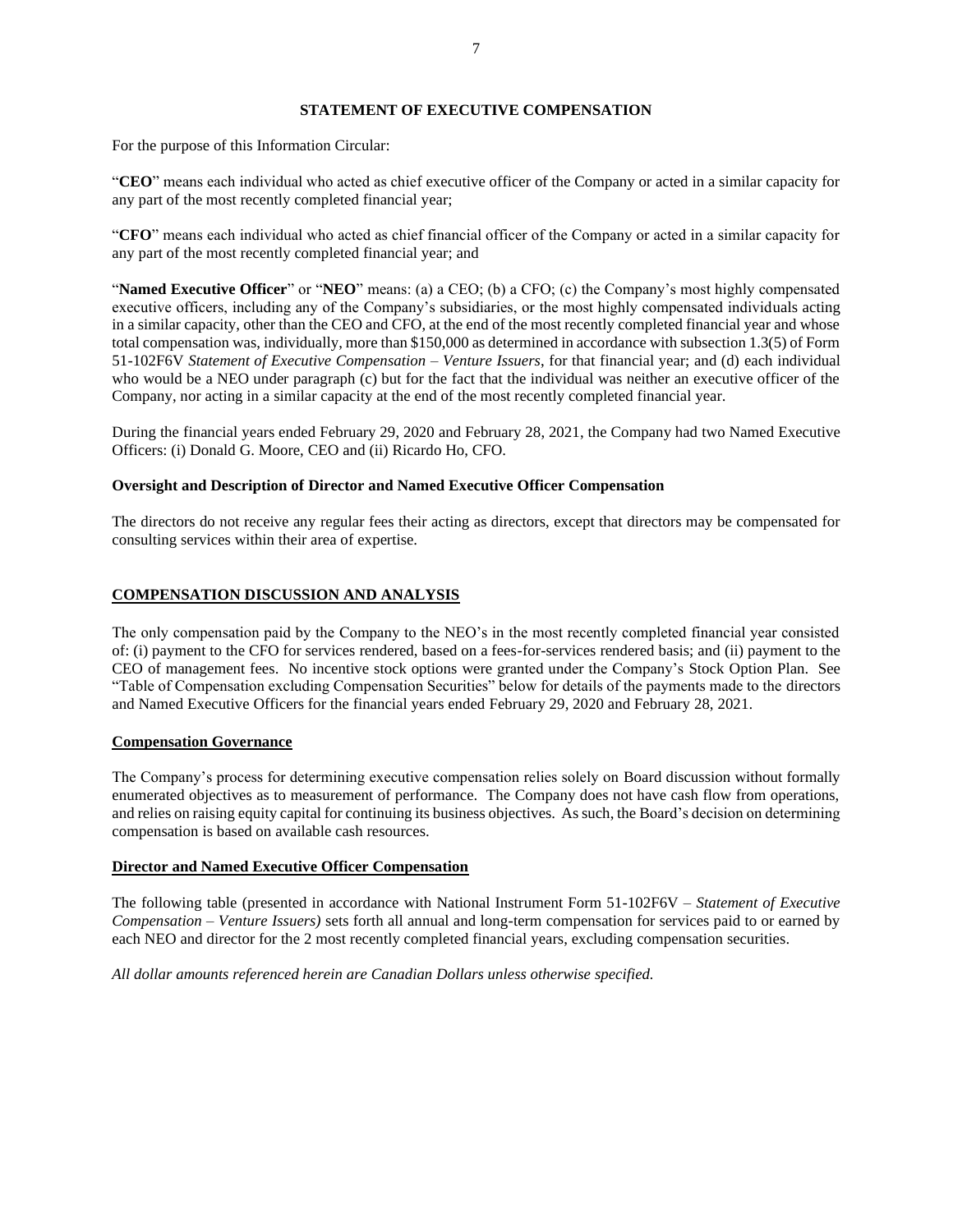| <b>Table of Compensation Excluding Compensation Securities</b> |      |                                                                   |                     |                                                      |                                   |                                                       |                                          |
|----------------------------------------------------------------|------|-------------------------------------------------------------------|---------------------|------------------------------------------------------|-----------------------------------|-------------------------------------------------------|------------------------------------------|
| Name and position                                              | Year | Salary,<br>consulting<br>fee.<br>retainer or<br>commission<br>\$) | <b>Bonus</b><br>\$) | <b>Committee</b><br>or meeting<br><b>fees</b><br>\$) | Value of<br>perquisites<br>$(\$)$ | Value of all<br>other<br>compen-<br>sation<br>$($ \$) | <b>Total</b><br>compen-<br>sation<br>\$) |
| <b>Donald G. Moore</b>                                         | 2021 | nil                                                               | nil                 | nil                                                  | nil                               | nil                                                   | nil                                      |
| Director, CEO                                                  | 2020 | nil                                                               | nil                 | nil                                                  | nil                               | nil                                                   | nil                                      |
| Ricardo Ho                                                     | 2021 | \$21,000                                                          | nil                 | nil                                                  | nil                               | nil                                                   | \$21,000                                 |
| <i>CFO</i>                                                     | 2020 | \$18,924                                                          | nil                 | nil                                                  | nil                               | nil                                                   | \$18,924                                 |
| D. Neil Briggs                                                 | 2021 | nil                                                               | nil                 | nil                                                  | nil                               | nil                                                   | nil                                      |
| Director                                                       | 2020 | nil                                                               | nil                 | nil                                                  | nil                               | nil                                                   | nil                                      |
| <b>Greg Davison</b>                                            | 2021 | nil                                                               | nil                 | nil                                                  | nil                               | nil                                                   | nil                                      |
| Director                                                       | 2020 | nil                                                               | nil                 | nil                                                  | nil                               | nil                                                   | nil                                      |

## **Stock Option Plans and Other Incentive Plans**

The only compensation securities available to be issued or granted by the Company to its Directors and NEOs during the financial years ended February 29, 2020 and February 28, 2021 were incentive stock options under the Company's Stock Option Plan.

The following table discloses all compensation securities granted or issued to each NEO and Director of the Company in the 2 most recently completed financial years for services provided or to be provided, directly or indirectly, to the Company:

| <b>Compensation Securities</b> |                                     |                                                                                                                  |                              |                                                     |                                                                                         |                                                                                    |                |
|--------------------------------|-------------------------------------|------------------------------------------------------------------------------------------------------------------|------------------------------|-----------------------------------------------------|-----------------------------------------------------------------------------------------|------------------------------------------------------------------------------------|----------------|
| Name and<br>Position           | Type of<br>compensation<br>security | Number of<br>compensation<br>securities.<br>number of<br>underlying<br>securities, and<br>percentage of<br>class | Date of<br>issue or<br>grant | Issue,<br>conversion<br>or exercise<br>price $(\$)$ | Closing<br>price of<br>security or<br>underlying<br>security on<br>date of grant<br>(S) | Closing<br>price of<br>security or<br>underlying<br>security at<br>year end $(\$)$ | Expiry<br>Date |
| <b>Donald G. Moore</b>         | <b>Stock Options</b>                | 650,000                                                                                                          | Dec.<br>20/19                | 0.05                                                | 0.045                                                                                   | 0.12                                                                               | Dec.<br>20/24  |
| Ricardo Ho                     | <b>Stock Options</b>                | 150,000                                                                                                          | Dec.<br>20/19                | 0.05                                                | 0.045                                                                                   | 0.12                                                                               | Dec.<br>20/24  |
| D. Neil Briggs                 | <b>Stock Options</b>                | 650,000                                                                                                          | Dec.<br>20/19                | 0.05                                                | 0.045                                                                                   | 0.12                                                                               | Dec.<br>20/24  |
| <b>Greg Davison</b>            | <b>Stock Options</b>                | 650,000                                                                                                          | Dec.<br>20/19                | 0.05                                                | 0.045                                                                                   | 0.12                                                                               | Dec.<br>20/24  |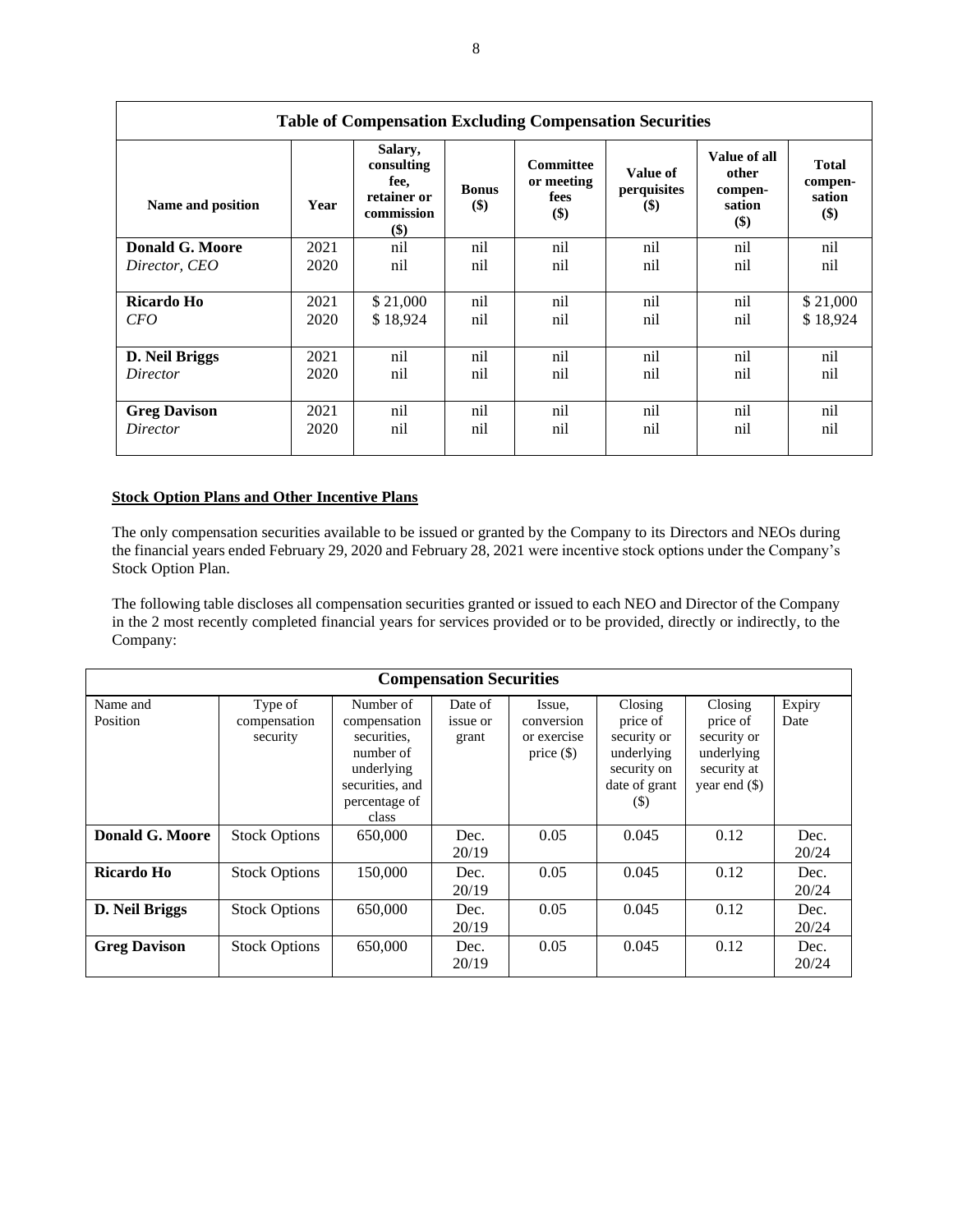The following table discloses each exercise of compensation securities by NEOs and Directors of the Company during the 2 most recently completed financial year:

| <b>Exercise of Compensation Securities by Directors and NEOs</b> |                      |            |           |            |             |                  |          |
|------------------------------------------------------------------|----------------------|------------|-----------|------------|-------------|------------------|----------|
| Name and                                                         | Type of              | Number of  | Exercise  | Date of    | Closing     | Difference       | Total    |
| Position                                                         | compensation         | underlying | price per | exercise   | price of    | between          | value on |
|                                                                  | security             | securities | security  |            | security on | exercise price   | exercise |
|                                                                  |                      | exercised  | (\$)      |            | date of     | and closing      | date     |
|                                                                  |                      |            |           |            | exercise    | price on date of |          |
|                                                                  |                      |            |           |            | (S)         | $exercise (\$)$  |          |
| Donald G. Moore                                                  | <b>Stock Options</b> | 500,000    | 0.05      | Aug $4/20$ | 0.165       | 0.115            | \$82,500 |
| Ricardo Ho                                                       | <b>Stock Options</b> | 200,000    | 0.05      | July 7/20  | 0.125       | 0.075            | \$25,000 |
| D. Neil Briggs                                                   | <b>Stock Options</b> | 500,000    | 0.05      | Aug $4/20$ | 0.165       | 0.115            | \$82,500 |

The total amount of compensation securities, and underlying securities, held by each NEO or Director on the last day of the most recently completed financial year end is as follows:

| Name and               | Type of      | Number of       | Date of      | Issue,       | Closing price                | Closing         | Expiry     |
|------------------------|--------------|-----------------|--------------|--------------|------------------------------|-----------------|------------|
| Position               | compensation | compensation    | issue or     | conversion   | of security or               | price of        | Date       |
|                        | security     | securities.     | grant        | or exercise  | underlying                   | security or     |            |
|                        |              | number of       |              | price $(\$)$ | security on                  | underlying      |            |
|                        |              | underlying      |              |              | date of grant                | security at     |            |
|                        |              | securities, and |              |              | $\left( \mathcal{S} \right)$ | year end $(\$)$ |            |
|                        |              | percentage of   |              |              |                              |                 |            |
|                        |              | class           |              |              |                              |                 |            |
| <b>Donald G. Moore</b> | <b>Stock</b> | 650,000         | Dec. 20/19   | 0.05         | 0.045                        | 0.12            | Dec. 20/24 |
|                        | Options      |                 |              |              |                              |                 |            |
|                        |              | 625,000         | Aug. $22/16$ | 0.10         | 0.095                        | 0.085           | Aug. 22/21 |
|                        |              |                 |              |              |                              |                 |            |
| Ricardo Ho             | <b>Stock</b> | 150,000         | Dec. 20/19   | 0.05         | 0.045                        | 0.12            | Dec. 20/24 |
|                        | Options      |                 |              |              |                              |                 |            |
|                        |              | 150,000         | Aug. 22/16   | 0.10         | 0.095                        | 0.085           | Aug. 22/21 |
|                        |              |                 |              |              |                              |                 |            |
| D. Neil Briggs         | <b>Stock</b> | 650,000         | Dec. 20/19   | 0.05         | 0.045                        | 0.12            | Dec. 20/24 |
|                        | Options      |                 |              |              |                              |                 |            |
|                        |              |                 |              |              |                              |                 |            |
|                        |              | 625,000         | Aug. 22/16   | 0.10         | 0.095                        | 0.085           | Aug. 22/21 |
|                        |              |                 |              |              |                              |                 |            |
| <b>Greg Davison</b>    | <b>Stock</b> | 650,000         | Dec. 20/19   | 0.05         | 0.045                        | 0.12            | Dec. 20/24 |
|                        | Options      |                 |              |              |                              |                 |            |
|                        |              |                 |              |              |                              |                 |            |

Notes:

No compensation security has been re-priced, cancelled or replaced, had its term extended, or otherwise been materially modified in the most recently completed financial year.

No compensation security is subject to vesting provisions.

There are no restrictions for exercising compensation securities.

#### **Stock Option Plan**

The Company presently has in place a 10% "rolling" stock option plan (the "Stock Option Plan") whereby the Company is authorized to grant stock options of up to 10% of its issued and outstanding shares, from time to time. The purpose of the Plan is to attract and motivate directors, officers, employees and consultants of the Company and thereby advance the Company's interests by affording such person an opportunity to acquire an equity interest in the Company through the stock options.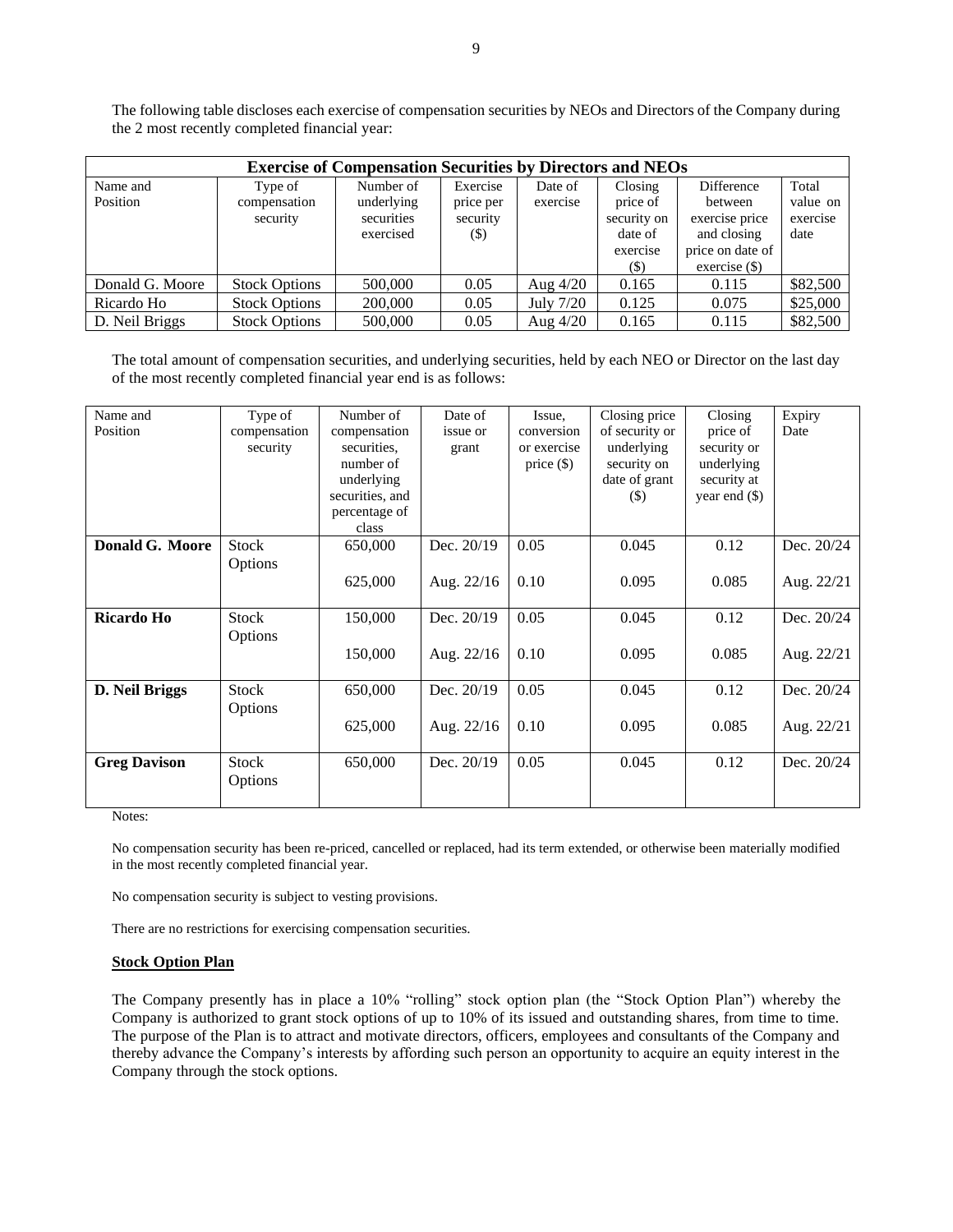#### *Material Terms of the Stock Option Plan*

The following information is a description of the material terms of the Stock Option Plan and is qualified in its entirety by the full text of the Stock Option Plan, a copy of which is attached as Schedule "B" to this Information Circular.

The Stock Option Plan provides that the terms of the options and the option price may be fixed by the Board subject to the price restrictions and other requirements of the TSX Venture Exchange ("TSXV"). The Stock Option Plan also provides that no option may be granted to any person except upon the recommendation of the Board, and only directors, officers, employees, consultants and other key personnel of the Company or any subsidiary may receive options. Options granted under the Stock Option Plan may not be exercisable for a period longer than ten years and the exercise price must be paid in full upon exercise of the option.

The Stock Option Plan is subject to the additional following restrictions:

- (a) if any option expires or otherwise terminates for any reason without having been exercised in full, the number of common shares in respect of which the option expired or terminated shall again be available for the purposes of the Stock Option Plan;
- (b) if an option holder dies, any vested option held by him or her at the date of death will become exercisable by the optionee's lawful personal representatives, heirs or executors until the earlier of one year after the date of death of such optionee and the date of expiration of the term otherwise applicable to such option;
- (c) if an option holder ceases to be a director, officer or employed by or provide services to the Company, other than by reason of death, the options granted will expire on the 90th day following the date the option holder ceases to be affiliated with the Company, subject to any regulatory requirements;
- (d) Options granted to directors, employees or consultants will vest when granted unless determined by the Board on a case-by-case basis, other than options granted to consultants performing investor relations activities, which will vest in stages over 12 months with no more than one quarter of the options vesting in any three month period;
- (e) The Stock Option Plan will be administered by the Board who will have the full authority and sole discretion to grant options under the New Plan to any eligible party, including themselves;
- (f) Options granted under the Stock Option Plan shall not be assignable or transferable by an option holder; and
- (g) the Board reserves the right in its absolute discretion to amend, suspend, terminate or discontinue the Stock Option Plan with respect to all common shares under the Stock Option Plan in respect of options which have not yet been granted under the Stock Option Plan, subject to regulatory approval.

A four month hold period (commencing on the date the stock options are granted) is required for options granted to insiders of the Company or granted at any discount to the Market Price (as defined in TSXV Policy 1.1). Notice of options granted under the Stock Option Plan must be given to the TSXV at the end of each calendar month in which stock options are granted. Any amendments to the Stock Option Plan must also be approved by the TSXV and, if necessary, by the shareholders of the Company prior to becoming effective.

Shareholders will be asked at the Meeting to consider and, if thought fit, pass an ordinary resolution approving the Stock Option Plan. An ordinary resolution is a resolution passed by the Shareholders of the Company at a general meeting by a simple majority of the votes cast in person or by proxy.

Disinterested shareholder approval of the foregoing resolution is not required because the Stock Option Plan cannot result at any time in: (i) the number of common shares reserved for issuance under stock options granted to insiders exceeding 10% of the issued common shares; (ii) the grant to insiders, within a 12 month period, of a number of options exceeding 10% of the issued common shares; or (iii) the issuance to any one optionee, within a 12 month period, of a number of common shares exceeding 5% of the issued common shares.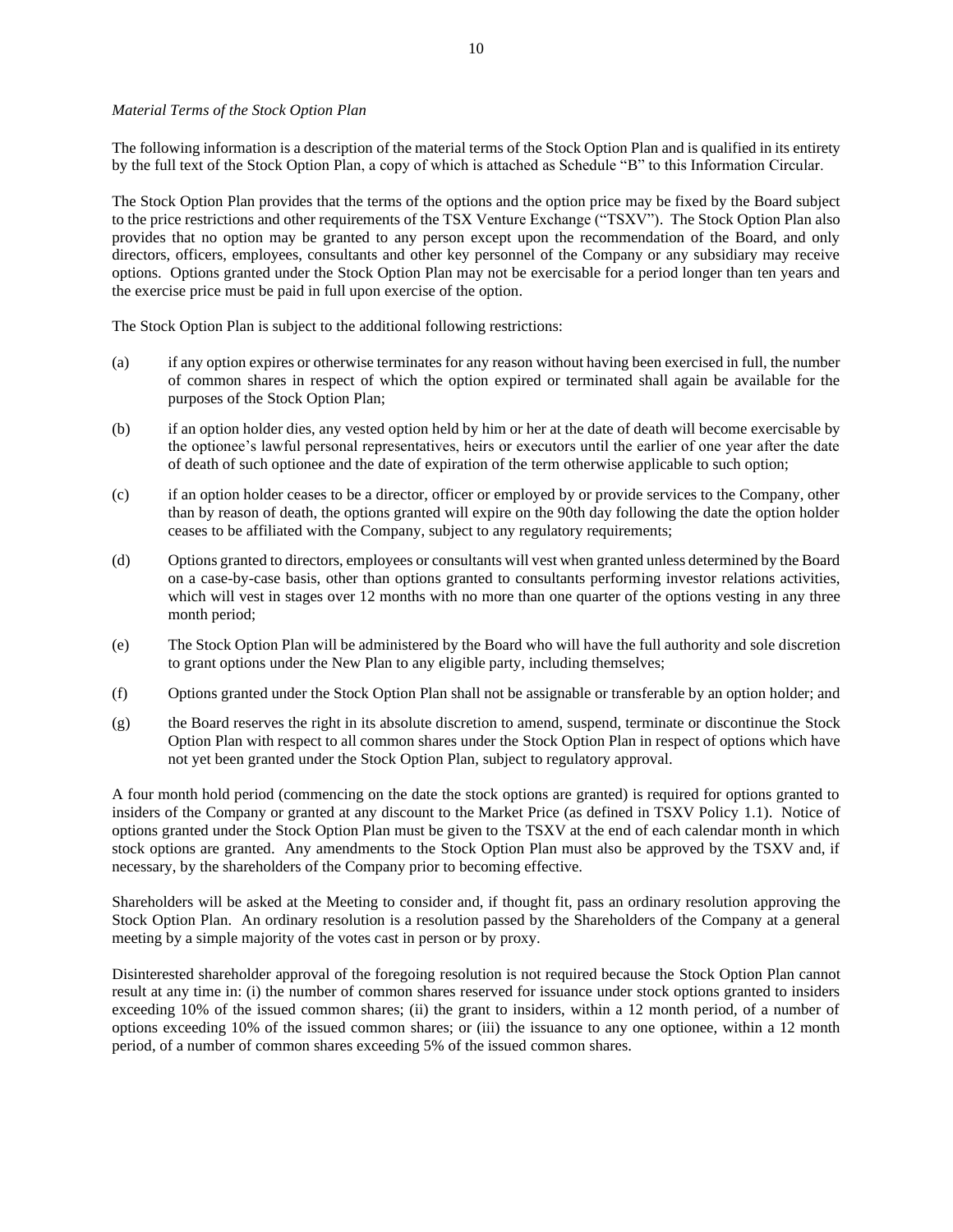The Board considers that the ability to grant incentive stock options is an important component of its compensation strategy and is necessary to enable the Company to attract and retain qualified directors, officers, employees and consultants.The Board therefore recommends that Shareholders vote "**For**" the resolution approving the Company's Stock Option Plan.Unless otherwise instructed, Proxies given pursuant to the solicitation by Management will be voted **"For"** the Stock Option Plan.

The Stock Option Plan is also subject to receipt of TSXV acceptance to its filing.

### **Other Compensation Plans**

The Company has no other plan providing for the grant of stock appreciation rights, deferred share units or restricted stock units or any other incentive plan or portion of a plan under which awards are granted.

### **Employment, Consulting and Management Agreements**

There were no agreements or arrangements in place under which compensation was provided during the most recently completed financial year or is payable in respect of services provided to the company that were:

- (a) performed by a director or named executive officer, or
- (b) performed by any other party but are services typically provided by a director or a named executive officer,

other than the grant of options under the Plan, and the reimbursement of expenses any director or NEO may have incurred on behalf of the Company.

In particular, there were no agreements or arrangement containing provisions with respect to change of control, severance, termination or constructive dismissal.

### **Pension Benefits**

The Company does not have a pension plan that provides for payments or benefits to a director or NEO.

### **SECURITIES AUTHORIZED FOR ISSUANCE UNDER EQUITY COMPENSATION PLANS**

The following table provides information regarding the number of common shares to be issued upon the exercise of outstanding options and the weighted-average exercise price of the outstanding options in connection with the Stock Option Plan as at February 28, 2021:

| <b>Plan Category</b>                                          | <b>Number of Common</b><br><b>Shares to be issued</b><br>upon exercise of<br>outstanding options | Weighted-average<br>exercise price of<br>outstanding options | <b>Number of Common</b><br><b>Shares remaining</b><br>available for future<br>issuance under equity<br>compensation plans |
|---------------------------------------------------------------|--------------------------------------------------------------------------------------------------|--------------------------------------------------------------|---------------------------------------------------------------------------------------------------------------------------|
| Equity compensation plans<br>approved by security holders     | 4,850,000                                                                                        | 0.07                                                         | 4,559,001                                                                                                                 |
| Equity compensation plans not<br>approved by security holders | n/a                                                                                              | n/a                                                          | n/a                                                                                                                       |
| <b>Total</b>                                                  | 4,850,000                                                                                        | n/a                                                          | 4,559,001                                                                                                                 |

### **INDEBTEDNESS OF DIRECTORS AND EXECUTIVE OFFICERS**

At no time during the last completed financial year was any current director, executive officer or employee or any former director, executive officer or employee of the Company, or any proposed nominee for election as a director of the Company:

(a) indebted to the Company; or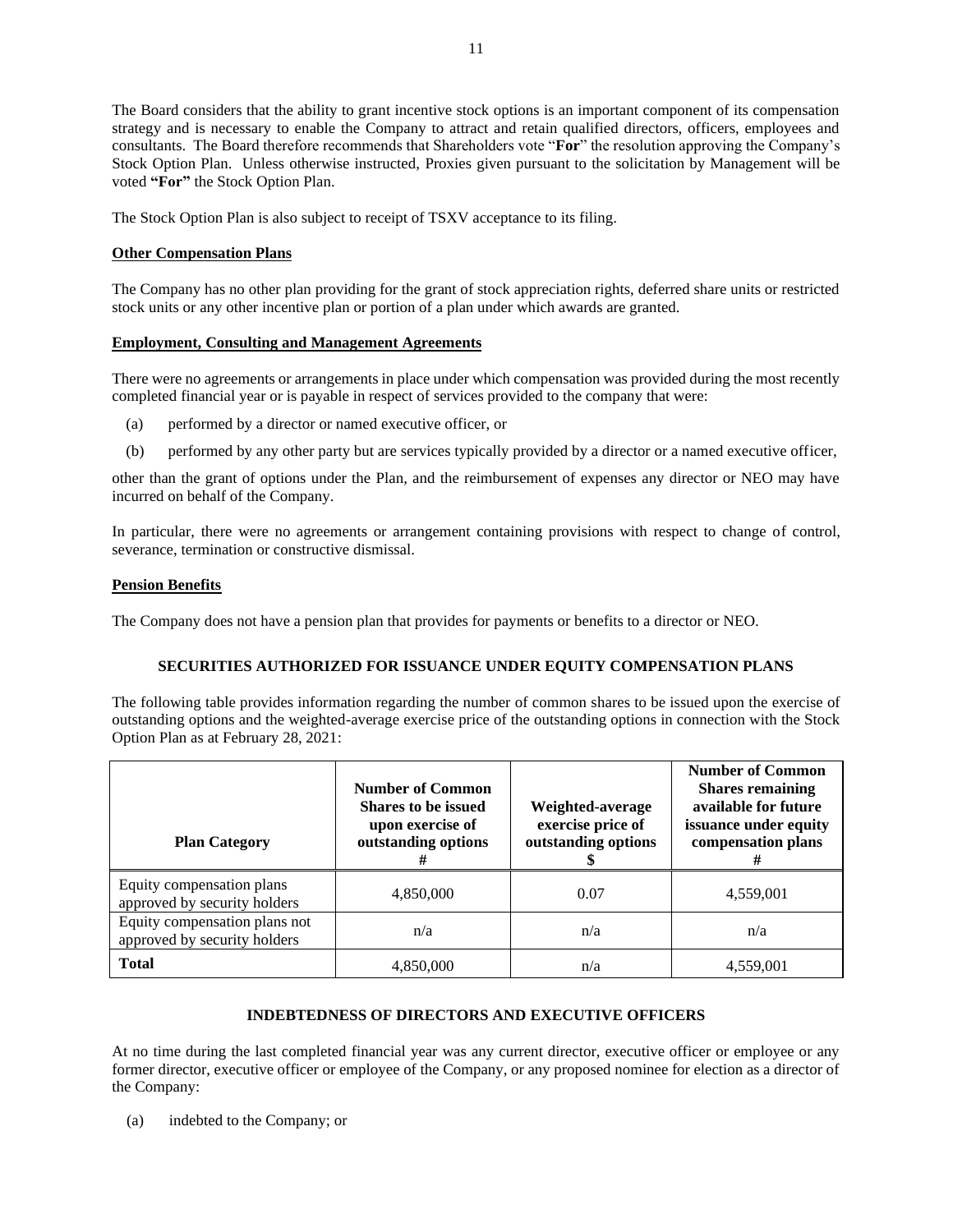(b) indebted to another entity where such indebtedness is the subject of a guarantee, support agreement, letter of credit or other similar arrangement or understanding provided by the Company,

other than routine indebtedness.

#### **INTEREST OF INFORMED PERSONS IN MATERIAL TRANSACTIONS**

The term "informed person" as defined in National Instrument 51-102 *Continuous Disclosure Obligations* means a director or executive officer of the Company, or any person or company who beneficially owns, directly or indirectly, voting securities of the Company or who exercises control or direction over voting securities of the Company carrying more than 10% of the voting rights attached to all outstanding voting securities of the Company, other than voting securities held by the person or company as underwriter in the course of a distribution.

To the knowledge of Management of the Company, no informed person or nominee for election as a director of the Company, or any associate or affiliate of an informed person or proposed director, has or had any material interest, direct or indirect, in any transaction or in any proposed transaction during the 2020 financial year which has materially affected or will materially affect the Company or any of its subsidiaries.

#### **APPOINTMENT OF AUDITOR**

Management proposes to nominate Davidson & Company LLP, Chartered Professional Accountants, for reappointment as the Company's auditors for the ensuing year. Accordingly, unless such authority is withheld, the Proxies given pursuant to the solicitation by Management will be voted **"For"** the appointment of Davidson & Company LLP as auditors of the Company for the financial year ending October 31, 2021, and to authorize the directors to fix the auditors' remuneration.

#### **AUDIT COMMITTEE AND RELATIONSHIP WITH AUDITOR**

National Instrument 51-110 – *Audit Committees* of the Canadian Securities Administrators ("NI 51-110") requires that the Company, as a venture issuer, disclose annually in its Information Circular certain information concerning the constitution of its audit committee and its relationship with its independent auditor, as set forth below.

#### **Audit Committee Charter**

The text of the Audit Committee's Charter is attached as Schedule "A" to this Information Circular.

#### **Composition of the Audit Committee**

The Company is required to have an Audit Committee comprised of not less than 3 directors, a majority of whom are not officers, control persons or employees of the Company or an affiliate of the Company. NI 52-110 provides that a member of an audit committee is "independent" if the member has no direct or indirect material relationship with the issuer, which could, in the view of the issuer's board of directors, be reasonably expected to interfere with the exercise of a member's independent judgment.

The members of the Audit Committee are as follows:

| D. Neil Briggs      | Independent <sup>1</sup>     | Financially literate <sup>1</sup> |
|---------------------|------------------------------|-----------------------------------|
| <b>Greg Davison</b> | Independent <sup>1</sup>     | Financially literate <sup>1</sup> |
| Donald G. Moore     | Not Independent <sup>1</sup> | Financially literate <sup>1</sup> |

 $1$  As defined by NI 52-110.

#### **Relevant Education and Experience**

NI 51-110 provides that an individual is "financially literate" if he or she has the ability to read and understand a set of financial statements that present a breadth and level of complexity of accounting issues that are generally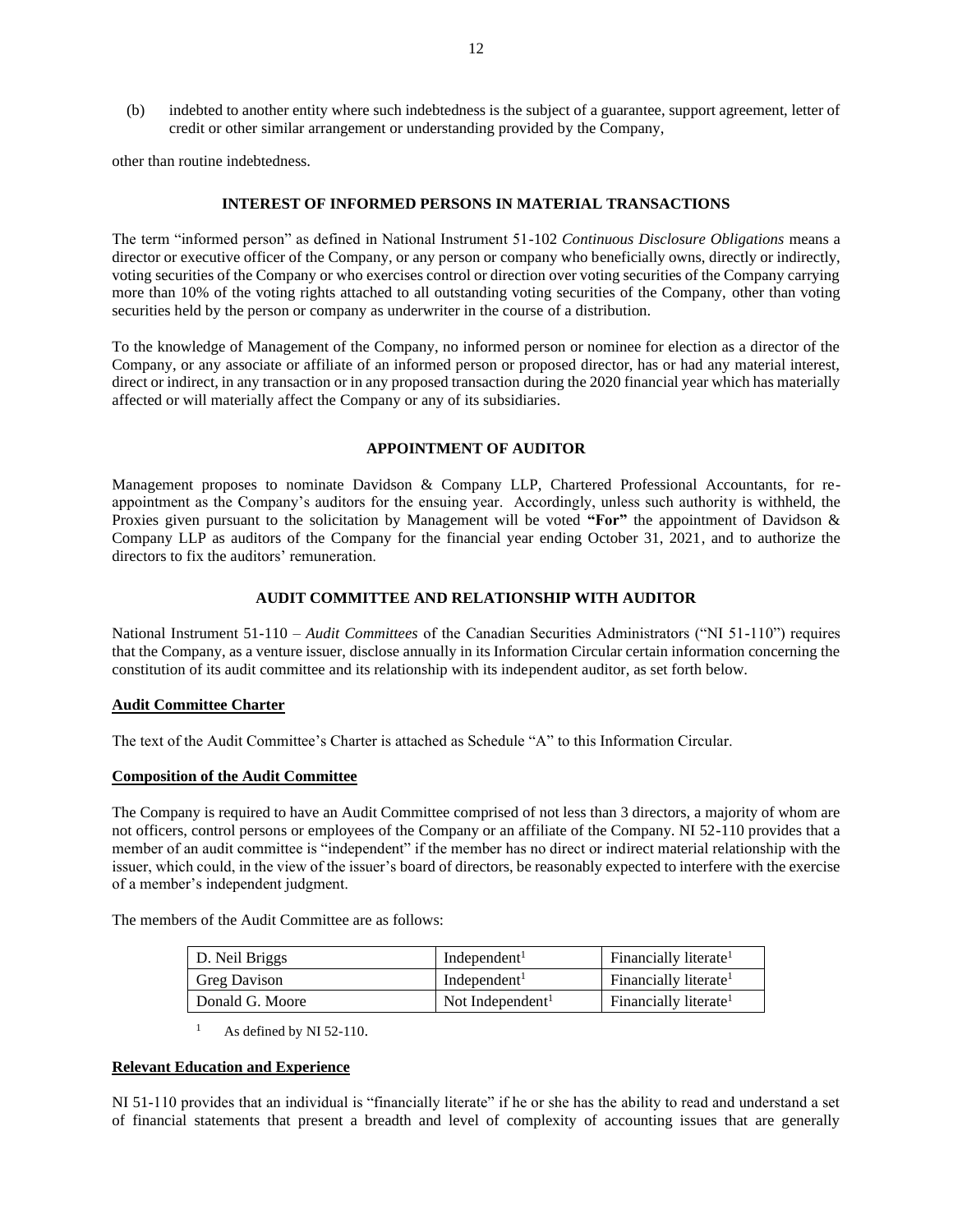comparable to the breadth and complexity of the issues that can reasonably be expected to be raised by the Company's financial statements. All members of the Audit Committee are financially literate as that term is defined.

Based on their business and educational experiences, each member of the Audit Committee has a reasonable understanding of the accounting principles used by the Company to prepare its financial statements; an ability to assess the general application of such accounting principles in connection with the accounting for estimates, accruals and provisions; experience in preparing, auditing, analyzing or evaluating financial statements that present a breadth and level of complexity of accounting issues that are generally comparable to the breadth and complexity of issues that can reasonably be expected to be raised by the Company's financial statements, or experience actively supervising one or more individuals engaged in such activities; and an understanding of internal controls and procedures for financial reporting. See heading "Principal Occupation, Business or Employment" under "Election of Directors" above for other relevant experience for each member of the Audit Committee.

### **Audit Committee Oversight**

Since the commencement of the Company's most recently completed financial year, the Audit Committee has not made any recommendations to nominate or compensate an external auditor which were not adopted by the Board.

### **No Reliance on Certain Exemptions**

At no time since the commencement of the Company's most recently completed financial year has the Company relied on the exemption in Section 2.4 of NI 52-110 *(De Minimis Non-audit Services)*, or an exemption from NI 52-110, in whole or in part, granted under Part 8 of NI 52-110.

### **Pre-Approval Policies and Procedures**

The Audit Committee has adopted specific policies and procedures for the engagement of non-audit services which are set forth in the Audit Committee Charter under the heading "External Auditors".

#### **External Auditor Service Fees (By Category)**

The aggregate fees billed by the Company's external auditors in each of the last two fiscal years for audit fees are as follows:

| <b>Financial Year</b><br>Ending | <b>Audit Fees</b> | <b>Audit Related Fees</b> <sup>1</sup> | $\rm{Tax\,Fees^2}$ | All Other Fees <sup>3</sup> |
|---------------------------------|-------------------|----------------------------------------|--------------------|-----------------------------|
| 2021                            | \$19.426          | nıl                                    | \$2,000            | nıl                         |
| 2020                            | \$16.701          | nıl                                    | .800               | nıl                         |

<sup>1</sup> Fees charged for assurance and related services reasonably related to the performance of an audit, and not included under "Audit Fees".

<sup>2</sup> Fees charged for tax compliance, tax advice and tax planning services.<br><sup>3</sup> Fees for services other than disclosed in any other column

Fees for services other than disclosed in any other column.

#### **Venture Issuer Exemption**

The Company is a "venture issuer" as defined in NI 52-110 and is relying on the exemptions in section 6.1 of NI 52- 110 relating to Part 3 (*Composition of the Audit Committee*) and Part 5 (*Reporting Obligations*) thereof.

### **STATEMENT OF CORPORATE GOVERNANCE PRACTICES**

National Instrument 58-101, *Disclosure of Corporate Governance Practices*, requires all reporting issuers to provide certain annual disclosure of their corporate governance practices with respect to the corporate governance guidelines adopted in National Instrument 58-201 ("Guidelines"). These Guidelines are not prescriptive. Corporate governance relates to the activities of the Board of directors, the members of which are elected by and are accountable to the shareholders, and takes into account the role of the individual members of Management who are appointed by the Board and who are charged with the day-to-day management of the Company. The Company's Board of directors is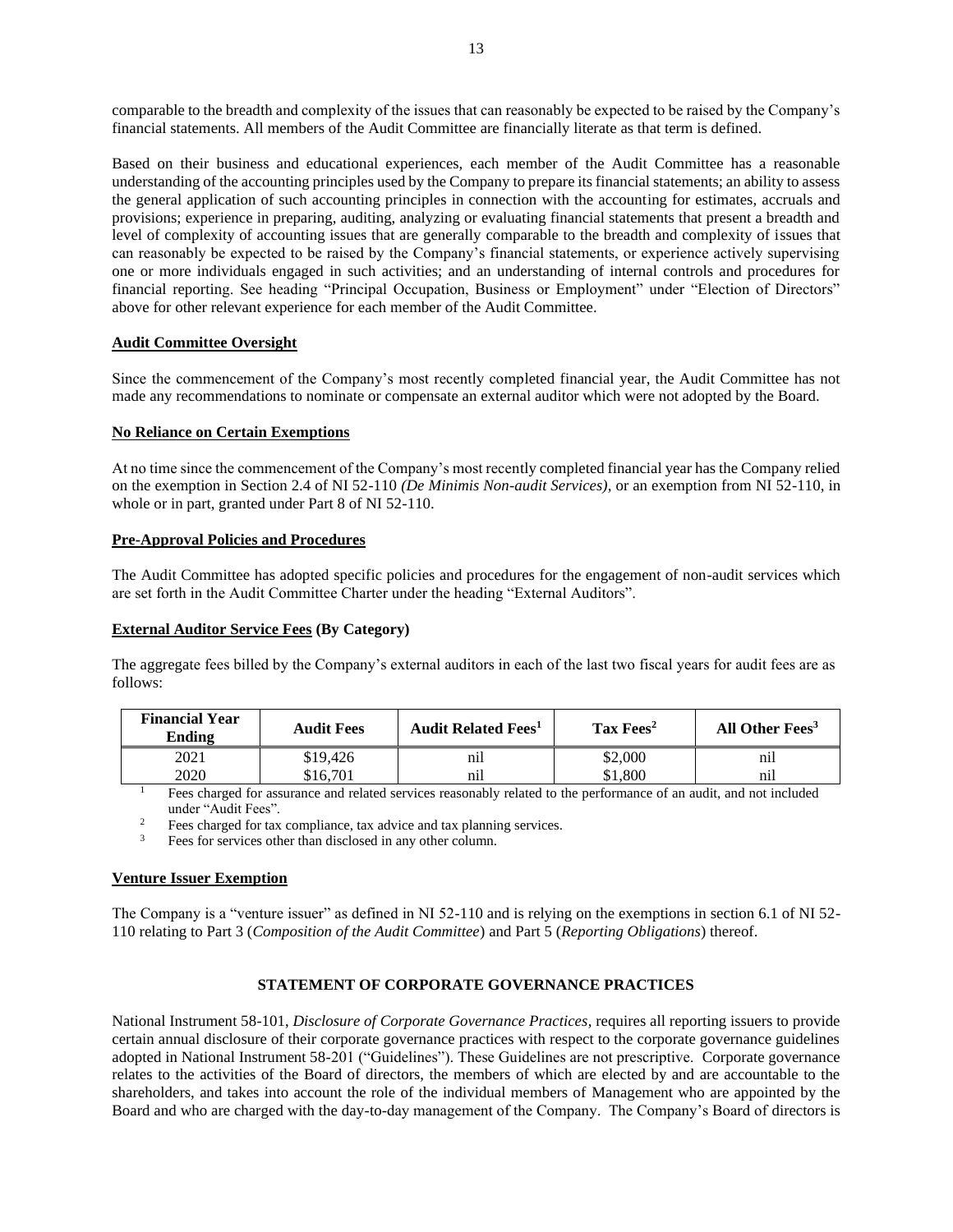committed to sound corporate governance practices, which are both in the interests of its shareholders and contribute to effective and efficient decision-making. The Company feels its corporate governance practices are appropriate and effective for the Company, given its relatively small size and limited operations. The Company's method of corporate governance allows for the Company to operate efficiently, with simple checks and balances that control and monitor Management and corporate functions without excessive administrative burden.

### **Board Mandate**

The mandate of the Board is to oversee or supervise the management of the business and affairs of the Company and to act with a view to the best interests of the Company. In doing so, the Board oversees the management of the Company's affairs directly and through its committees. In fulfilling its mandate, the Board, among other matters, is responsible for reviewing and approving the Company's overall business strategies and business plans, reviewing and approving significant capital investments, reviewing major strategic initiatives to ensure that the Company's proposed actions accord with shareholder objectives; reviewing succession planning; assessing Management's performance against approved business plans and industry standards; reviewing and approving the reports and other disclosure issued to shareholders; ensuring the effective operation of the Board; and safeguarding shareholders' equity interests through the optimum utilization of the Company's capital resources.

The Board relies on Management for periodic reports, and to provide the support and information necessary to enable the Board to fulfil its obligations. The Board has delegated certain responsibilities to Management but requires transactions and commitments above a certain threshold to be reviewed and approved by the Board prior to execution. Any responsibility not delegated to senior Management or a Board committee remains with the full Board. One of the Board's responsibilities is to review and, if thought fit, to approve opportunities as presented by Management and to provide guidance to Management. The Board expects Management to operate the business of the Company in a manner that enhances shareholder value and is consistent with the highest level of integrity.

### **Board of Directors**

The Board is currently composed of three (3) directors, namely Donald G. Moore, D. Neil Briggs and Greg Davison, each of whom are proposed nominees for election as directors at the Meeting. Reference is made to the table under the heading "Election of Directors" above for a description of the current principal occupations of the members of the Board.

NI 58-101 suggests that the Board of a public company should be constituted with a majority of individuals who qualify as "independent" directors. An "independent" director is a director who is independent of Management and is free from any interest and any business or other relationship which could, or could reasonably be perceived to materially interfere with the director's ability to act with a view to the best interests of the Company, other than interests and relationships arising from shareholding. The majority of the current Board are considered to be "independent" within the meaning of NI 58-101.

#### **Other Directorships**

The following directors are also currently directors of reporting issuers, other than the Company:

| <b>Director</b>     | <b>Other Reporting Issuer(s)</b> | <b>Exchange</b> |
|---------------------|----------------------------------|-----------------|
| <b>Greg Davison</b> | Silver Spruce Resources Inc.     | TSXV            |

#### **Orientation and Continuing Education**

New directors are briefed on the Company's overall strategic plans, short-term and long-term corporate objectives, financials status, general business risks and mitigation strategies, and existing company policies. There is no formal orientation for new members of the Board. This is considered to be appropriate, given the Company's size and current level of operations, the ongoing interaction amongst the directors and the low director turn-over. However, if the growth of the Company's operations warrants it, it is possible that a formal orientation process would be implemented.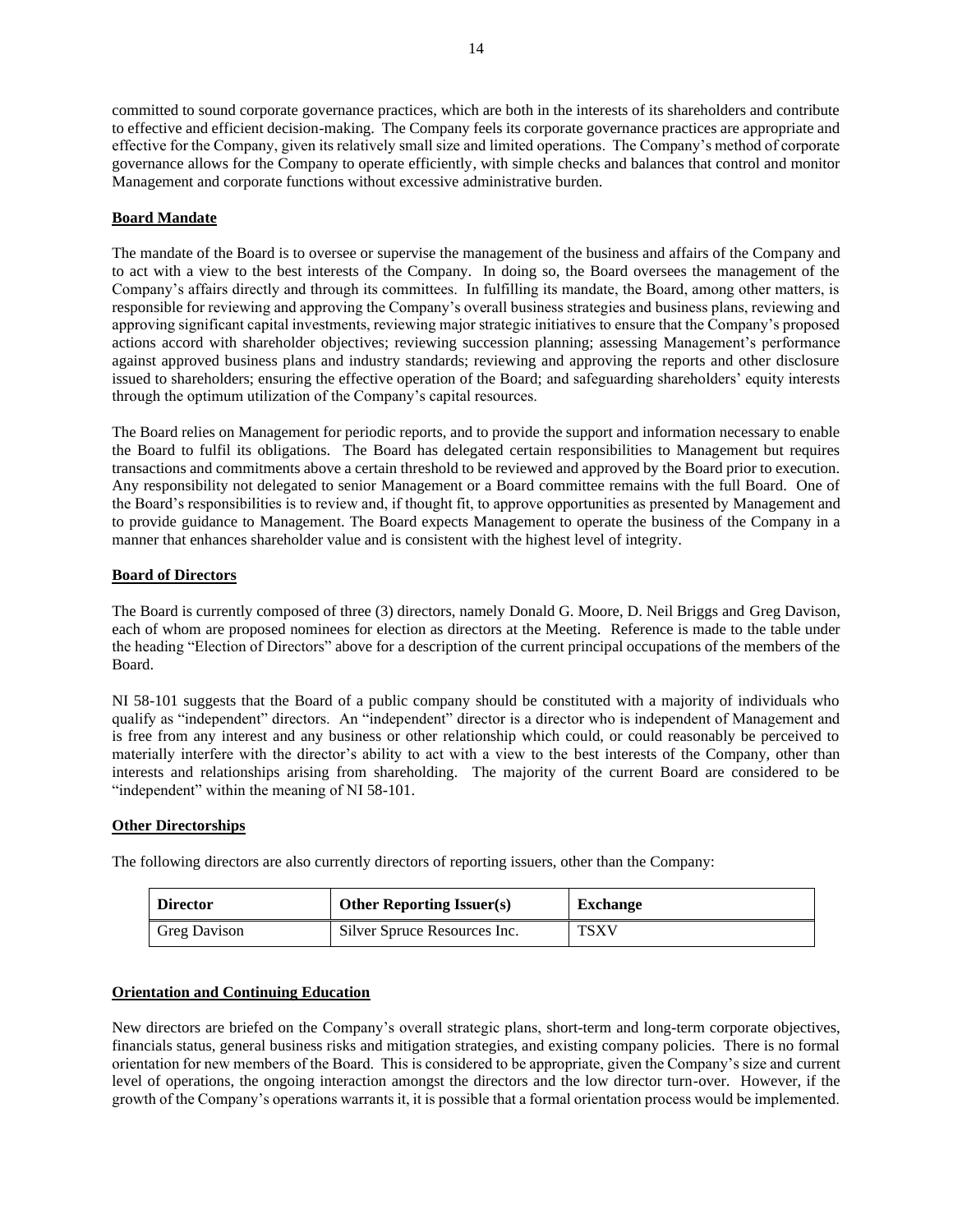The skills and knowledge of the Board as a whole is such that no formal continuing education process is currently deemed required. The Board is comprised of individuals with varying backgrounds, who have, both collectively and individually, extensive experience in running and managing public companies, particularly in the natural resource sector. Board members are encouraged to communicate with Management and auditors to keep themselves current with industry trends and developments and changes in legislation, with Management's assistance. The directors are advised that, if a director believes that it would be appropriate to attend any continuing education event for corporate directors, the Company will pay for the cost thereof. Board members have full access to the Company's records.

### **Ethical Business Conduct**

The Board has not adopted a written Code of Ethical Conduct for its directors, officers and employees at this time. The Board monitors the ethical conduct of the Company and ensures that it complies with applicable legal and regulatory requirements, such as those of relevant securities commissions and stock exchanges. The Board has found that the fiduciary duties placed on individual directors by governing corporate legislation and the common law, as well as the restrictions placed by applicable corporate legislation on the individual director's participation in decisions of the Board in which the director has an interest, have been sufficient to ensure that the Board operates in the best interests of the Company and its shareholders.

### **Nomination of Directors**

The Board determines new nominees to the Board, although a formal process has not been adopted. The nominees are generally the result of recruitment efforts by the Board members, including both formal and informal discussions among Board members. The Company conducts the due diligence, reference and background checks on any suitable candidate. New nominees must have a track record in general business management, special expertise in an area of strategic interest to the Company, the ability to devote the time required and a willingness to serve. As the Company progresses as a business enterprise, the Board will consider its size on an annual basis when it considers the number of directors to recommend to shareholders for election at annual general meetings, taking into account the number required to carry out the Board's duties effectively and to maintain diversity of view and experience. The Company is also proposing to adopt an advance notice policy for the nomination of directors as described in this Information Circular.

#### **Board Committees**

The Board's only committee is the Audit Committee.

#### **Assessments**

Neither the Company nor the Board has determined formal means or methods to regularly assess the Board, its committees or the individual directors with respect to their effectiveness and contributions. Effectiveness is subjectively measured by comparing actual corporate results with stated objectives. The contributions of any individual director are informally monitored by the other Board members, having in mind the business strengths of the individual and the purpose of originally nominating the individual to the Board.

#### **MANAGEMENT CONTRACTS**

Management functions of the Company are generally performed by directors and senior officers of the Company and not, to any substantial degree, by any other person to whom the Company has contracted.

### **AMENDMENT TO ARTICLES**

The Board of directors propose that the Articles of the Company be amended to provide shareholders, directors and management of the Company with a clear process for nominating directors for election to the Board of the Company (the "Advance Notice Amendment").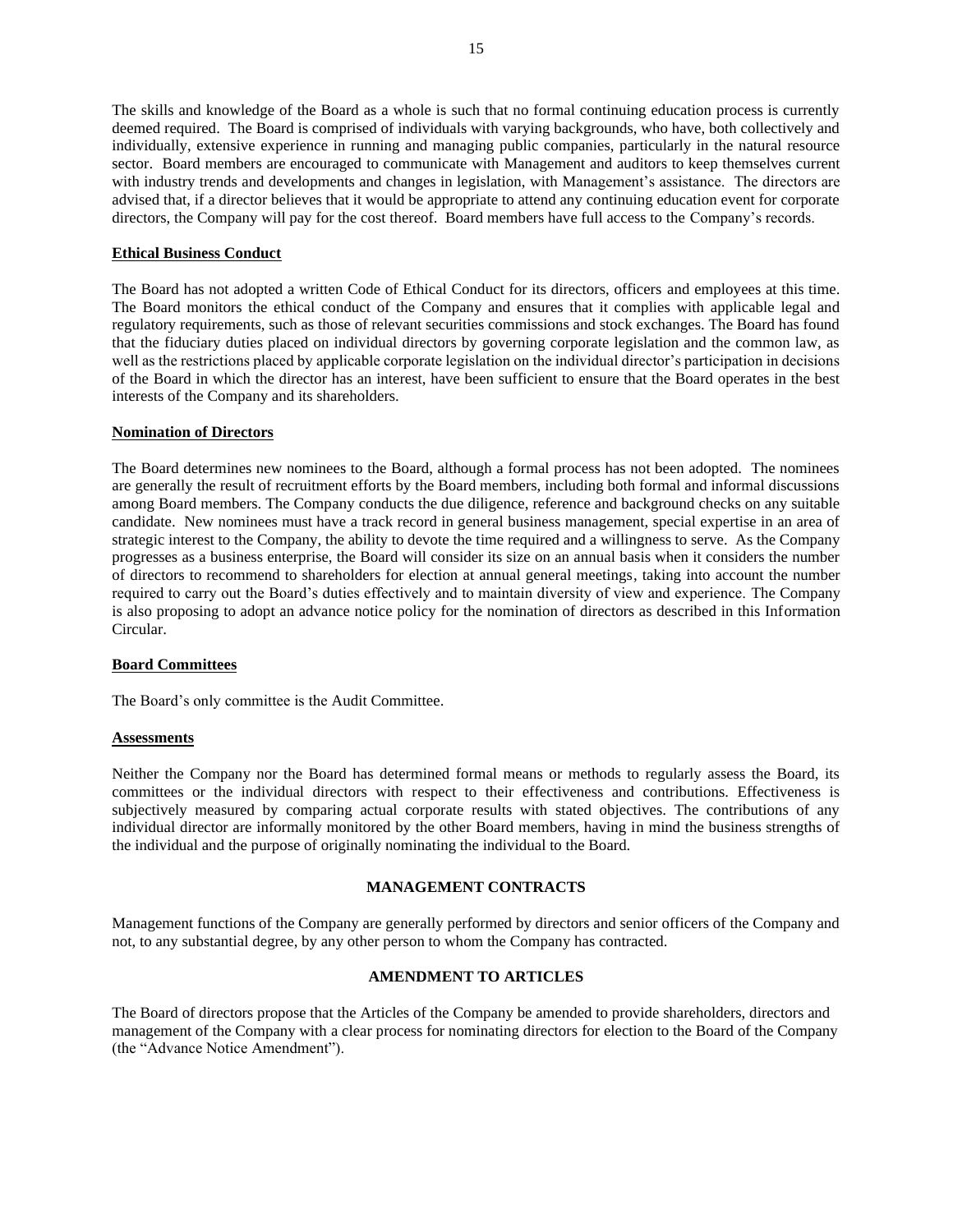The purpose of the Advance Notice Amendment is to (i) ensure that all shareholders receive adequate notice of director nominations and sufficient time and information with respect to all nominees to make appropriate deliberations and register an informed vote; and (ii) facilitate an orderly and efficient process for annual or, where the need arises, special meetings of shareholders of the Company. The Advance Notice Amendment fixes deadlines by which shareholders of the Company must submit director nominations to the Company prior to any annual or special meeting of shareholders and sets forth information that a shareholder must include in a written notice to the Company for any director nominee to be eligible for election at such annual or special meeting of shareholders.

The full text of the Advance Notice Amendment is attached to this Information Circular as Schedule C. If approved by special resolution at the Meeting, the Advance Notice Amendment will amend the Company's Articles and will be effective upon deposit at the Company's records office.

Approval of the adoption of the Advance Notice Amendment will be by special resolution which requires approval by a majority of not less than 66<sup> $2/3$ %</sup> of the votes cast in person or by proxy on the matter at the Meeting. The Board recommends that Shareholders vote **"For"** the special resolution to adopt the new Advance Notice Amendment. Unless otherwise instructed, Proxies given pursuant to the solicitation by Management will be voted **"For"** the adoption of the Advance Notice Amendment.

### **MATTERS TO BE ACTED UPON AT THE MEETIING**

### **A. Election of Directors**

Shareholders will be asked to vote **"For"** the election of the following directors:

- DONALD G. MOORE
- D. NEIL BRIGGS
- GREG DAVISON

### **B. Appointment of Auditor**

Shareholders will be asked to vote **"For"** the appointment of Davidson & Company LLP as auditors of the Company for the financial year ending February 28, 2022 and to authorize the directors to fix the auditors' remuneration.

### **C. Stock Option Plan**

Shareholders will be asked to vote **"For"** the Stock Option Plan and to pass an ordinary resolution in substantially the following form:

"RESOLVED, as an ordinary resolution of the Shareholders of the Company, that the Company's 10% rolling Stock Option Plan, in the form as set forth in Schedule "B" to that Information Circular dated November 2, 2021 be and is hereby ratified, confirmed and approved."

### **D. Amendment to Articles**

Shareholders will be asked to vote **"For"** the adoption of the new Articles of the Company by way of a special resolution, in substantially the following form:

"RESOLVED, as a special resolution of the Shareholders of the Company, that the Articles of the Company be amended by adding new Article 27 in the form set out in Schedule "C" to the Company's Information Circular dated November 2, 2021, such amendment to be effective upon the deposit at the records office of the Company by the Board of directors of this special resolution and the text of such new Article 27.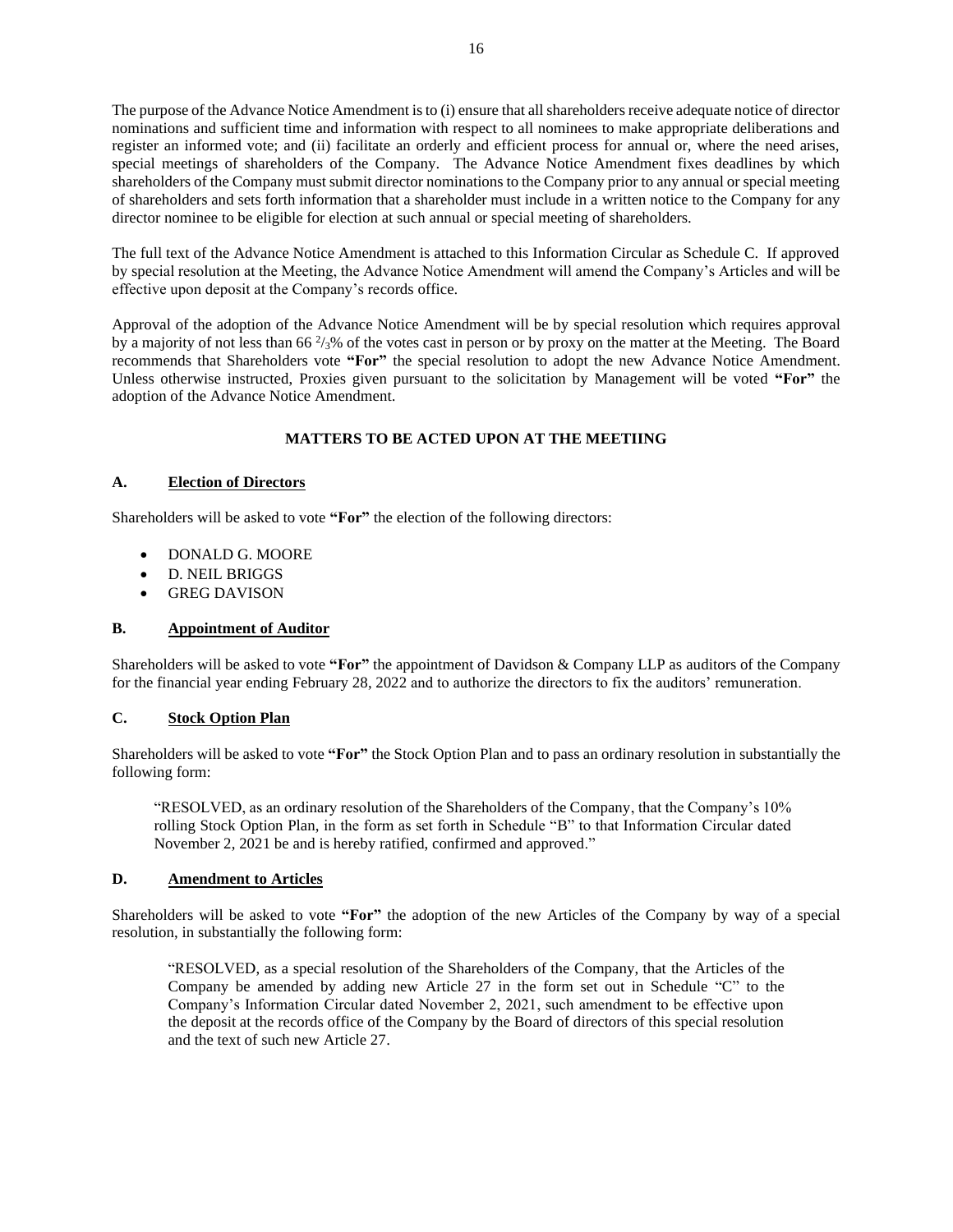#### **OTHER MATTERS**

Management knows of no other matters to come before the Meeting other than those referred to in the Notice of Meeting. Should any other matters properly come before the Meeting, the shares represented by the Proxy solicited hereby will be voted on such matters in accordance with the best judgment of the persons voting by proxy.

### **ADDITIONAL INFORMATION**

Additional information regarding the Company and its business activities is available on the SEDAR website located at www.sedar.com under "Company Profiles – Playfair Mining Ltd.". The Company's audited Financial Statements and Management's Discussion and Analysis ("MD&A") for the financial years ended February 29, 2020 and February 28, 2021 are available for review under the Company's profile on SEDAR. Shareholders may contact the Company to request copies of the Financial Statements and MD&A by mail at 224 - 470 Granville Street, Vancouver, BC, V6C 1V5.

#### **APPROVAL**

The contents of this Information Circular have been approved and its mailing authorized by the directors of the Company.

**DATED** at Vancouver, British Columbia, this 2<sup>nd</sup> day of November, 2021.

### **ON BEHALF OF THE BOARD OF PLAYFAIR MINING LTD.**

*"Donald G. Moore"*

Donald G. Moore Director and CEO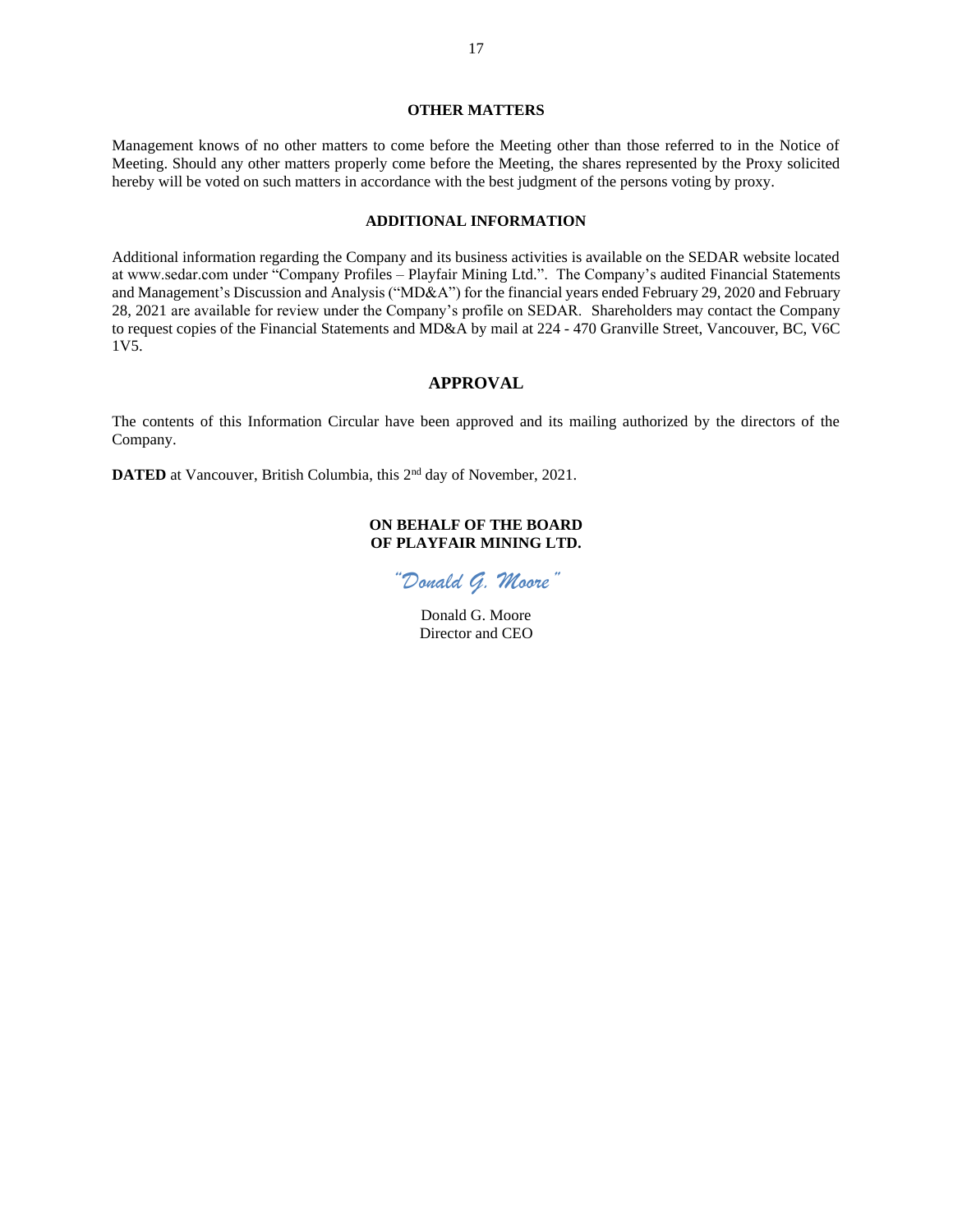# **SCHEDULE "A" TO INFORMATION CIRCULAR DATED NOVEMBER 2, 2021**



### **AUDIT COMMITTEE CHARTER**

#### **Mandate**

The primary function of the audit committee (the "Committee") is to assist the Board of Directors in fulfilling its financial oversight responsibilities by reviewing the financial reports and other financial information provided by the Company to regulatory authorities and shareholders, the Company's systems of internal controls regarding finance and accounting, and the Company's auditing, accounting and financial reporting processes. Consistent with this function, the Committee will encourage continuous improvement of, and should foster adherence to, the Company's policies, procedures and practices at all levels. The Committee's primary duties and responsibilities are to:

- serve as an independent and objective party to monitor the Company's financial reporting and internal control systems and review the Company's financial statements;
- review and appraise the performance of the Company's external auditors; and
- provide an open avenue of communication among the Company's auditors, financial and senior management and the Board of Directors.

#### **Composition**

The Committee shall be comprised of three directors as determined by the Board of Directors, the majority of whom shall be free from any relationship that, in the opinion of the Board of Directors, would reasonably interfere with the exercise of his or her independent judgment as a member of the Committee. All members of the Committee must be financially literate (having the ability to read and understand a set of financial statements that present a breadth and level of complexity of accounting issues that are generally comparable to the breadth and complexity of the issues that can presumably be expected to be raised by the Company's financial statements).

The members of the Committee shall be appointed by the Board of Directors at its first meeting following the annual shareholders' meeting.

#### **Meetings**

The Committee shall meet at least four times annually*,* or more frequently as circumstances dictate. As part of its job to foster open communication, the Committee will meet at least annually with management and the external auditors in separate sessions.

#### **Responsibilities and Duties**

To fulfill its responsibilities and duties, the Committee shall:

#### *Documents/Reports Review*

- (a) Review and update this Charter annually.
- (b) Review the Company's financial statements, MD&A and any annual and interim earnings, press releases before the Company publicly discloses this information and any reports or other financial information (including quarterly financial statements), which are submitted to any governmental body, or to the public, including any certification, report, opinion, or review rendered by the external auditors.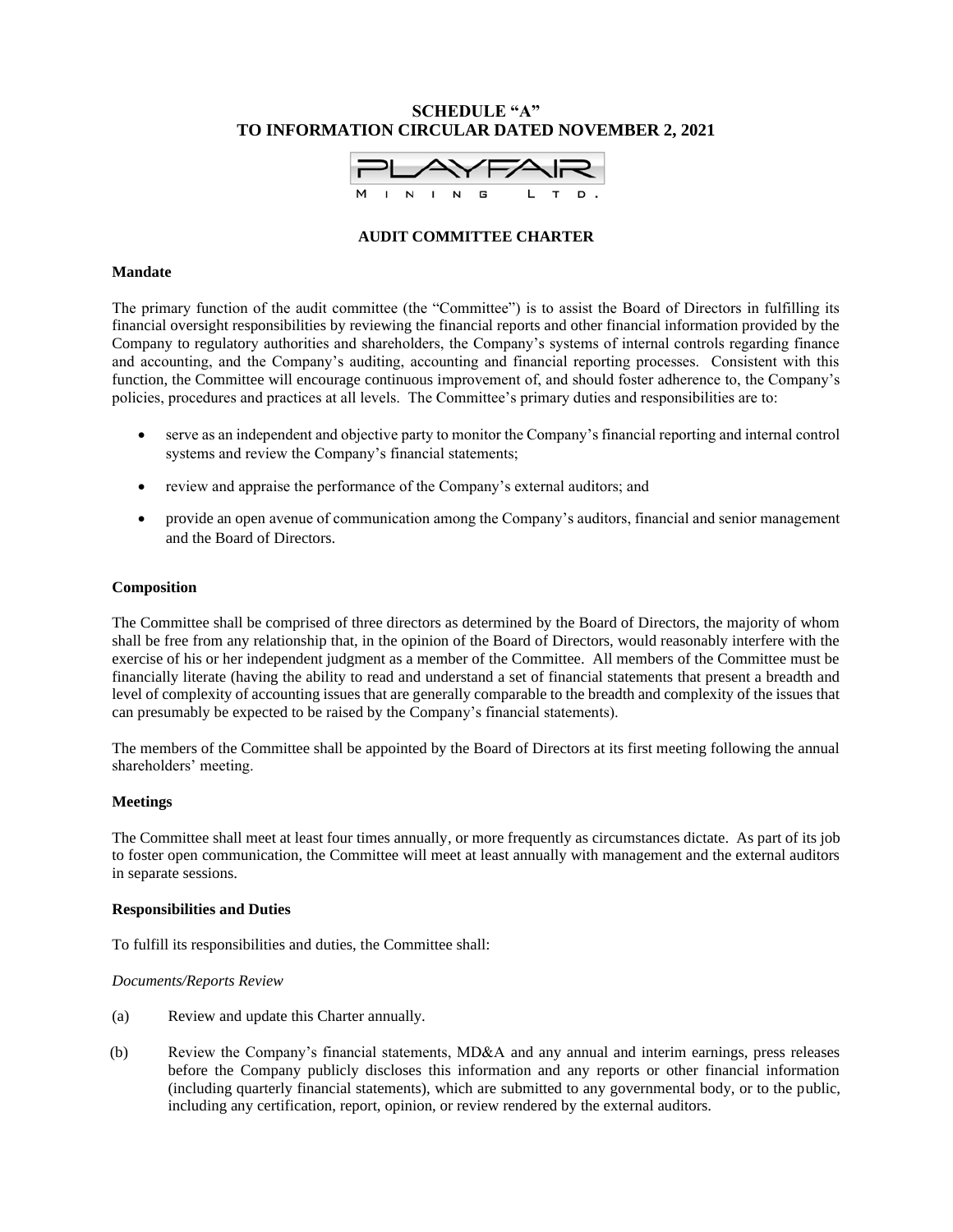(c) Confirm that adequate procedures are in place for the review of the Company's public disclosure of financial information extracted or derived from the Company's financial statements.

#### *External Auditors*

- (a) Review annually, the performance of the external auditors who shall be ultimately accountable to the Board of Directors and the Committee as representatives of the shareholders of the Company.
- (b) Obtain annually, a formal written statement of the external auditors setting forth all relationships between the external auditors and the Company.
- (c) Review and discuss with the external auditors any disclosed relationships or services that may impact the objectivity and independence of the external auditors.
- (d) Take, or recommend that the full Board of Directors, take appropriate action to oversee the independence of the external auditors.
- (e) Recommend to the Board of Directors the selection and compensation and, where applicable, the replacement of the external auditors nominated annually for shareholder approval.
- (f) At each meeting, consult with the external auditors, without the presence of management, about the quality of the Company's accounting principles, internal controls and the completeness and accuracy of the Company's financial statements.
- (g) Review and approve the Company's hiring policies regarding partners, employees and former partners and employees of the present and former external auditors of the Company.
- (h) Review with management and the external auditors the audit plan for the year-end financial statements and intended template for such statements.
- (i) Review and pre-approve all audit and audit-related services and the fees and other compensation related thereto, and any non-audit services, provided by the Company's external auditors. The pre-approval requirement is waived with respect to the provision of non-audit services if:
	- (i) the aggregate amount of all such non-audit services provided to the Company constitutes not more than five percent of the total amount of fees paid by the Company to its external auditors during the fiscal year in which the non-audit services are provided;
	- (ii) such services were not recognized by the Company at the time of the engagement to be non-audit services; and
	- (iii) such services are promptly brought to the attention of the Committee by the Company and approved prior to the completion of the audit by the Committee or by one or more members of the Committee who are members of the Board of Directors to whom authority to grant such approvals has been delegated by the Committee. Provided the pre-approval of the non-audit services is presented to the Committee's first scheduled meeting following such approval, such authority may be delegated by the Committee to one or more independent members of the Committee.

#### **Financial Reporting Processes**

- (a) In consultation with the external auditors, review with management the integrity of the Company's financial reporting process, both internal and external.
- (b) Consider the external auditors' judgments about the quality and appropriateness of the Company's accounting principles as applied in its financial reporting.
- (c) Consider and approve, if appropriate, changes to the Company's auditing and accounting principles and practices as suggested by the external auditors and management.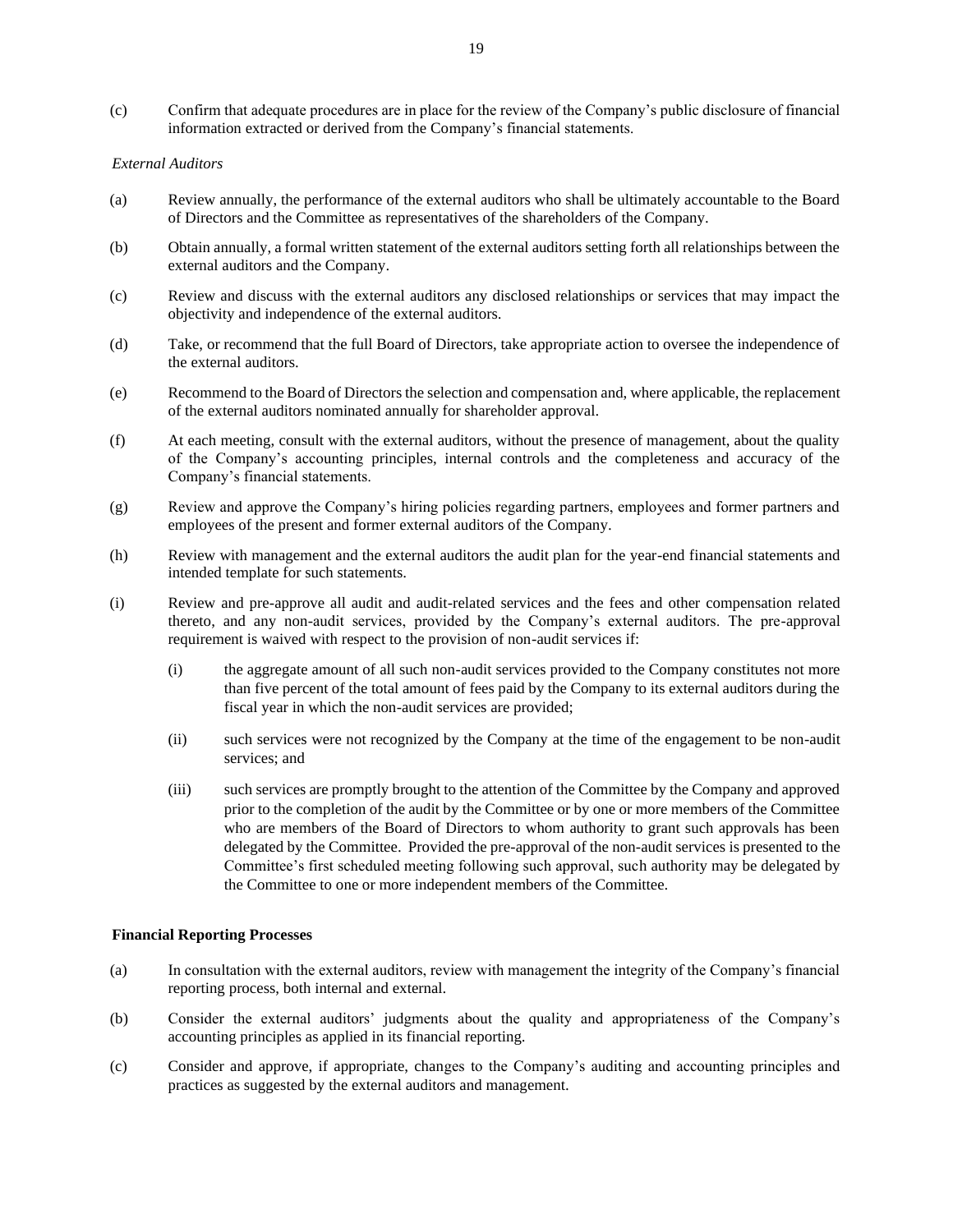- (d) Review significant judgments made by management in the preparation of the financial statements and the view of the external auditors as to appropriateness of such judgments.
- (e) Following completion of the annual audit, review separately with management and the external auditors any significant difficulties encountered during the course of the audit, including any restrictions on the scope of work or access to required information.
- (f) Review any significant disagreement among management and the external auditors in connection with the preparation of the financial statements.
- (g) Review with the external auditors and management the extent to which changes and improvements in financial or accounting practices have been implemented.
- (h) Review any complaints or concerns about any questionable accounting, internal accounting controls or auditing matters.
- (i) Review certification process.
- (j) Establish a procedure for the confidential, anonymous submission by employees of the Company of concerns regarding questionable accounting or auditing matters.

### **Other**

Review any related-party transactions.

\*\*\*\*\*\*\*\*\*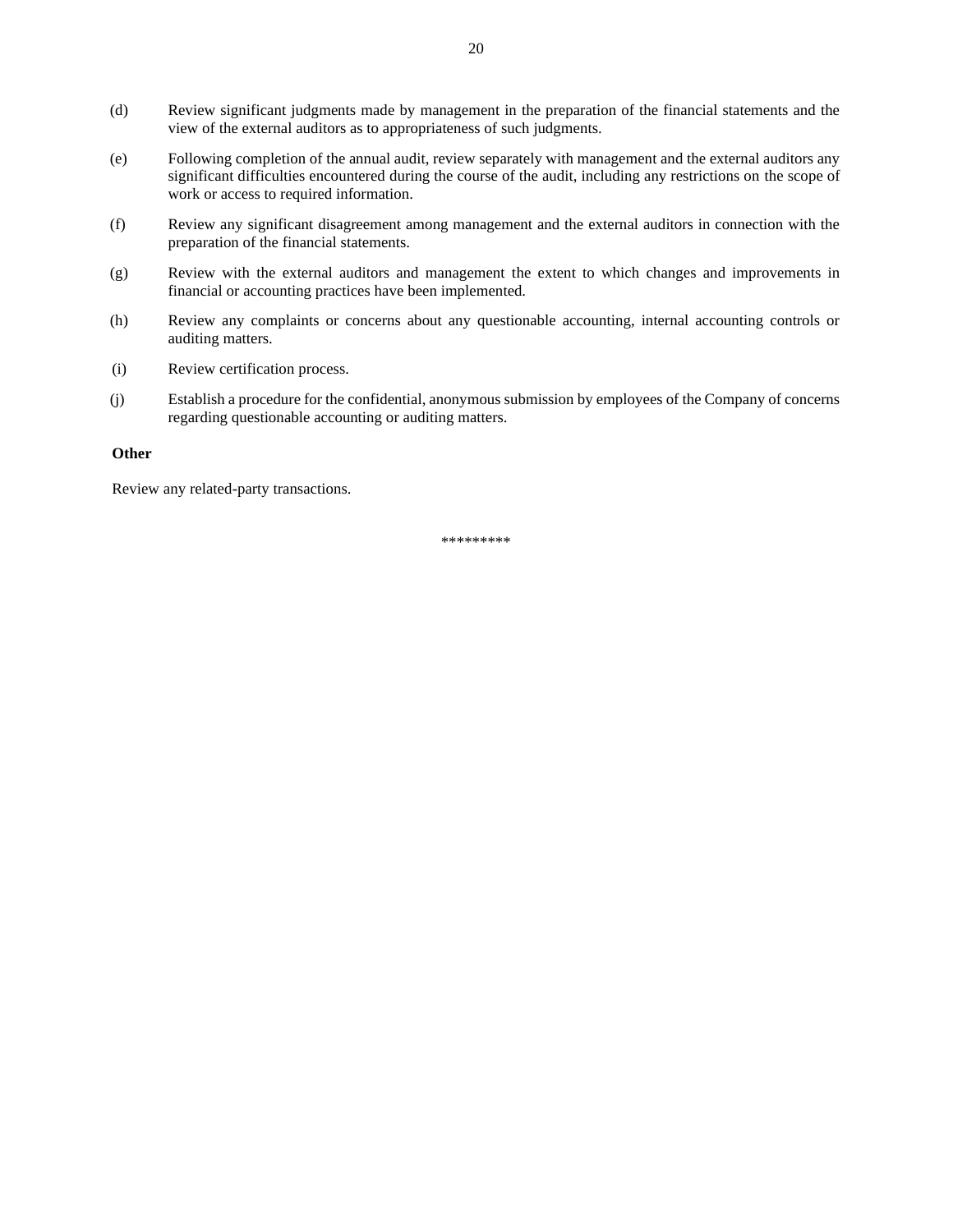### **SCHEDULE "B" TO INFORMATION CIRCULAR DATED NOVEMBER 2, 2021**



# **STOCK OPTION PLAN**

### **PART 1 INTERPRETATION**

1.1 Defined Terms. For the purposes of this Plan, the following terms shall have the following meanings:

"**Administrator**" has the meaning ascribed thereto in Section 3.1 hereof;

"**Affiliate**" means a corporation related to another corporation if one of them is the subsidiary of the other, or both are subsidiaries of the same corporation, or each of them is controlled by the same Person;

"**Applicable Laws**" means all legal requirements relating to the administration of stock option plans, if any, under applicable corporate laws, any applicable state or provincial securities laws, the rules and regulations promulgated thereunder, and the requirements of the Exchange, and the laws of any foreign jurisdiction applicable to Options granted to residents therein;

"**Associate**" means, where used to indicate a relationship with any Person,

- (i) any relative, including the spouse, son or daughter, of that Person or a relative of that Person's spouse, if the relative has the same home as that Person,
- (ii) any partner, other than a limited partner, of that Person,
- (iii) any trust or estate in which such Person has a substantial beneficial interest or as to which such Person serves as trustee or in a similar capacity, or
- (iv) any corporation of which such Person beneficially owns, directly or indirectly, voting securities carrying more than ten percent of the voting rights attached to all outstanding voting securities of the corporation;

"**Board**" means the Board of Directors of the Company;

"**Blackout Period**" means a period during which an Optionee is restricted by the Company from trading in the Company's securities pending the dissemination of previously undisclosed material information;

"**Charitable Option**" means an Option or equivalent security granted by the Company to an Eligible Charitable Organization;

"**Charitable Organization**" has the meaning as ascribed thereto in the Tax Act;

"**Committee**" means a committee of the Board appointed in accordance with Section 3.2 hereof;

"**Company**" means European Electric Metals Inc. and its Affiliates;

"**Consultant**" means, in relation to the Company, an individual (other than an Employee or a Director or Officer of the Company) or corporation, that:

- (i) is engaged to provide on an ongoing bona fide basis, consulting, technical, management or other services to the Company, other than services provided in relation to a distribution of securities;
- (ii) provides the services under a contract between the Company or an Affiliate and the individual or corporation, as the case may be;
- (iii) in the reasonable opinion of the Company, spends or will spend a significant amount of time and attention on the affairs and business of the Company or an Affiliate; and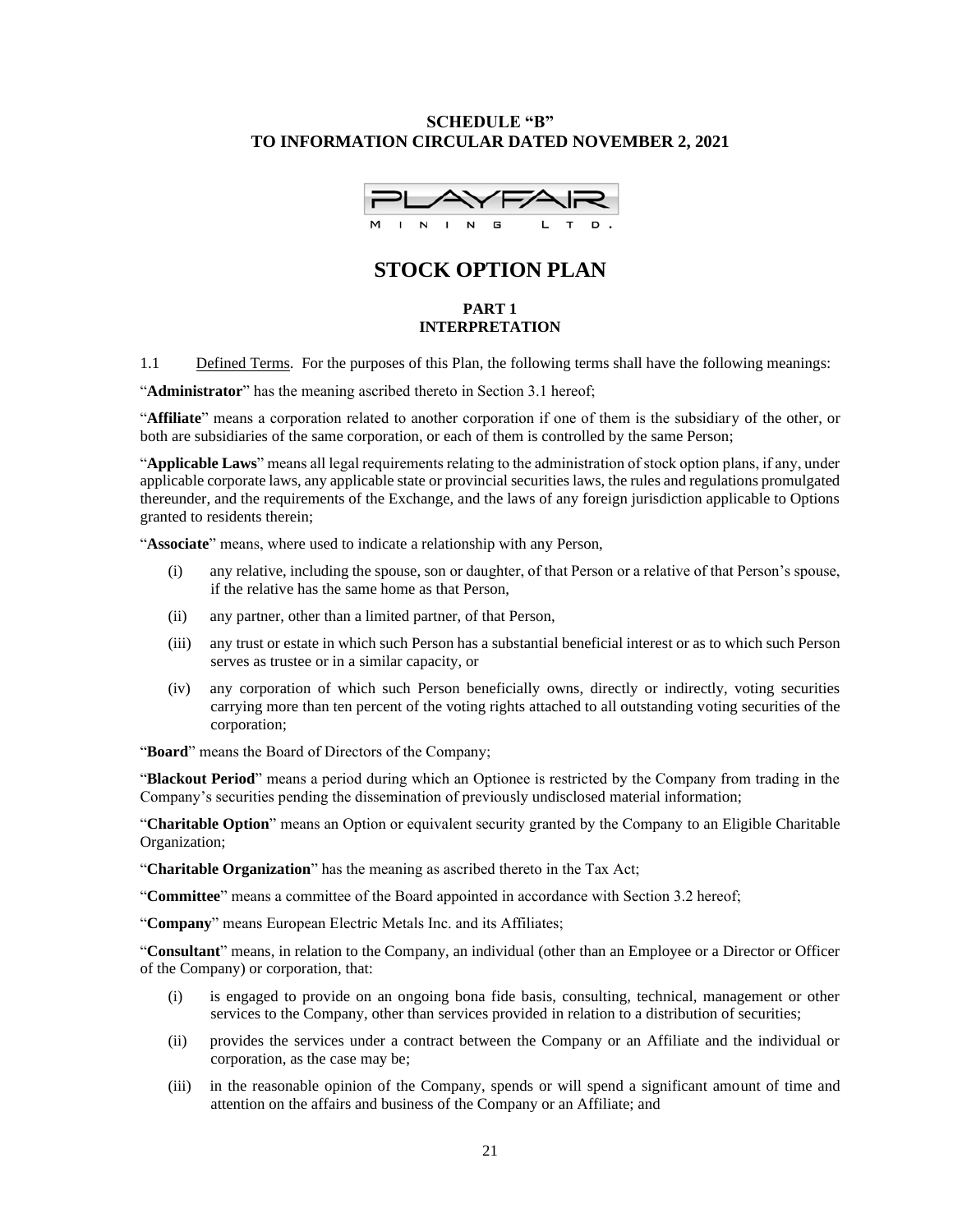(iv) has a relationship with the Company or an Affiliate that enables the individual or corporation to be knowledgeable about the business and affairs of the Company;

"**Date of Grant**" means the date on which a grant of an Option is effective;

"**Director**" means a director of the Company or an Affiliate;

"**Disability**" means a medically determinable physical or mental impairment expected to result in death or to last for a continuous period of not less than 12 months which causes an individual to be unable to engage in any substantial gainful activity;

"**Discounted Market Price**" has the meaning ascribed thereto in the Exchange Policies;

"**Disinterested Shareholder Approval**" means approval by a majority of the votes cast by shareholders of the Company or their proxies at a shareholders' meeting other than votes attaching to securities beneficially owned by Insiders to whom Options may be granted pursuant to this Plan and their Associates and, for purposes of this Plan, holders of non-voting and subordinate voting securities (if any) will be given full voting rights on a resolution which requires disinterested shareholder approval;

"**Eligible Charitable Organization**" means:

- (i) any Charitable Organization or Public Foundation which is a Registered Charity, but is not a Private Foundation, or
- (ii) a Registered National Arts Services Organization.

"**Employee**" means:

- (i) an individual who is considered an employee of the Company or an Affiliate under the Tax Act (and for whom income tax, employment insurance and CPP deductions must be made at source);
- (ii) an individual who works full-time for the Company or an Affiliate providing services normally provided by an employee and who is subject to the same control and direction by the Company over the details and methods of work as an employee of the Company, but for whom income tax deductions are not made at source; or
- (iii) an individual who works for the Company or an Affiliate on a continuing and regular basis for a minimum amount of time per week providing services normally provided by an employee and who is subject to the same control and direction by the Company over the details and methods of work as an employee of the Company, but for whom income tax deductions are not made at source;

"**Exchange**" means the TSX Venture Exchange, or any other stock exchange on which the Company's Shares are listed for trading;

"**Exchange Policies**" mean the policies set forth in the Exchange's Corporate Finance Manual, as amended from time to time.

"**Guardian**" means the guardian, if any, appointed for an Optionee;

"**Insider**" means:

- (i) a director or senior officer of the Company;
- (ii) a director or senior officer of an entity that is itself an insider or subsidiary of the Company; or
- (iii) a Person that beneficially owns or controls, directly or indirectly, voting securities carrying more than 10% of the voting rights attached to all outstanding voting securities of the Company; or
- (iv) the Company itself if it holds any of its own securities;

"**Investor Relations Activities**" has the meaning ascribed thereto in the Exchange Policies;

"**Management Company Employee**" means an individual employed by a Person providing management services to the Company (other than Investor Relations Activities), which are required for the ongoing successful operation of the business of the Company;

"**Officer**" means the chief executive officer, the chief financial officer, president, vice president, secretary,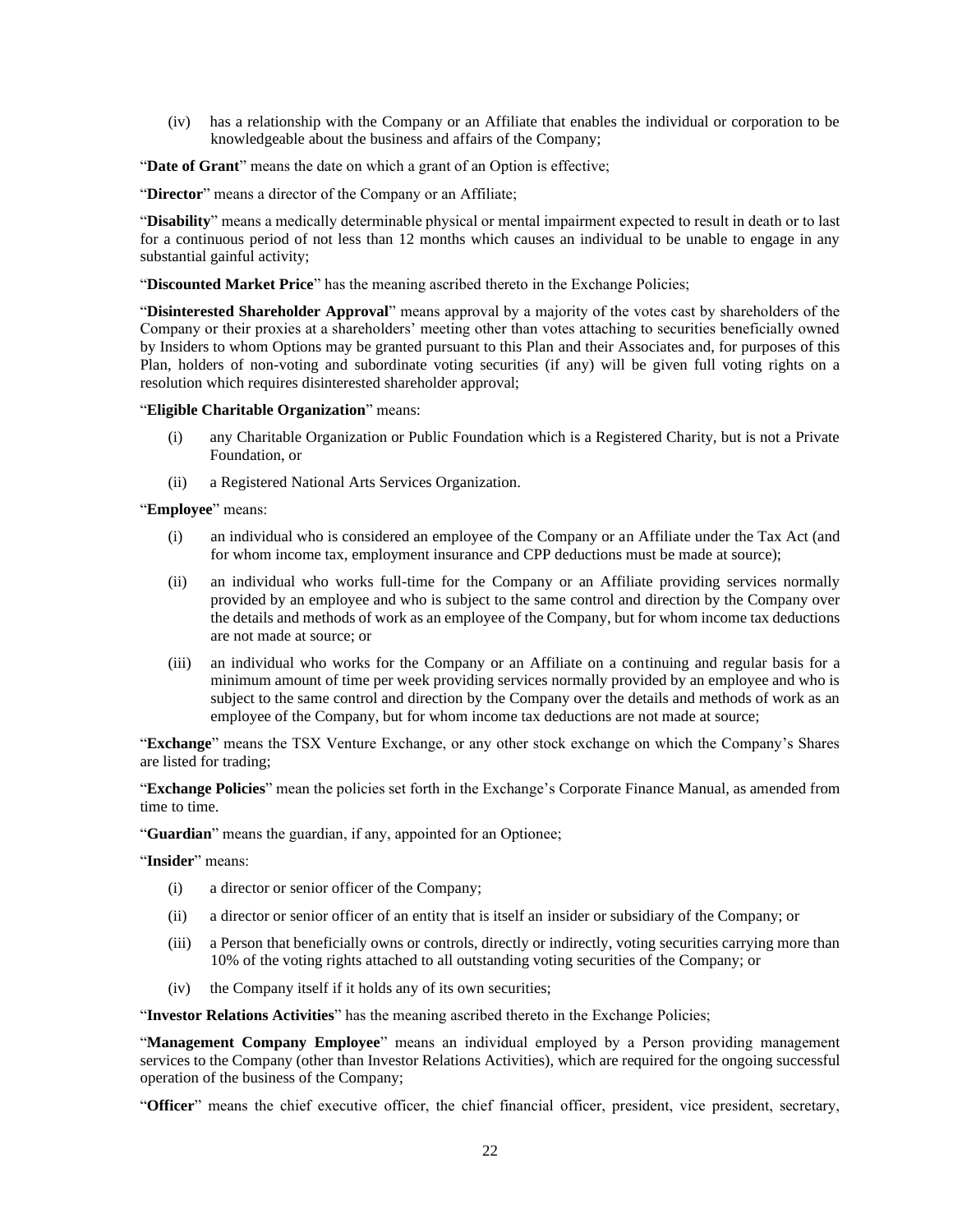treasurer, manager, comptroller and any person routinely performing corresponding functions and/or policy making functions with respect to the Company or its Affiliates, and includes a Management Company Employee that provides the services of such Officer;

"**Option**" means an option to purchase Shares granted pursuant to the provisions of this Plan;

"**Option Agreement**" means a written agreement between the Company and an Optionee, specifying the terms of the Option being granted to the Optionee under this Plan, which may be in the form set out in Schedule "A" hereto;

"**Option Price**" means the price at which an Option to purchase Shares is exercisable;

"**Optionee**" means the recipient of an Option granted by the Company;

"**Person**" means a natural person, firm, corporation, government, or political subdivision or agency of a government; and where two or more Persons act as a partnership, limited partnership, syndicate or other group for the purpose of acquiring, holding or disposing of securities of an issuer, such syndicate or group shall be deemed to be a Person;

"Plan" means this stock option plan of the Company, as amended from time to time;

"**Private Foundation**" has the meaning as ascribed thereto in the Tax Act;

"**Public Foundation**" has the meaning as ascribed thereto in the Tax Act;

"**Registered Charity**" has the meaning as ascribed thereto in the Tax Act;

"**Registered National Arts Services Organization**" has the meaning as ascribed thereto in the Tax Act;

"**Shares**" means the common shares without par value in the capital of the Company;

"**Successor**" means the legal heirs or personal representatives of the Optionee upon death, pursuant to a will or the laws of descent and distribution of the applicable jurisdictions;

"Tax Act" means the Income Tax Act (Canada), as amended from time to time;

"**Term**" means the period of time during which an Option is exercisable; and

"**Terminating Event**" means:

- (i) the dissolution or liquidation of the Company, or
- (ii) a material change in the capital structure of the Company that is deemed to be a Terminating Event pursuant to Sectio[n 10.1](#page-28-0) o[r 10.5](#page-29-0) hereof.

### **Part 2 ESTABLISHMENT AND PURPOSE OF THE PLAN**

2.1 Establishment of the Plan. The Company hereby establishes this Plan to govern the grant, administration and exercise of Options which may be granted to eligible Optionees. The Plan is designed to be a "rolling" stock option plan under Exchange Policies, reserving at any one time a maximum of 10% of the issued Shares of the Company for the exercise of Options.

2.2 Principal Purposes. The principal purposes of this Plan are to provide the Company with the advantages of the incentive inherent in stock ownership on the part of Directors, Officers, Employees and Consultants responsible for the continued success of the Company; to create in such individuals a proprietary interest in, and a greater concern for, the welfare and success of the Company; to encourage such individuals to remain with the Company; and to attract new Directors, Officers, Employees and Consultants to the Company.

2.3 Benefit to Shareholders. This Plan is expected to benefit shareholders by enabling the Company to attract and retain personnel of the highest caliber by offering them an opportunity to share in any increase in value of the Shares resulting from their efforts.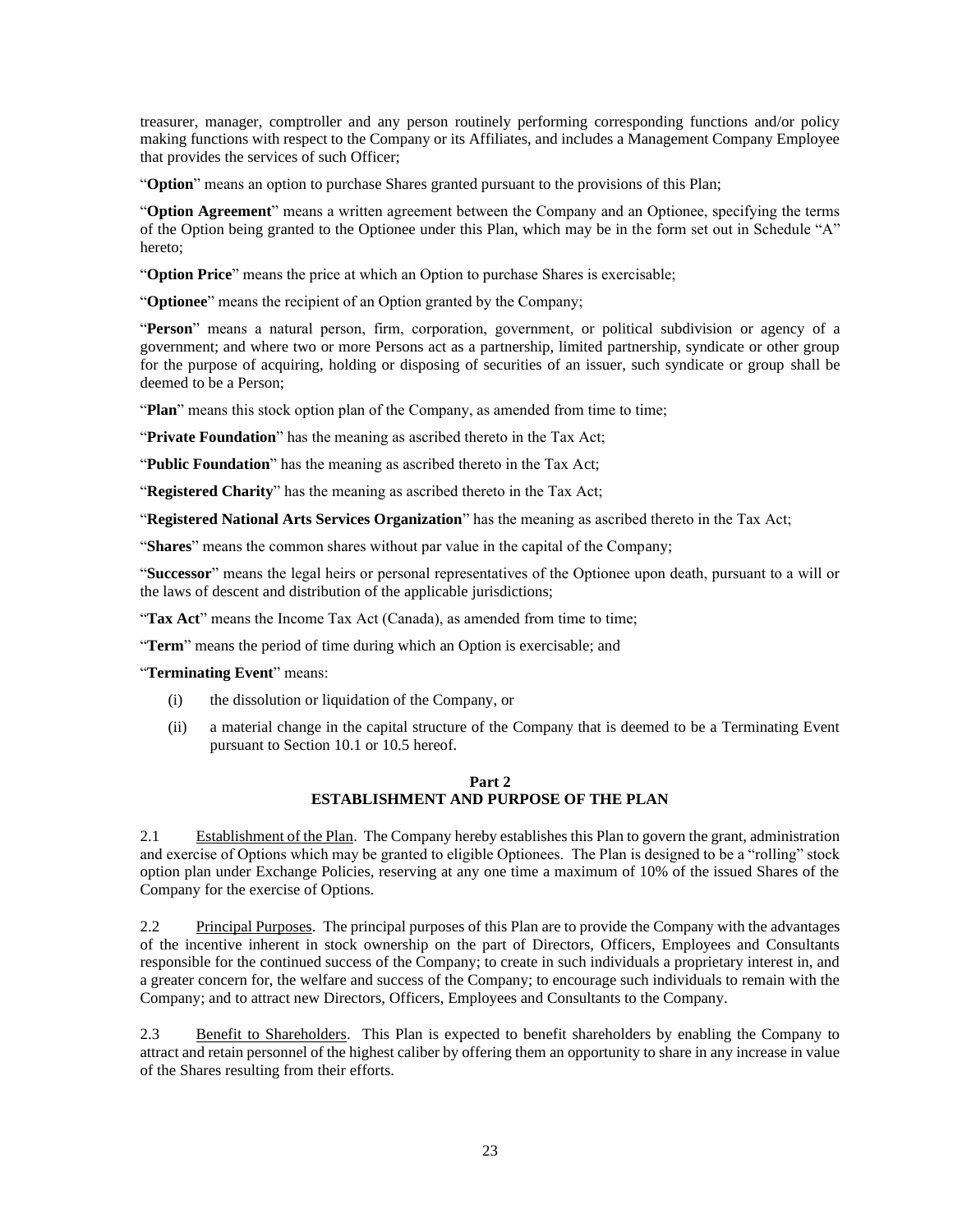### **Part 3 ADMINISTRATION**

<span id="page-23-1"></span>3.1 Board or Committee. This Plan shall be administered by the Board or by a Committee appointed in accordance with Section [3.2](#page-23-0) hereof. The Board or, if applicable, the Committee is hereinafter referred to as the "Administrator".

<span id="page-23-0"></span>3.2 Appointment of Committee. The Board may at any time appoint a Committee, consisting of not less than two of its members, to administer this Plan on behalf of the Board in accordance with such terms and conditions as the Board may prescribe, consistent with this Plan. Once appointed, the Committee shall continue to serve until otherwise directed by the Board. From time to time, the Board may increase the size of the Committee and appoint additional members, remove members (with or without cause) and appoint new members in their place, fill vacancies however caused, or remove all members of the Committee and thereafter directly administer this Plan.

3.3 Quorum and Voting. A majority of the members of the Committee shall constitute a quorum, and, subject to the limitations in this [Part](#page-23-1) 3, all actions of the Committee shall require the affirmative vote of members who constitute a majority of such quorum. Members of the Committee who are disinterested Persons to an action may vote on any matters affecting the administration of this Plan or the grant of Options pursuant to this Plan, except that no such member shall act upon the granting of an Option to himself (but any such member may be counted in determining the existence of a quorum at any meeting of the Committee during which action is taken with respect to the granting of Options to him).

3.4 Powers of Administrator. Subject to the provisions of this Plan and any Applicable Laws, and with a view to effecting the purpose of this Plan, the Administrator shall have sole authority, in its absolute discretion, to:

- (a) administer this Plan in accordance with its express terms;
- (b) determine all questions arising in connection with the administration, interpretation, and application of this Plan, including all questions relating to the value of the Shares;
- (c) correct any defect, supply any information, or reconcile any inconsistency in this Plan in such manner and to such extent as shall be deemed necessary or advisable to carry out the purposes of this Plan;
- (d) prescribe, amend, and rescind rules and regulations relating to the administration of this Plan;
- (e) determine the duration and purposes of leaves of absence from employment which may be granted to Optionees without constituting a termination of employment for purposes of this Plan;
- (f) do the following with respect to the granting of Options:
	- (i) determine the Directors, Officers, Employees and Consultants to whom Options shall be granted, based on the eligibility criteria set out in this Plan,
	- (ii) determine the terms and conditions of the Option Agreement to be entered into with any Optionee (which need not be identical with the terms of any other Option Agreement),
	- (iii) amend the terms and conditions of Option Agreements, provided the Administrator obtains:
		- A. the consent of the Optionee, and
		- B. if applicable, the approval of the Exchange and/or Disinterested Shareholder Approval,
	- (iv) determine when Options shall be granted,
	- (v) determine the Option Price of each Option, and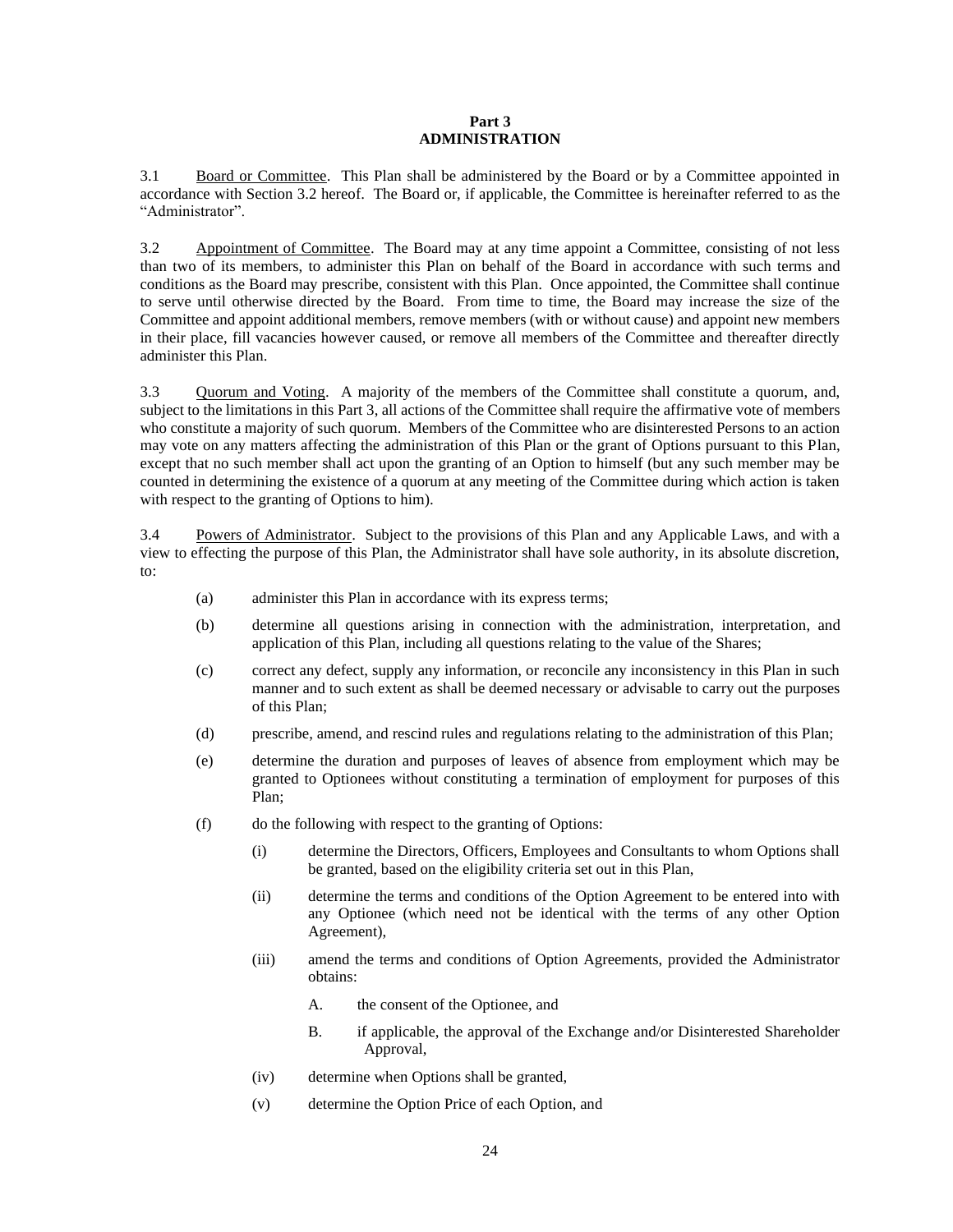- (vi) determine the number of Shares subject to each Option; and
- (g) make all other determinations necessary or advisable for administration of this Plan.

3.4 Obtain Regulatory Approvals. In administering this Plan, the Administrator will obtain any regulatory approvals which may be required pursuant to all Applicable Laws. This Plan is subject to these approvals.

3.5 Annual Shareholder Approval. This Plan must receive approval of the Company's shareholders annually at the Company's annual general meeting. Evidence that the majority of the shareholders are in favour of a proposal to approve the Plan or any amendment thereto is not sufficient.

3.6 Administration by Administrator. All determinations made by the Administrator in good faith on matters referred to in Section 3.4 hereof shall be final, conclusive, and binding upon the Company and the relevant Optionee. The Administrator shall have all powers necessary or appropriate to accomplish its duties under this Plan. In addition, the Administrator's administration of this Plan shall in all respects be consistent with Exchange Policies.

### **Part 4 ELIGIBILITY**

4.1 General Eligibility. Options may be granted to an Eligible Charitable Organization or a Director, Officer, Employee or Consultant of the Company or an Affiliate at the time the Option is granted. An Optionee shall not be precluded from being granted an Option solely because such Optionee may previously have been granted an Option under this Plan.

4.2 No Violation of Laws. No Option shall be granted to any Optionee unless the Administrator has determined that the grant of such Option and the exercise thereof by the Optionee will not violate any Applicable Laws.

4.3 Optionees to be Named. No Options shall be granted unless and until the Options have been allocated to a particular Optionee(s).

# **Part 5 SHARES SUBJECT TO THIS PLAN**

5.1 Maximum Number of Shares Reserved Under Plan. The aggregate number of Shares which may be reserved for issuance pursuant to the exercise of Options granted under this Plan shall not exceed 10% of the Company's issued and outstanding shares at the time of the grant. Such number of Shares is subject to adjustment in accordance with Part 10 hereof. Any Shares reserved for issuance pursuant to the exercise of stock options granted by the Company prior to this Plan coming into effect and which are outstanding on the date on which this Plan comes into effect shall be included in determining the number of Shares reserved for issuance hereunder as if such stock options were granted under this Plan. The terms of this Plan shall not otherwise govern such preexisting stock options.

5.2 Sufficient Authorized Shares to be Reserved. If the constating documents of the Company limit the number of authorized Shares, a sufficient number of Shares shall be reserved by the Board to satisfy the exercise of Options granted under this Plan. Shares that were the subject of Options that have expired or terminated may once again be subject to an Option granted under this Plan.

5.3 Disinterested Shareholder Approval. Unless Disinterested Shareholder Approval is obtained, under no circumstances shall this Plan, together with all of the Company's other previously established or proposed stock option plans, employee stock purchase plans or any other compensation or incentive mechanisms involving the issuance or potential issuance of Shares, result in or allow at any time:

(a) the number of Shares reserved for issuance pursuant to Options granted to Insiders (as a group) at any point in time exceeding 10% of the issued and outstanding Shares;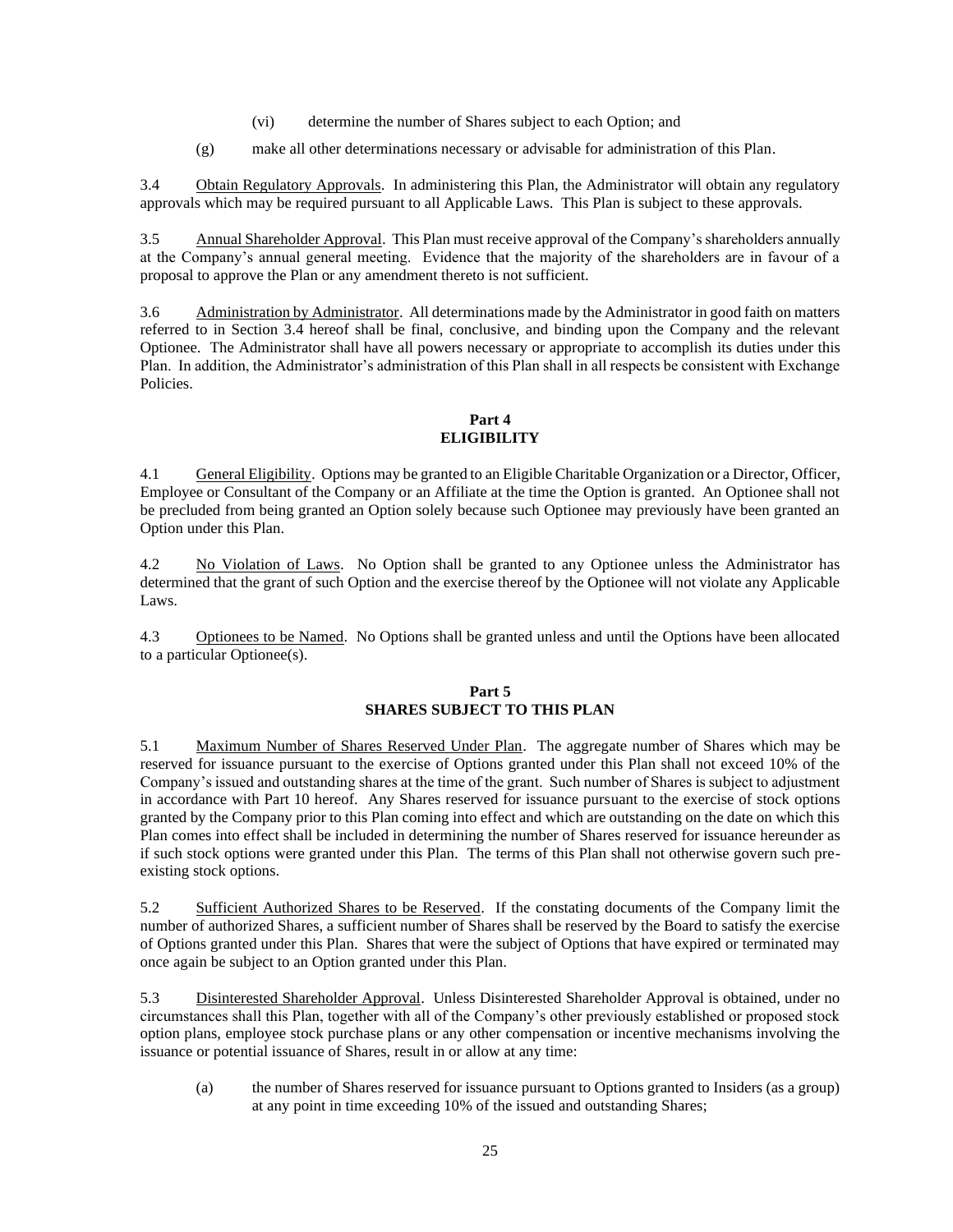- (b) the grant to Insiders (as a group), within a 12 month period, of an aggregate number of Options exceeding 10% of the issued and outstanding Shares at the time of the grant of the Options;
- (c) the issuance to any one Optionee, within any 12 month period, of an aggregate number of Options exceeding 5% of the issued and outstanding Shares at the time of the grant of the Options;
- (d) any individual Option grant that would result in any of the limitations set out in sections 5.3 (a), (b) or (c) being exceeded; or
- (e) any amendment to Options held by Insiders that would have the effect of decreasing the exercise price of such Options.

For purposes hereof, Options held by an Insider at any point in time that were granted to such Person prior to it becoming an Insider shall be considered Options granted to an Insider irrespective of the fact that the Person was not an Insider

5.4 Number of Shares Subject to this Plan. Upon exercise of an Option, the number of Shares thereafter available under such Option shall decrease by the number of Shares as to which the Option was exercised; however the same number of Shares shall thereafter again be available for the purposes of this Plan.

<span id="page-25-0"></span>5.5 Expiry of Option. If an Option expires or terminates for any reason without having been exercised in full, the un-purchased Shares subject thereto shall again be available for the purposes of this Plan.

### **Part 6 TERMS AND CONDITIONS OF OPTIONS**

6.1 Option Agreement. Each Option shall be evidenced by an Option Agreement, which may contain such terms, not inconsistent with this Plan or any Applicable Laws, as the Administrator in its discretion may deem advisable; provided, that each Option Agreement shall contain the following terms:

- (a) the number of Shares subject to purchase pursuant to such Option;
- (b) the Date of Grant;
- (c) the Term;
- (d) the Option Price;
- (e) the Option is not assignable or transferable; and
- (f) such other terms and conditions as the Administrator deems advisable and are consistent with the purposes of this Plan.

6.2 Exchange Restrictions of Reservations. Notwithstanding any other provision hereof, for so long as the Shares are listed on the Exchange, the number of Shares reserved for issuance to:

- (i) any one Optionee pursuant to Options granted to such Optionee during any 12 month period shall not exceed 5% of the issued and outstanding Shares, calculated at the date such Options are granted;
- (ii) any one Optionee, who is a Consultant, in respect of Options granted to such Consultant during any 12 month period shall not exceed 2% of the issued and outstanding Shares, calculated at the date such Options are granted;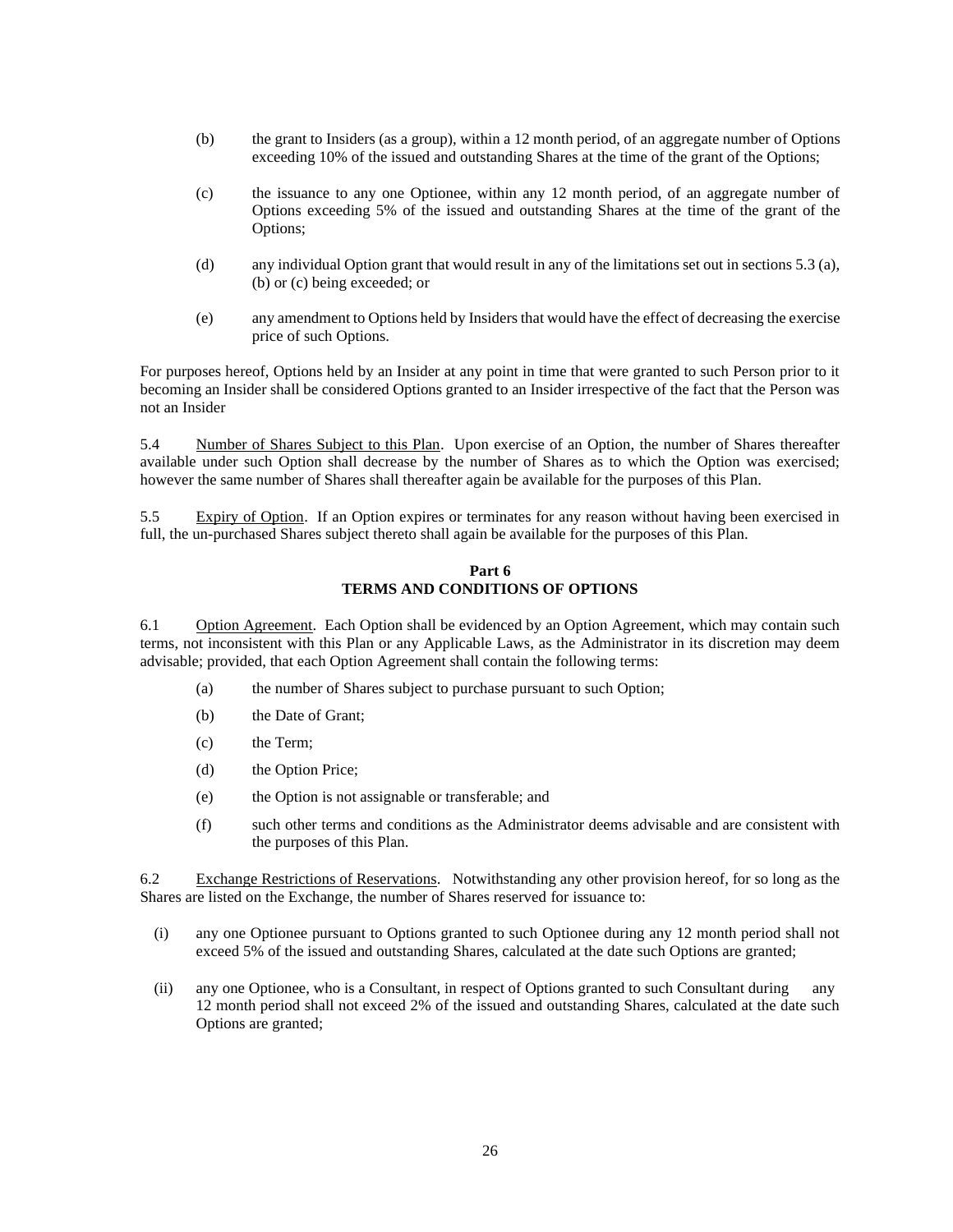- (iii) all Optionees who are engaged or employed in Investor Relations Activities during any 12 month period shall not exceed in the aggregate 2% of the issued and outstanding Shares, calculated at the date such Options are granted; and
- (iv) Eligible Charitable Organizations shall not at any time exceed 1% of the issued and outstanding Shares of the Company, calculated at the date such Options are granted.

6.3 Exercise Price. Subject to the policies of the Exchange, the Option Price shall not be less than the Discounted Market Price, provided that (i) if the Company has just been recalled for trading following a suspension or halt, the Company must wait until a satisfactory market has been established before setting the exercise price for and granting of the Options (generally ten days from the date of resumption of trading); (ii) a minimum price cannot be established unless the Options are allocated to particular Optionees; and (ii) if Options are granted within 90 days of a distribution of securities by way of a prospectus, the minimum exercise price of those Options will be the greater of the Discounted Market Price and the prospectus offering price (the 90 day period to be calculated from the date a final receipt is issued for the prospectus).

6.4 Maximum Term of Ten Years. Subject to section 6.5, the maximum Term of an Option granted shall be ten years from the Date of Grant.

6.5 Blackout Period. The Term of an Option shall be automatically extended if the expiry date falls within a Blackout Period provided that: (i) the Blackout Period is imposed by the Company pursuant to its internal trading polices as a result of the bona fide existence of undisclosed material information; (ii) the Blackout Period expires upon the general disclosure of such material information; (iii) the extension is not more than ten business days from the expiry of the Blackout Period; and (iv) such automatic extension is not applicable if the Company or Optionee is also subject to a cease trade order or similar trading restriction.

6.6 Vesting Schedule. No Option shall be exercisable until it has vested. The vesting schedule for each Option shall be specified by the Administrator at the time of grant of the Option prior to the provision of services with respect to which such Option is granted; provided, that if no vesting schedule is specified at the time of grant, the Option shall vest on the date it is granted. Notwithstanding the foregoing, for Options granted to Optionees who provide Investor Relations Activities and where no vesting schedule is specified at the time of grant, the Options shall vest according to the following schedule:

| <b>Vesting Period</b>         | <b>Percentage of Total</b><br><b>Option Vested</b> |
|-------------------------------|----------------------------------------------------|
| 3 Months after Date of Grant  | 25%                                                |
| 6 Months after Date of Grant  | 50%                                                |
| 9 Months after Date of Grant  | 75%                                                |
| 12 Months after Date of Grant | 100%                                               |

6.7 Acceleration of Vesting. The vesting of outstanding Options may be accelerated by the Administrator at such times and in such amount as it may determine in its sole discretion.

6.8 Hold Periods. In addition to any resale restrictions under any Applicable Laws, if the Option Price is set at a discount to the Market Price (as defined in Exchange Policies), or granted to an Insider, the Option Agreements and the certificates representing any Shares realized on the exercise thereof will bear the following legend:

> WITHOUT PRIOR WRITTEN APPROVAL OF THE EXCHANGE AND COMPLIANCE WITH ALL APPLICABLE SECURITIES LEGISLATION, THE SECURITIES REPRESENTED BY THIS CERTIFICATE MAY NOT BE SOLD, TRANSFERRED, HYPOTHECATED OR OTHERWISE TRADED ON OR THROUGH THE FACILITIES OF THE TSX VENTURE EXCHANGE OR OTHERWISE IN CANADA OR TO OR FOR THE BENEFIT OF A CANADIAN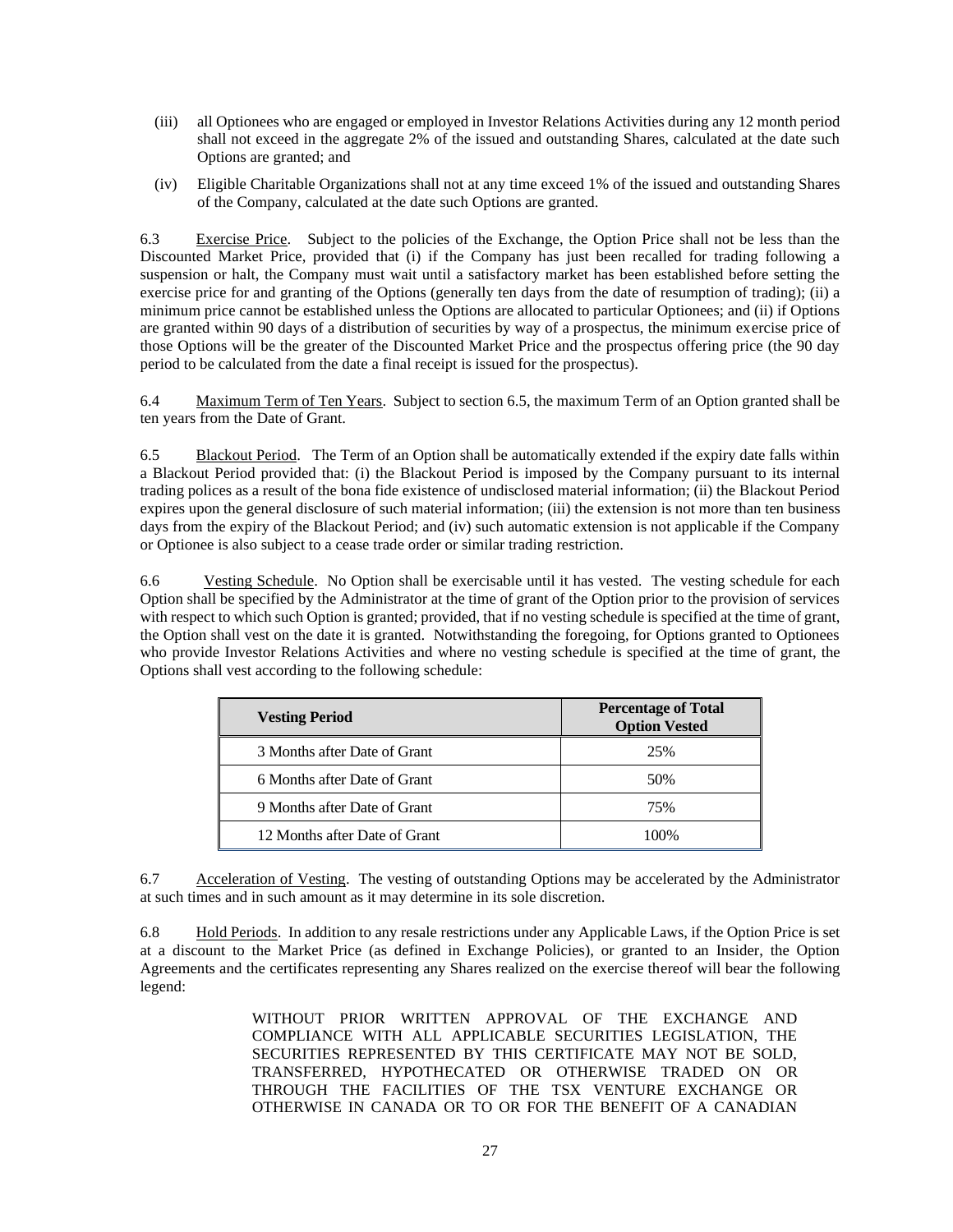### RESIDENT UNTIL **[insert date that is four months and one day after the grant of the Options]**.

6.9 Form for Non-Individuals. If a proposed Optionee is a corporation or is otherwise not an individual, it must provide the Exchange with a completed Form 4F – Certification and Undertaking Required from a Corporation Granted an Incentive Stock Option, or any amended or replacement form.

6.10 Bona Fide Optionee. By execution of an Option Agreement, the Optionee represents that he, she or it is a bona fide Director, Officer, Employee or Consultant, as the case may be. It will be the joint responsibility of the Company and the Optionee that the Optionee is and will remain a bona fide Employee, Consultant or Management Company Employee.

### **Part 7 EXERCISE OF OPTION**

<span id="page-27-0"></span>7.1 Method of Exercise. Subject to any limitations or conditions imposed upon an Optionee pursuant to the Option Agreement or [Part](#page-25-0) 6 hereof, an Optionee may exercise an Option, prior to the expiry date thereof, by giving written notice thereof to the Company at its principal place of business or as otherwise indicated by the Company in writing.

<span id="page-27-1"></span>7.2 Payment of Option Price. The notice described in Section [7.1](#page-27-0) hereof shall be accompanied by full payment of the Option Price to the extent the Option is so exercised, and full payment of any amounts the Company determines must be withheld for tax purposes from the Optionee pursuant to the Option Agreement. Such payment shall be in lawful money (Canadian funds) in cash or by certified cheque.

7.3 Issuance of Stock Certificate. As soon as practicable after exercise of an Option in accordance with Sections [7.1](#page-27-0) and [7.2](#page-27-1) hereof, the Company shall issue a stock certificate evidencing the Shares with respect to which the Option has been exercised. Upon due exercise of an Option, the Optionee shall be entitled to all rights to vote or receive dividends or any other rights as a shareholder with respect to such Shares.

<span id="page-27-2"></span>7.4 Monitoring Trading. An Optionee who performs Investor Relations Activities shall provide written notice to the Board of each of his trades of securities of the Company, within five business days of each trade.

# **Part 8 TRANSFERABILITY OF OPTIONS**

<span id="page-27-3"></span>8.1 Non-Transferable. Except as provided otherwise in this [Part](#page-27-2) 8, Options are non-assignable and non-transferable.

8.2 Death of Optionee. If an Optionee should die while any Options remain outstanding in his name, such Options shall pass to the Successor of the Optionee and shall be exercisable by the Successor for a period to be determined by the Administrator, which shall not be less than three months and not more than six months from the date of death.

8.3 Disability of Optionee. If the employment of an Optionee as an Employee or Consultant of the Company, or the position of an Optionee as a Director or Officer, is terminated by the Company by reason of such Optionee's Disability, any Option held by such Optionee that could have been exercised immediately prior to such termination of employment shall be exercisable by such Optionee, or by his Guardian, for a period of 90 days following the termination of employment of such Optionee.

8.4 Vesting. Options held by a Successor or exercisable by a Guardian shall, during the period prior to their termination, continue to vest in accordance with any vesting schedule to which such Options are subject.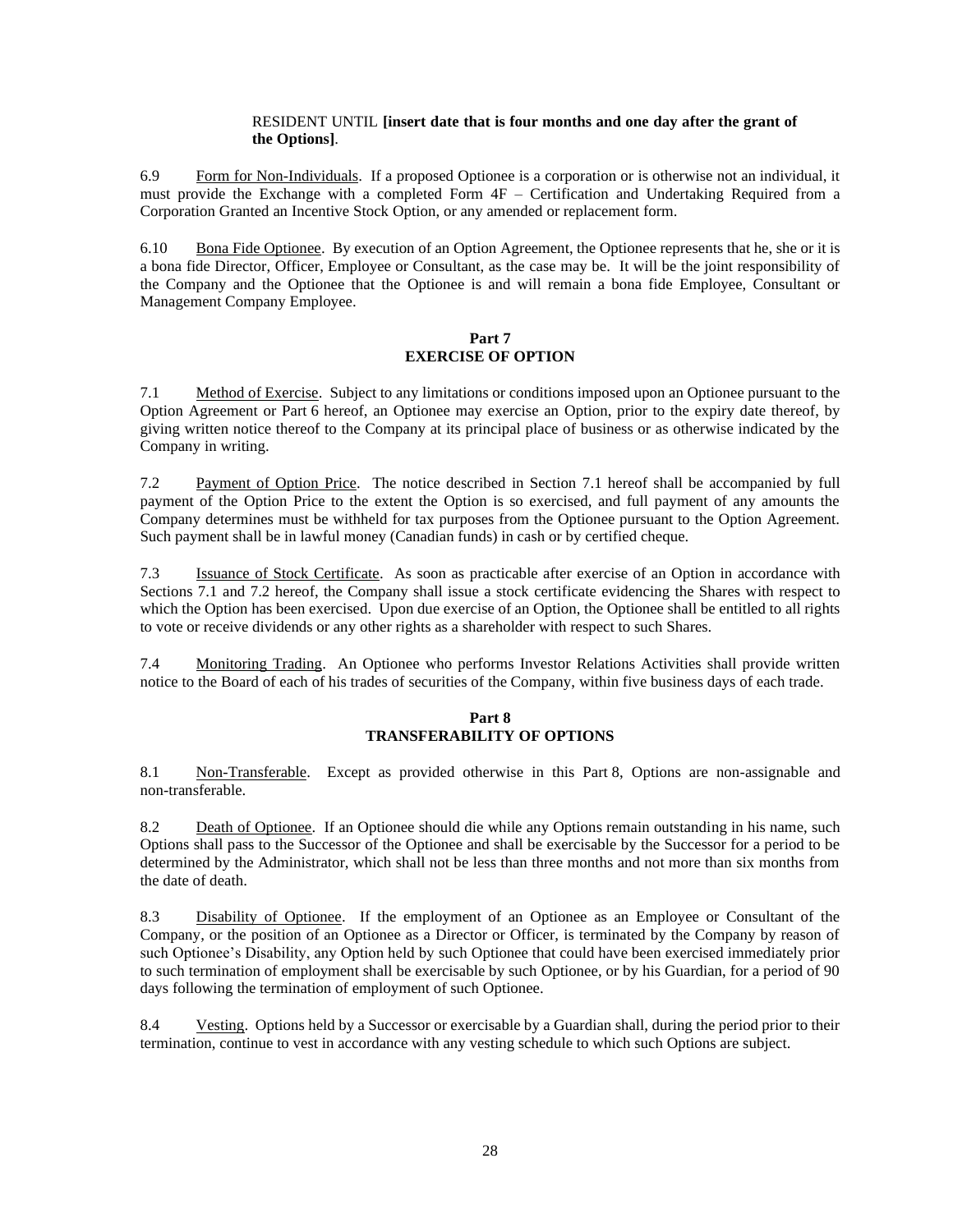8.5 Majority Agreement. If two or more Persons constitute the Successor or the Guardian of an Optionee, the rights of such Successor or such Guardian shall be exercisable only upon the majority agreement of such Persons.

8.6 Deemed Non-Interruption of Employment. Employment shall be deemed to continue intact during any military or sick leave or other bona fide leave of absence if the period of such leave does not exceed 90 days or, if longer, for so long as the Optionee's right to re-employment with the Company is guaranteed either by statute or by contract. If the period of such leave exceeds 90 days and the Optionee's re-employment is not so guaranteed, then his or her employment shall be deemed to have terminated on the 91<sup>st</sup> day of such leave.

### **Part 9 TERMINATION OF OPTIONS**

9.1 Termination of Options. To the extent not earlier exercised or terminated, an Option shall terminate at the earliest of the following dates:

- (a) the termination date specified for such Option in the Option Agreement;
- (b) where the Optionee's position as an Employee, Consultant, Director or Officer is terminated for just cause, the date of such termination for just cause;
- (c) where the Optionee's position as an Employee, Consultant, Director or Officer terminates for a reason other than the Optionee's Disability, death, or termination for just cause, 30 days after such date of termination, or such other period as may be determined by the Board;
- (d) where the Optionee's position as an Employee, Consultant, Director or Officer terminates as a result of the Optionee's death, such Options may be exercisable by the Successor for a period to be determined by the Administrator, which shall not be less than three months and not more than six months from the date of death;
- (e) the date of any sale, transfer, assignment or hypothecation, or any attempted sale, transfer, assignment or hypothecation, of such Option in violation of Section [8.1](#page-27-3) hereof; and
- <span id="page-28-1"></span>(f) the date specified in Section [10.5](#page-29-0) hereof for such termination in the event of a Terminating Event.

### **Part 10 ADJUSTMENTS TO OPTIONS**

<span id="page-28-0"></span>10.1 Alteration of Capital. In the event of any material change in the outstanding Shares of the Company prior to complete exercise of any Option by reason of any stock dividend, split, recapitalization, amalgamation, merger, consolidation, combination or exchange of shares or other similar corporate change, an equitable adjustment shall be made in one or more of the maximum number or kind of Shares issuable under this Plan or subject to outstanding Options, and the Option Price of such shares. Any such adjustment shall be made in the sole discretion of the Board, acting on recommendations made by the Administrator, and shall be conclusive and binding for all purposes of this Plan. If the Administrator determines that the nature of a material alteration in the capital structure of the Company is such that it is not practical or feasible to make appropriate adjustments to this Plan or to the Options granted hereunder, such event shall be deemed a Terminating Event for the purposes of this Plan.

10.2 No Fractions. No fractional Shares shall be issued upon the exercise of an Option and accordingly, if as a result of any adjustment set out hereof an Optionee would be entitled to a fractional Share, the Optionee shall have the right to purchase only the adjusted number of full Shares and no payment or other adjustment shall be made with respect to the fractional Share so disregarded.

10.3 Terminating Events. Subject to Section [10.4](#page-29-1) hereof, all Options granted under this Plan shall terminate upon the occurrence of a Terminating Event.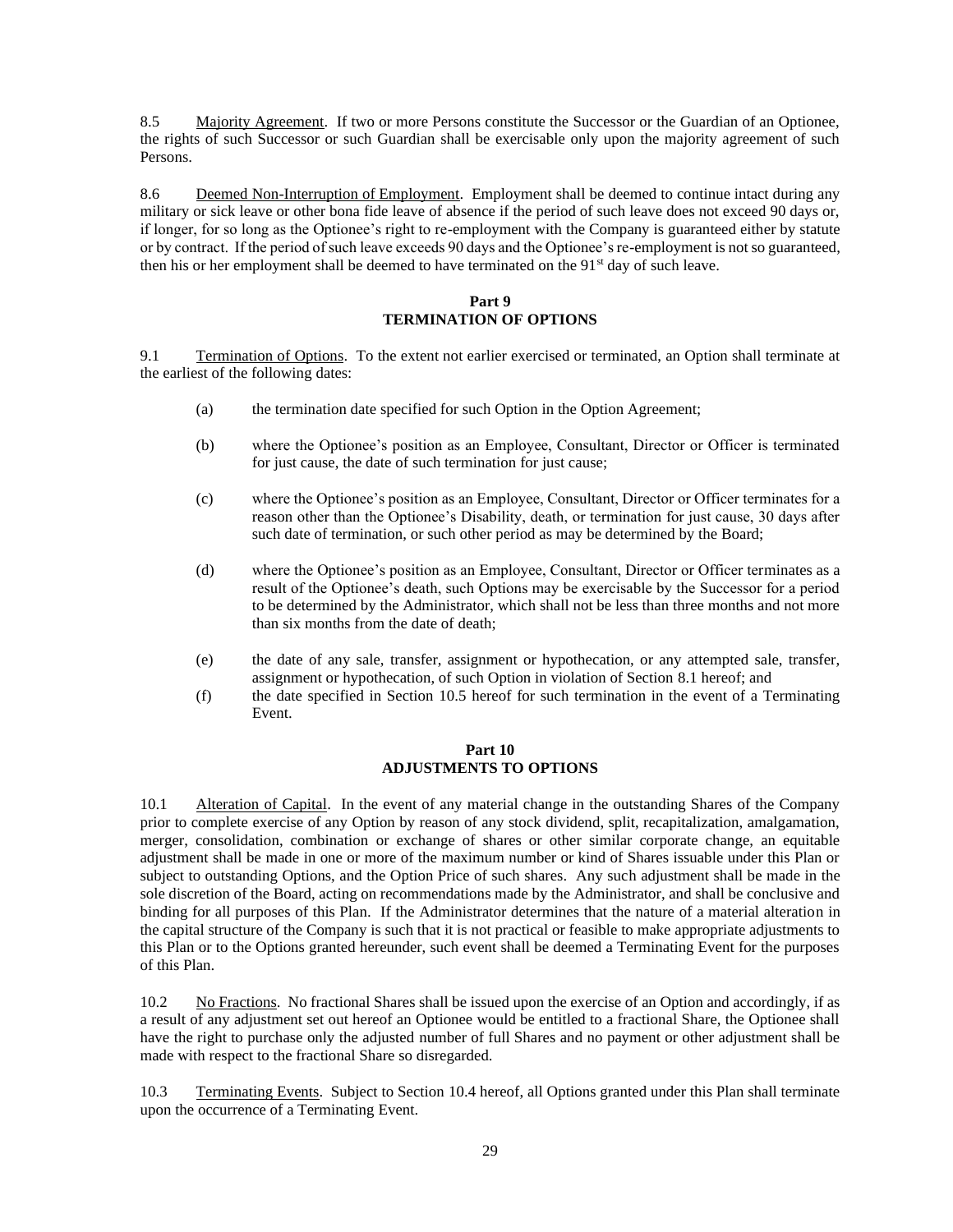<span id="page-29-1"></span>10.4 Notice of Terminating Event. The Administrator shall give notice to Optionees not less than 30 days prior to the consummation of a Terminating Event. Upon the giving of such notice, all Options granted under this Plan shall become immediately exercisable, notwithstanding any contingent vesting provision to which such Options may have otherwise been subject.

<span id="page-29-0"></span>10.5 General Offer for Shares. Notwithstanding anything else herein to the contrary, in the event (i) an offer to purchase Shares is made to the holders of the Shares generally, unless the Board determines that such offer will not result in any change in control of the Company, or (ii) of a sale of all or substantially all of the assets of the Company, or (iii) the sale, pursuant to an agreement with the Company, of securities of the Company pursuant to which the Company is or becomes a subsidiary of another corporation, then unless provision is made by the acquiring corporation for the assumption of each Option or the substitution of a substantially equivalent option therefor, the Company shall give written notice thereof to each Optionee holding Options under this Plan and such Optionees shall be entitled to exercise his or its Options to the extent previously unexercised, regardless of whether such Optionee would otherwise be entitled to exercise such Options to such extent at that time, within the 30 day period immediately following the giving of such notice. Any Options not exercised within such 30 day period will immediately terminate and such event shall be deemed to be a Terminating Event. Regardless of the above, no acceleration of the vesting provisions of options granted to holders engaged in Investor Relations Activities is permitted without prior Exchange acceptance.

10.6 Determinations to be made by Administrator. Adjustments and determinations under this [Part](#page-28-1) 10 shall be made by the Administrator, whose decisions as to what adjustments or determination shall be made, and the extent thereof, shall be final, binding, and conclusive.

### **Part 11 TERMINATION AND AMENDMENT OF PLAN**

11.1 Termination of Plan. The Administrator may terminate this Plan at the same time as all Options are terminated upon a Terminating Event pursuant to section 10.1. The Administrator may terminate this Plan at such other time and on such conditions as the Administrator may determine, provided that no such termination shall be effected if do so would affect the rights of then existing Optionees, without the approval of such Optionees.

11.2 Power of Administrator to Amend Plan. The Administrator may, subject to the approval of the Exchange, amend this Plan so as to: (i) correct typographical errors; (ii) clarify existing provisions of the Plan, which clarifications do not have the effect of altering the scope, nature or intent of such provisions; and (iii) maintain compliance with any Applicable Laws. The Administrator may condition the effectiveness of any such amendment on the receipt of shareholder approval at such time and in such manner as the Administrator may consider necessary for the Company to comply with or to avail the Company and/or the Optionees of the benefits of any securities, tax, market listing or other administrative or regulatory requirements. No such amendment, suspension or termination shall adversely affect rights under any Options previously granted without the consent of the Optionees to whom such Options were granted.

Notwithstanding the foregoing, the Company may grant Options under amendments made to this Plan that it would not otherwise be permitted to grant prior to obtaining requisite shareholder approval, provided that: (i) the Company also obtains specific shareholder approval for such grants, separate and apart from shareholders' approval to the amendments, (ii) no Options granted under the amendments are exercised prior to shareholder approval, (iii) shareholder approval is obtained on or before the earlier of the Company's next annual general meeting or 12 months from the amendment of the Plan. Should such shareholder approval not be obtained, the amendments will terminate and any Options granted thereunder will terminate.

11.3 Shareholder Approvals. Any shareholder approval required to amend this Plan must take place at a meeting of the shareholders. Evidence that the majority of the shareholders are in favour of a proposal to approve any amendment thereto is not sufficient.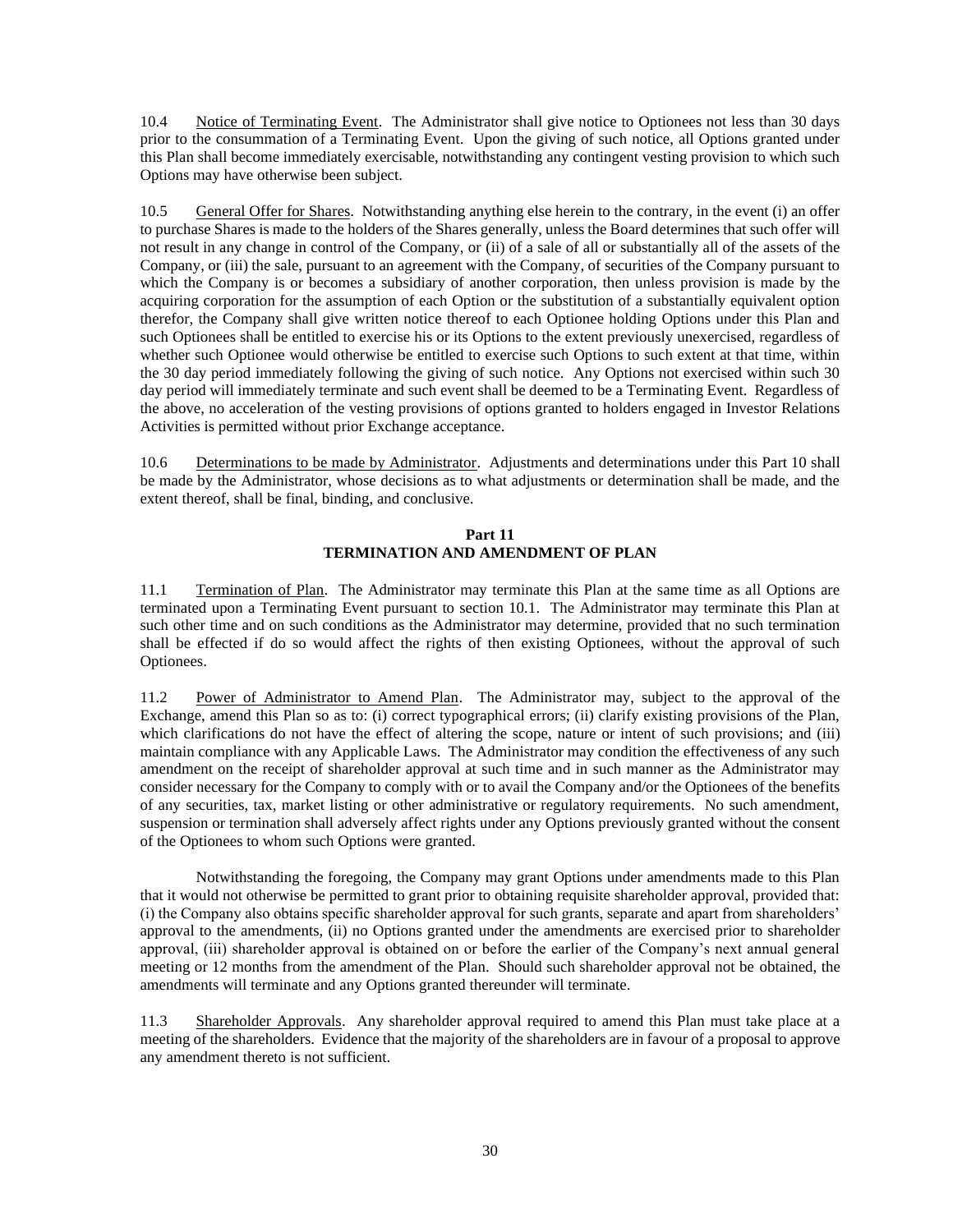11.4 No Grant During Suspension of Plan. No Option may be granted during any suspension, or after termination, of this Plan. Amendment, suspension, or termination of this Plan shall not, without the consent of the Optionee, alter or impair any rights or obligations under any Option previously granted.

#### **Part 12 CONDITIONS PRECEDENT TO ISSUANCE OF SHARES**

12.1 Compliance with Laws. Shares shall not be issued pursuant to the exercise of any Option unless the exercise of such Option and the issuance and delivery of such Shares comply with all Applicable Laws, and such issuance may be further subject to the approval of counsel for the Company with respect to such compliance, including the availability of an exemption from prospectus and registration requirements for the issuance and sale of such Shares. The inability of the Company to obtain from any regulatory body the authority deemed by the Company to be necessary for the lawful issuance and sale of any Shares under this Plan, or the unavailability of an exemption from prospectus and registration requirements for the issuance and sale of any Shares under this Plan, shall relieve the Company of any liability with respect to the non-issuance or sale of such Shares.

12.2 Representations by Optionee. As a condition precedent to the exercise of any Option, the Company may require the Optionee to represent and warrant, at the time of exercise, that the Shares are being purchased only for investment and without any present intention to sell or distribute such Shares if, in the opinion of counsel for the Company, such representations and warranties are required by any Applicable Laws. If necessary under Applicable Laws, the Administrator may cause a stop-transfer order against such Shares to be placed on the stock books and records of the Company, and a legend indicating that the Shares may not be pledged, sold or otherwise transferred unless an opinion of counsel is provided stating that such transfer is not in violation of any Applicable Laws, may be stamped on the certificates representing such Shares in order to assure an exemption from registration. The Administrator also may require such other documentation as may from time to time be necessary to comply with applicable securities laws. **THE COMPANY HAS NO OBLIGATION TO UNDERTAKE REGISTRATION OF OPTIONS OR THE SHARES ISSUABLE UPON THE EXERCISE OF OPTIONS IN THE UNITED STATES OR ANY OTHER JURISDICTION OUTSIDE OF CANADA.**

12.3 Tax Withholding. The Optionee shall hold harmless the Company and be solely responsible, upon exercise of an Option or, if later, the date that the amount of such obligations becomes determinable, all applicable federal, provincial, local and foreign withholding taxes, determined as a result of and upon exercise of an Option or from a transfer or other disposition of Shares acquired upon exercise of an Option or otherwise related to an Option or Shares acquired in connection with an Option.

#### **Part 13 NOTICES**

13.1 Notices. All notices, requests, demands and other communications required or permitted to be given under this Plan and the Options granted under this Plan shall be in writing and may be served in any one of the following ways: (i) personally on the party to whom notice is to be given, in which case notice shall be deemed to have been duly given on the date of such service; (ii) facsimile transmission or by electronic mail, in which case notice shall be deemed to have been duly given on the date the fax or email is sent; or (iii) mailed to the party to whom notice is to be given, by first class mail, registered or certified, return receipt requested, postage prepaid, and addressed to the party at his or its most recent known address, in which case such notice shall be deemed to have been duly given on the fifth postal delivery day following the date of such mailing.

### **Part 14 MISCELLANEOUS PROVISIONS**

14.1 No Obligation to Exercise. Optionees shall be under no obligation to exercise Options granted under this Plan.

14.2 No Obligation to Retain Optionee. Nothing contained in this Plan shall obligate the Company to retain an Optionee as a Director, Officer, Employee or Consultant for any period, nor shall this Plan interfere in any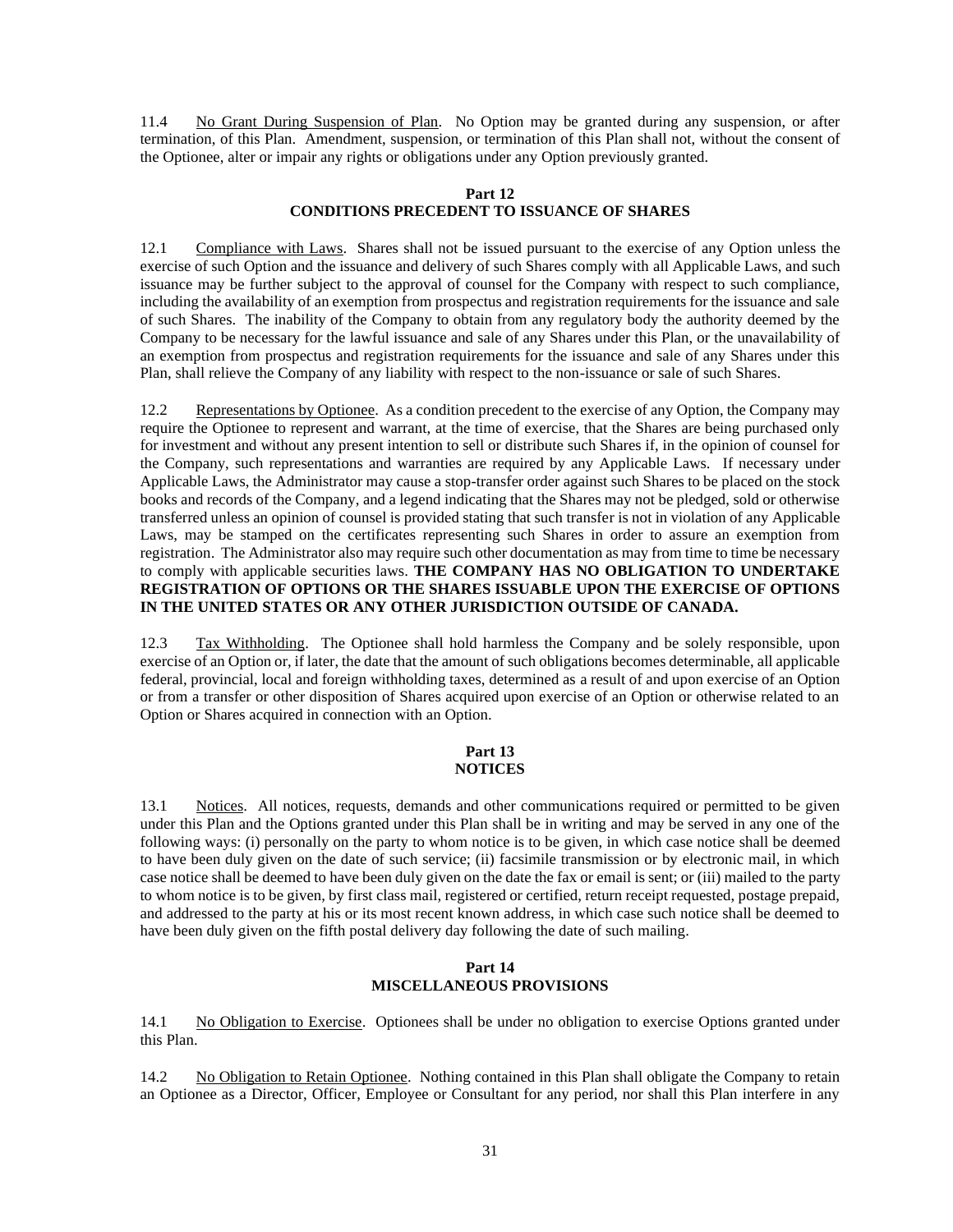way with the right of the Company to change the terms or conditions of the Optionee's employment or engagement with the Company, including the Optionee's compensation.

14.3 Binding Agreement. The provisions of this Plan and each Option Agreement with an Optionee shall be binding upon such Optionee and the Successor or Guardian of such Optionee.

14.4 Governing Law. The laws of the Province of British Columbia shall apply to this Plan and all rights and obligations hereunder shall be determined in accordance with such laws.

14.5 Use of Terms. Where the context so requires, references herein to the singular shall include the plural, and vice versa, and references to a particular gender shall include either or both genders.

\*\*\*\*\*\*\*\*\*\*\*\*\*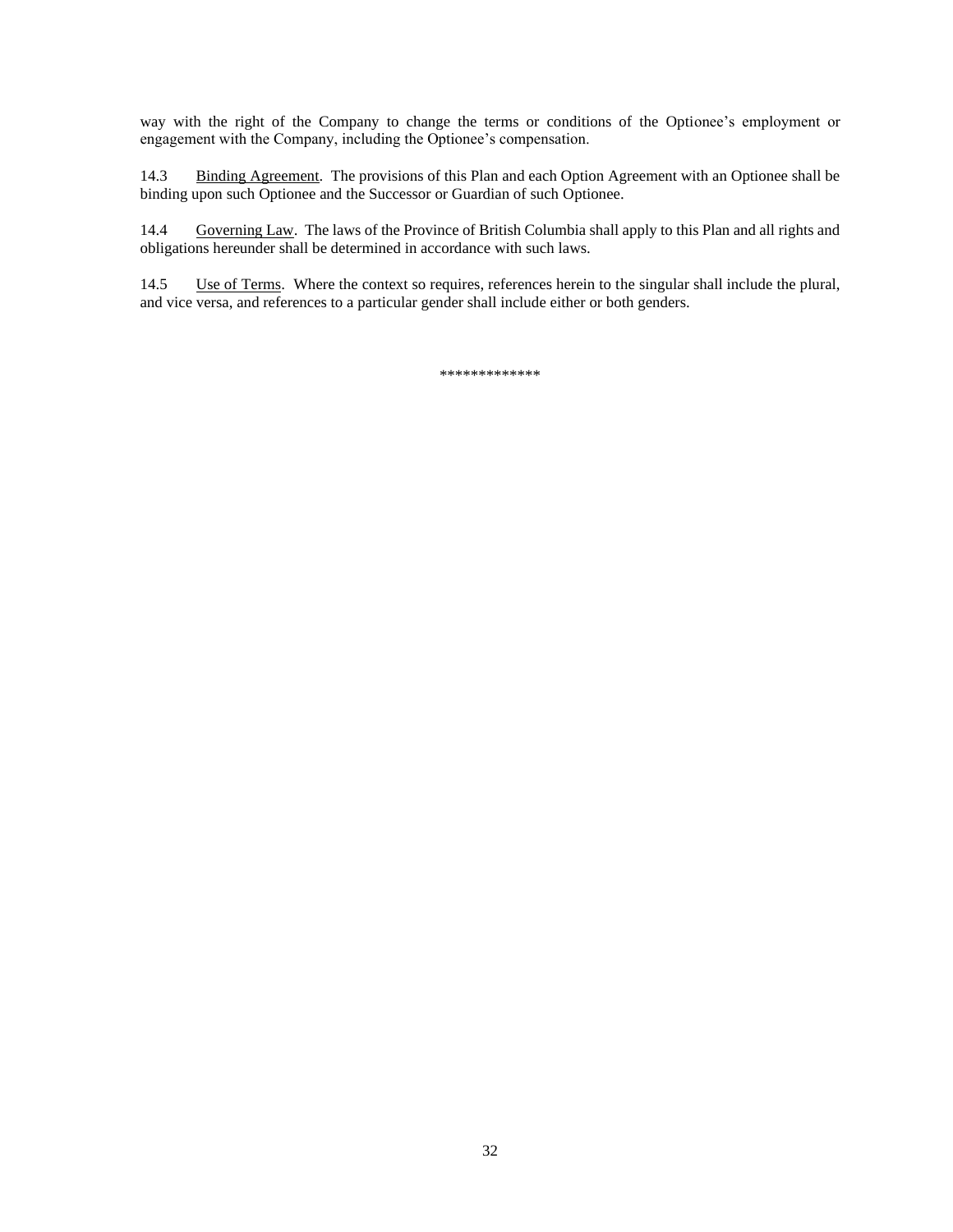### *SCHEDULE "A"* **PLAYFAIR MINING LTD.**

#### **OPTION AGREEMENT**

*The Option granted herein is not assignable or transferable by the Optionee. Without prior written approval of the Exchange and compliance with all applicable securities legislation, the securities issued upon the exercise of the Option granted herein may not be sold, transferred, hypothecated or otherwise traded on or through the facilities of the TSX Venture Exchange or otherwise in Canada or to or for the benefit of a Canadian resident until four months and one day after the Grant Date.* 

This Option Agreement is entered into between Playfair Mining Ltd. (the "Company") and the Optionee named below pursuant to the Company's Stock Option Plan (the "Plan"), a copy of which is attached hereto, and confirms that:

- 1. on  $, 20$  (the "Grant Date");
- 2. \_\_\_\_\_\_\_\_\_\_\_\_\_\_\_\_\_\_\_\_\_\_\_\_\_\_\_\_\_\_\_\_\_\_\_\_\_ (the "Optionee");
- 3. was granted the option (the "Option") to purchase \_\_\_\_\_\_\_\_\_\_\_\_ Common Shares (the "Option Shares") of the Company;
- 4. at the price (the "Option Price") of \$ per share;
- 5. which shall / shall not *(select)* be exercisable ("Vested") in accordance with Section 6.6 of the Plan *(applicable if the Optionee is a person who performs Investor Relations Activities for the Company)*;
- 6. shall expire on \_\_\_\_\_\_\_\_\_\_\_\_\_\_\_\_\_\_\_\_\_\_\_, 20\_\_\_\_ (the "Expiry Date"); and
- 7. *<u>I</u>* linsert other terms or conditions],

all on the terms and subject to the conditions set out in the Plan.

By receiving and accepting the Options, the Optionee:

- (a) confirms that he has read and understands the Plan and agrees to the terms and conditions of the Plan and this Option Certificate;
- (b) consents to the disclosure to the TSX Venture Exchange and all other regulatory authorities of all personal information of the undersigned obtained by the Company; and
- (c) consents to the collection, use and disclosure of such personal information by the TSX Venture Exchange and all other regulatory authorities in accordance with their requirements, including the provision to third party service providers, from time to time.

Issued as of the day of the  $\qquad \qquad 20 \qquad .$ 

**PLAYFAIR MINING LTD. [NAME OF OPTIONEE]** By its authorized signatory:

\_\_\_\_\_\_\_\_\_\_\_\_\_\_\_\_\_\_\_\_\_\_\_\_\_\_\_\_\_\_\_\_ \_\_\_\_\_\_\_\_\_\_\_\_\_\_\_\_\_\_\_\_\_\_\_\_\_\_\_\_\_\_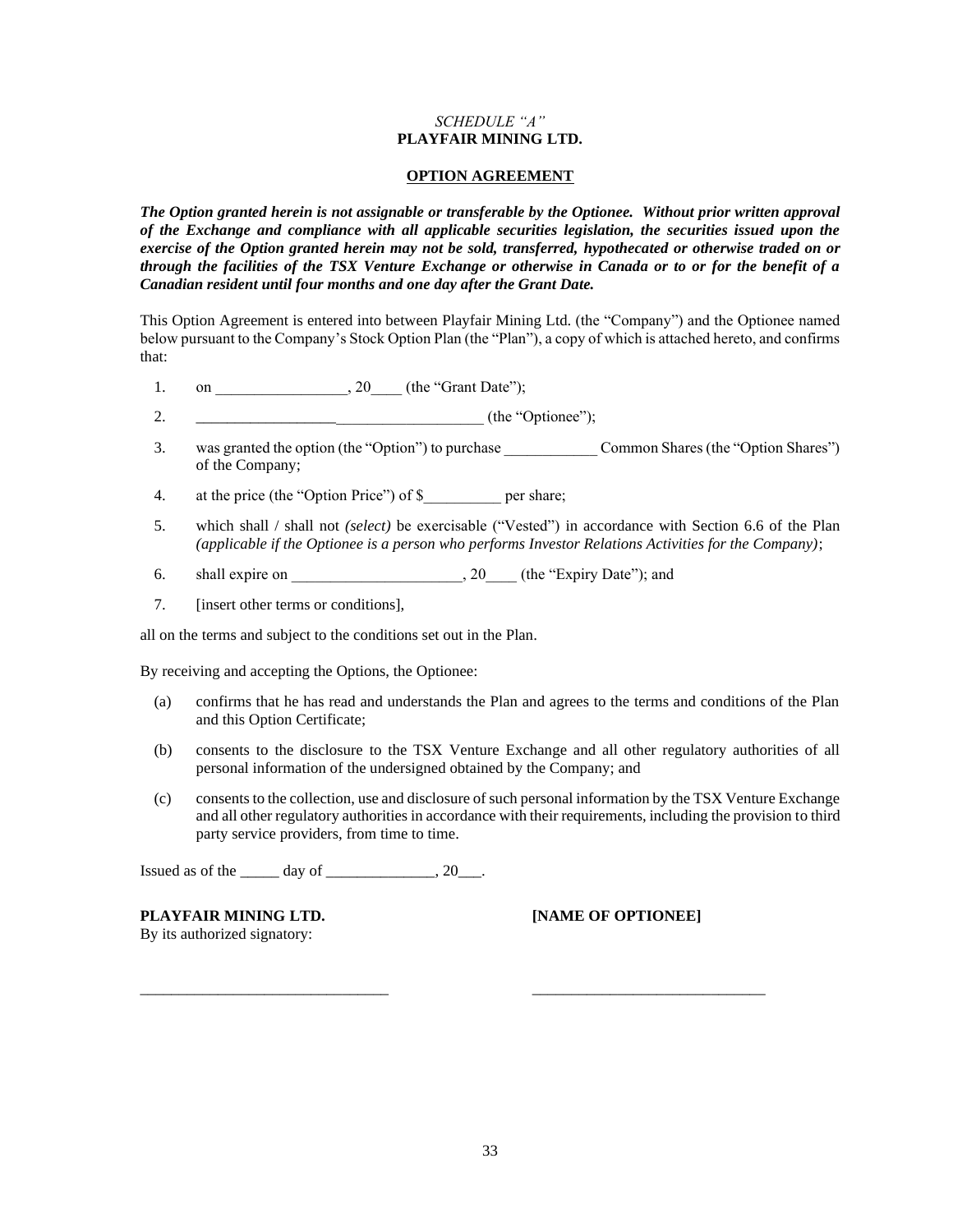# *SCHEDULE "B" EXERCISE NOTICE*

### To: The Administrator, Stock Option Plan PLAYFAIR MINING LTD. (the "Company")

The undersigned hereby irrevocably gives notice, pursuant to the Company's Stock Option Plan (the "Plan"), of the exercise of the Option to acquire and hereby subscribes for *(cross out non-applicable item):*

| (a) | all of the Shares; or |
|-----|-----------------------|
|     |                       |

(b) \_\_\_\_\_ of the Shares, which are the subject of the Option Certificate attached hereto.

Calculation of total Exercise Price:

| (i)  | number of Shares to be acquired on exercise: |  |
|------|----------------------------------------------|--|
| (ii) | multiplied by the Exercise Price per Share:  |  |
|      | TOTAL EXERCISE PRICE, enclosed herewith:     |  |

The undersigned tenders herewith payment in an amount equal to the total Exercise Price of the aforesaid Shares, as calculated above, and directs the Company to issue the share certificate evidencing said Shares in the name of the undersigned to be mailed to the undersigned at the following address:

\_\_\_\_\_\_\_\_\_\_\_\_\_\_\_\_\_\_\_\_\_\_\_\_\_\_\_\_\_\_\_\_\_\_

\_\_\_\_\_\_\_\_\_\_\_\_\_\_\_\_\_\_\_\_\_\_\_\_\_\_\_\_\_\_\_\_\_\_

DATED: \_\_\_\_\_\_\_\_\_\_\_\_\_\_\_\_\_\_

Signature of Option Holder

Name of Option Holder (please print)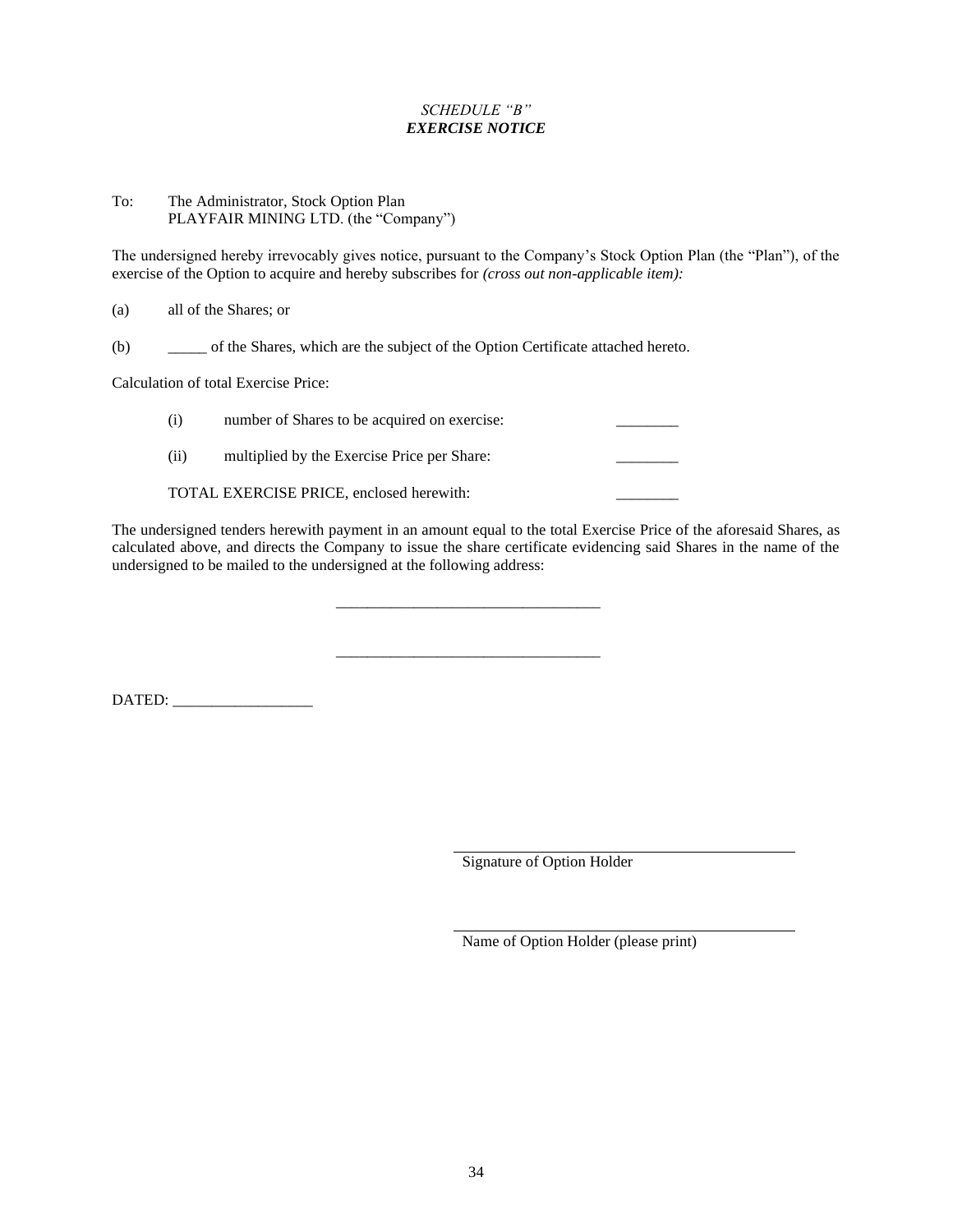# **SCHEDULE "C" TO INFORMATION CIRCULAR DATED NOVEMBER 2, 2021**

# **Advance Notice Amendment**

### **PART 27**

### **27.1 Persons Qualified for Nomination**

Only persons who are qualified to act as directors under the Business Corporations Act and who are nominated in accordance with this Article 27 shall be eligible for election as directors of the Company. At any annual meeting of shareholders, or at any special meeting of shareholders at which directors are to be elected, nominations of persons for election as directors may be made only:

- a) by or at the direction of the board, including pursuant to a notice of meeting;
- b) by or at the direction or request of one or more shareholders pursuant to a "proposal" as defined in the Business Corporations Act and made in accordance with Part 5, Division 7 of the Business Corporations Act;
- c) pursuant to a requisition of the shareholders that complies with and is made in accordance with section 167 of the Business Corporations Act, as such provisions may be amended from time to time; or
- d) by any person (a "**Nominating Shareholder**") who:

(A) at the close of business on the date of the giving by the Nominating Shareholder of the notice provided for below and at the close of business on the record date for such meeting, (i) is a "registered owner" (as defined in the Business Corporations Act) of one or more shares of the Company carrying the right to vote at such meeting, or (ii) beneficially owns shares carrying the right to vote at such a meeting and provides evidence of such ownership that is satisfactory to the Company, acting reasonably. In cases where a Nominating Shareholder is not an individual, the notice set forth in Article 27.4 must be signed by an authorized representative, being a duly authorized director, officer, manager, trustee or partner of such entity who provides such evidence of such authorization that is satisfactory to the Company, acting reasonably; and

(B) in either case, complies with the notice procedures set forth below in this Article 27.

### **27.2 Notice Required**

In addition to any other requirements under applicable laws, for a nomination to be made by a Nominating Shareholder, the Nominating Shareholder must have given prior notice thereof that is both timely (in accordance with Article 27.3) and in proper written form (in accordance with Article 27.4) to the Corporate Secretary of the Company or such other officer as the directors may determine from time to time (the "Designated Officer"), at the registered office of the Company.

#### **27.3 Timely Notice**

To be timely, a Nominating Shareholder's notice to the Secretary of the Company must be made:

- a) in the case of an annual meeting of shareholders, not less than 30 nor more than 65 days prior to the date of the annual meeting of shareholders; provided, however, that in the event that the annual meeting of shareholders is to be held on a date that is less than 50 days after the date (the "**Notice Date**") on which the first public announcement (as defined below) of the date of the annual meeting was made, notice by the Nominating Shareholder may be given not later than the close of business on the tenth day following the Notice Date; and
- b) in the case of a special meeting (which is not also an annual meeting) of shareholders called for the purpose of electing directors (whether or not called for other purposes), not later than the close of business on the fifteenth day following the day on which the first public announcement of the date of the special meeting of shareholders was made.

The time periods for the giving of a Nominating Shareholder's notice set forth above shall in all cases be determined based on the original date of the applicable annual meeting or special meeting of shareholders, and in no event shall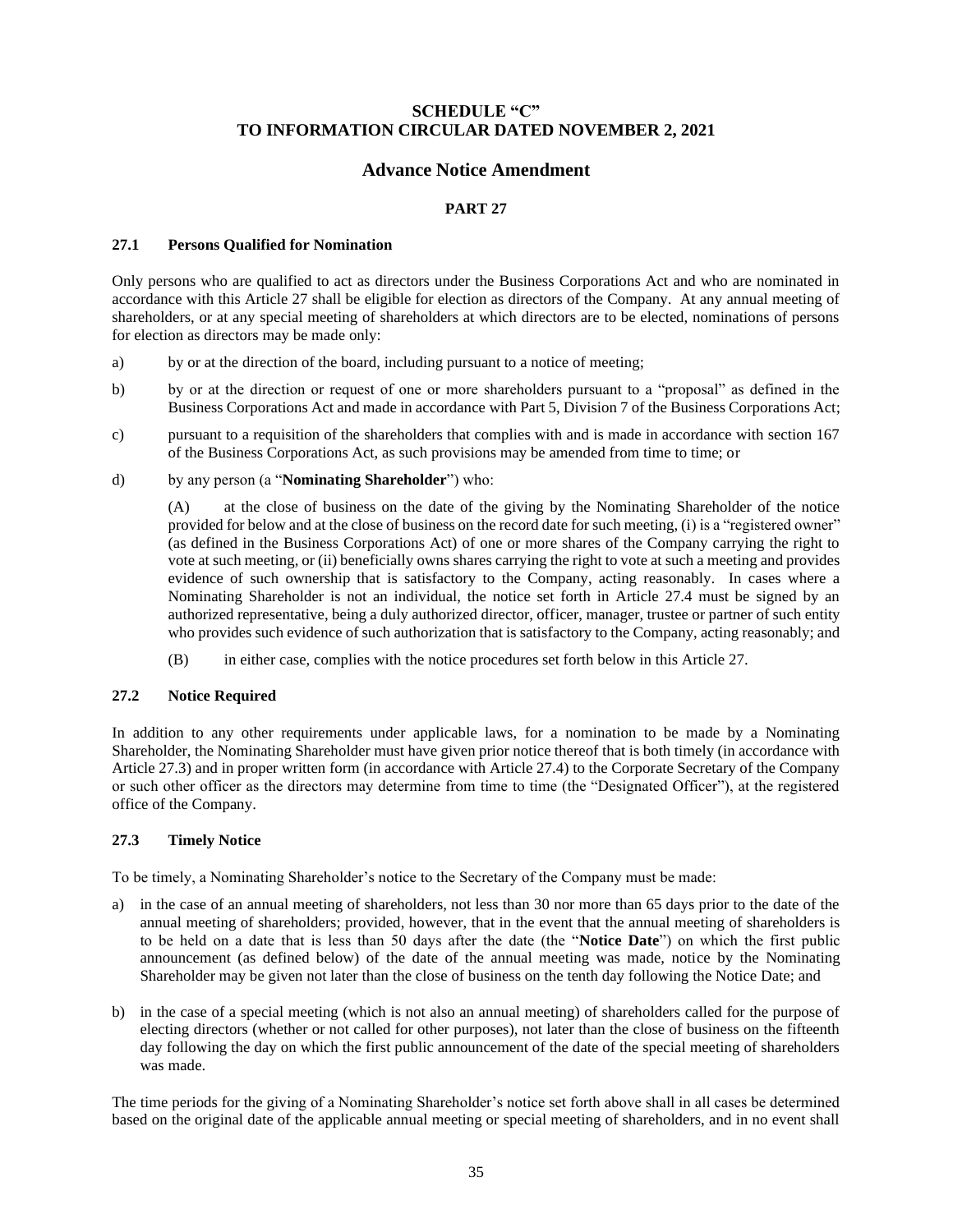any adjournment or postponement of a meeting of shareholders, or the reconvening of any adjourned or postponed meeting of shareholder, or the announcement thereof, commence a new time period for the giving of a Nominating Shareholder's notice as described above.

### **27.4 Form of Notice**

To be in proper written form, a Nominating Shareholder's notice must be addressed to the Designated Officer and must set forth:

- a) as to each person whom the Nominating Shareholder proposes to nominate for election as a director: (A) the name, age, business address and residential address of the person; (B) the present principal occupation, business or employment of the person and the principal occupation or employment within the preceding five years, as well as the name and principal business of any company in which such employment is carried on; (C) the citizenship of such person; (D) the class or series and number of shares in the capital of the Company which are, directly or indirectly, controlled or directed or which are owned, beneficially or of record, by the person as of the record date for the meeting of shareholders (if such date shall then have been made publicly available and shall have occurred) and as of the date of such notice; and (E) a statement as to whether such person would be "independent" of the Company (within the meaning of sections 1.4 and 1.5 of National Instrument 52-110, *Audit Committees*, of the Canadian Securities Administrators, as such provisions may be amended from time to time) if elected a director at such meeting as the reasons and basis for such determination;
- b) full particulars regarding any oral or written proxy, contract, agreement, arrangement, understanding or relationship pursuant to which such Nominating Shareholder has a right to vote or direct the voting of any shares of the Company; and
- c) any other information relating to such Nominating Shareholder that would be required to be disclosed in a dissident's proxy circular in connection with solicitations of proxies for election of directors pursuant to the Business Corporations Act and Applicable Securities Laws (as defined below).

The Company may require any proposed nominee to furnish such other information as may reasonably be required by the Company to determine the eligibility of such proposed nominee to serve as a director of the Company or that could be material to a reasonable shareholder's understanding of the experience, independence and/or qualifications, or lack thereof, of such proposed nominee.

### **27.5 Discussion Not Precluded**

No person shall be eligible for election as a director of the Company unless nominated in accordance with the provisions of this Article 27; provided, however, that nothing in this Article 27 shall be deemed to preclude discussion by a shareholder (as distinct from the nomination of directors) at a meeting of shareholders of any matter that is properly before such meeting pursuant to the provisions of the Business Corporations Act or at the discretion of the chair of the meeting. The chair of such meeting shall have the power and duty to determine whether a nomination was made in accordance with the procedures set forth in this Article 27 and if the chair determines that any proposed nomination was not made in compliance with this Article 27, to declare that such defective nomination shall be disregarded.

### **27.6 Certain Definitions**

For purposes of this Article 27:

a) **Applicable Securities Laws**" means collectively, the applicable securities legislation of each province and territory of Canada in which the Company is a reporting issuer, as amended from time to time, the rules, regulations and forms made or promulgated under any such statute and the published national instruments,